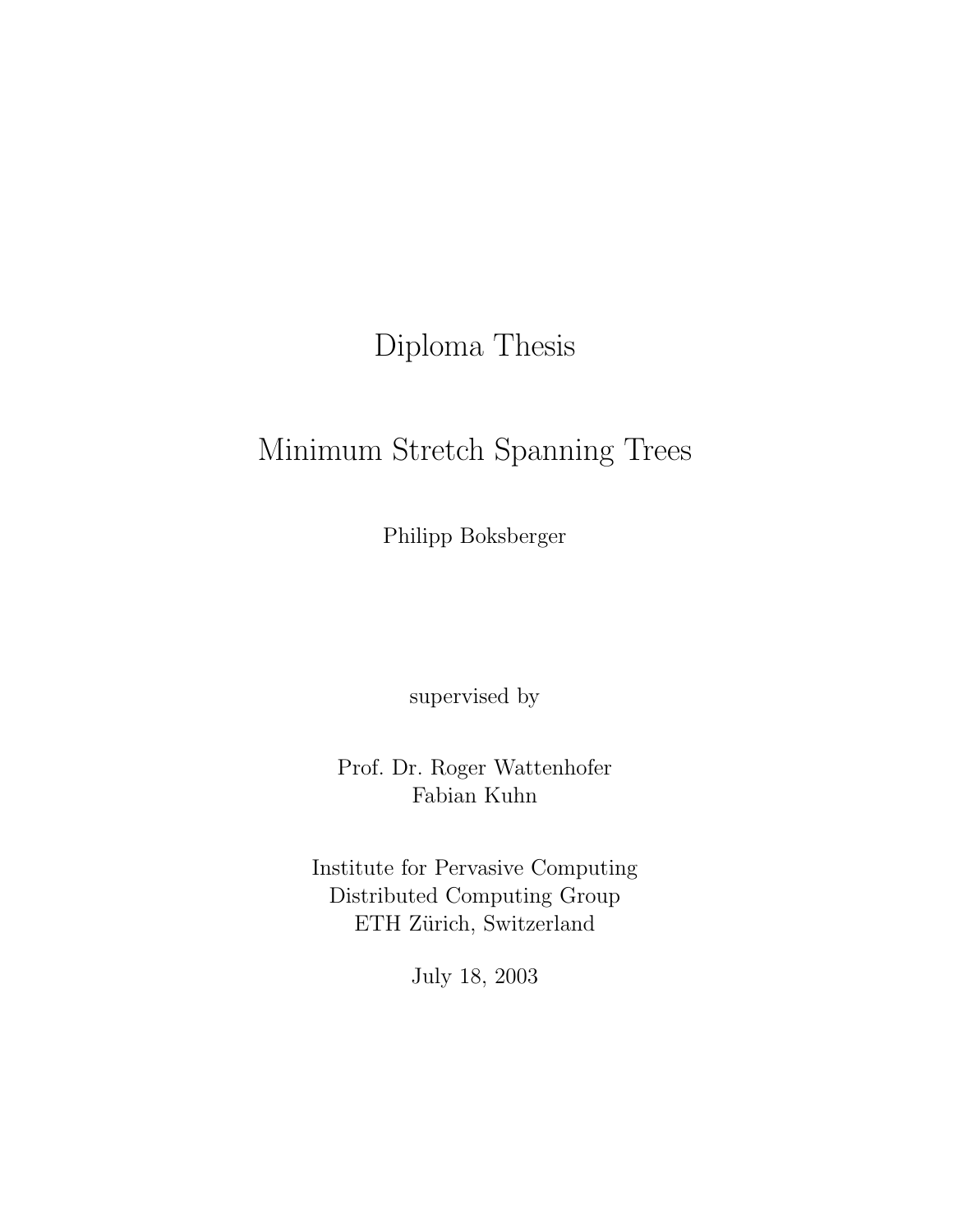#### Abstract

Spanning trees have always been of great interest in various areas of computer science. The same is true for the idea of shortest paths in a graph. Minimum Stretch Spanning Trees can be described as a combination of these two concepts. On the one hand they are spanning trees, on the other hand they have a minimum stretch which means that the distances between the nodes in the spanning tree remain as short as possible. We can talk about detours between endpoints of edges, which are introduced by removing these edges from the original graph in order to obtain a Minimum Stretch Spanning Tree. A spanning tree with a minimum stretch is one where the largest of these detours is minimal. Computing a Minimum Stretch Spanning Tree is known to be NP-hard for general graphs. This leads us to two simplifications of the problem. First, we restrict the input graphs to special graph families such as grids, grid subgraphs and unit disk graphs. Second, our main interest is in an approximation of the problem and not in the optimal solution. We present an algorithm that computes a spanning tree with stretch  $O(OPT<sup>4</sup>)$ in time  $O(n \log n)$ . Besides this we show a greedy and an evolutionary algorithm and prove that they do not produce a spanning tree with stretch better than  $O(n)$ . At last we present two algorithms for which, in the worst example found, the resulting spanning trees have stretch  $\Omega(OPT^2)$  but it remains open how good the approximation factors of these algorithms are.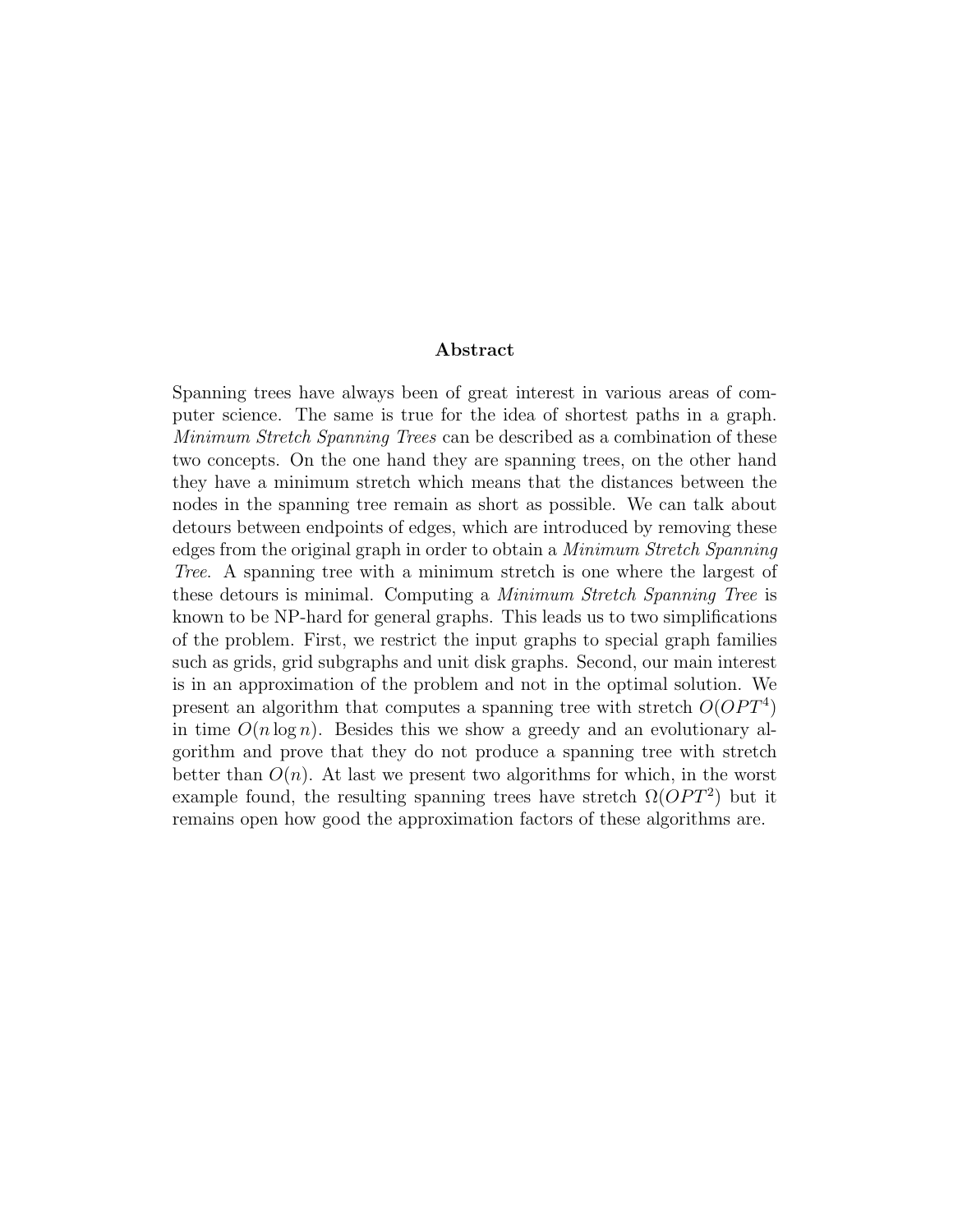## **Contents**

| $\mathbf 1$     | Introduction                                                                          |  | 3              |
|-----------------|---------------------------------------------------------------------------------------|--|----------------|
|                 | 1.1                                                                                   |  | $\overline{4}$ |
|                 | 1.2                                                                                   |  | $\,6\,$        |
|                 | 1.3                                                                                   |  | $\overline{7}$ |
|                 | 1.4                                                                                   |  | 8              |
| $\overline{2}$  | <b>Considerations of Lower Bounds</b>                                                 |  | 9              |
|                 | A Lower Bound for General Graphs<br>2.1                                               |  | 9              |
|                 | Lower Bounds for Grid subgraphs<br>2.2                                                |  | 10             |
|                 | A Lower Bound for Regular Grids<br>2.3                                                |  | 12             |
|                 | 2.4                                                                                   |  | 13             |
| $3\phantom{.0}$ | <b>MSST</b> on Regular Vertex Grids                                                   |  | 15             |
|                 | 3.1                                                                                   |  | 16             |
|                 | Time and Space Complexity of the Algorithm<br>3.2                                     |  | 17             |
|                 | This Algorithm on Grid Subgraphs<br>3.3                                               |  | 18             |
| $\overline{4}$  | $OPT4$ Approximation for Grid Subgraphs                                               |  | 19             |
|                 | 4.1                                                                                   |  | 19             |
|                 | The Algorithm $\ldots \ldots \ldots \ldots \ldots \ldots \ldots \ldots \ldots$<br>4.2 |  | 21             |
|                 | Proof of Correctness and the $OPT^4$ Bound<br>4.3                                     |  | 22             |
|                 | Time and Space Complexity of the Algorithm<br>4.4                                     |  | 25             |
|                 | Some Remarks about the $OPT^4$ Bound<br>4.5                                           |  | 26             |
| 5               | An Abortive Evolutionary Algorithm                                                    |  | 28             |
|                 | 5.1                                                                                   |  | 28             |
|                 | Two Evaluation Functions for this Algorithm<br>5.2                                    |  | 30             |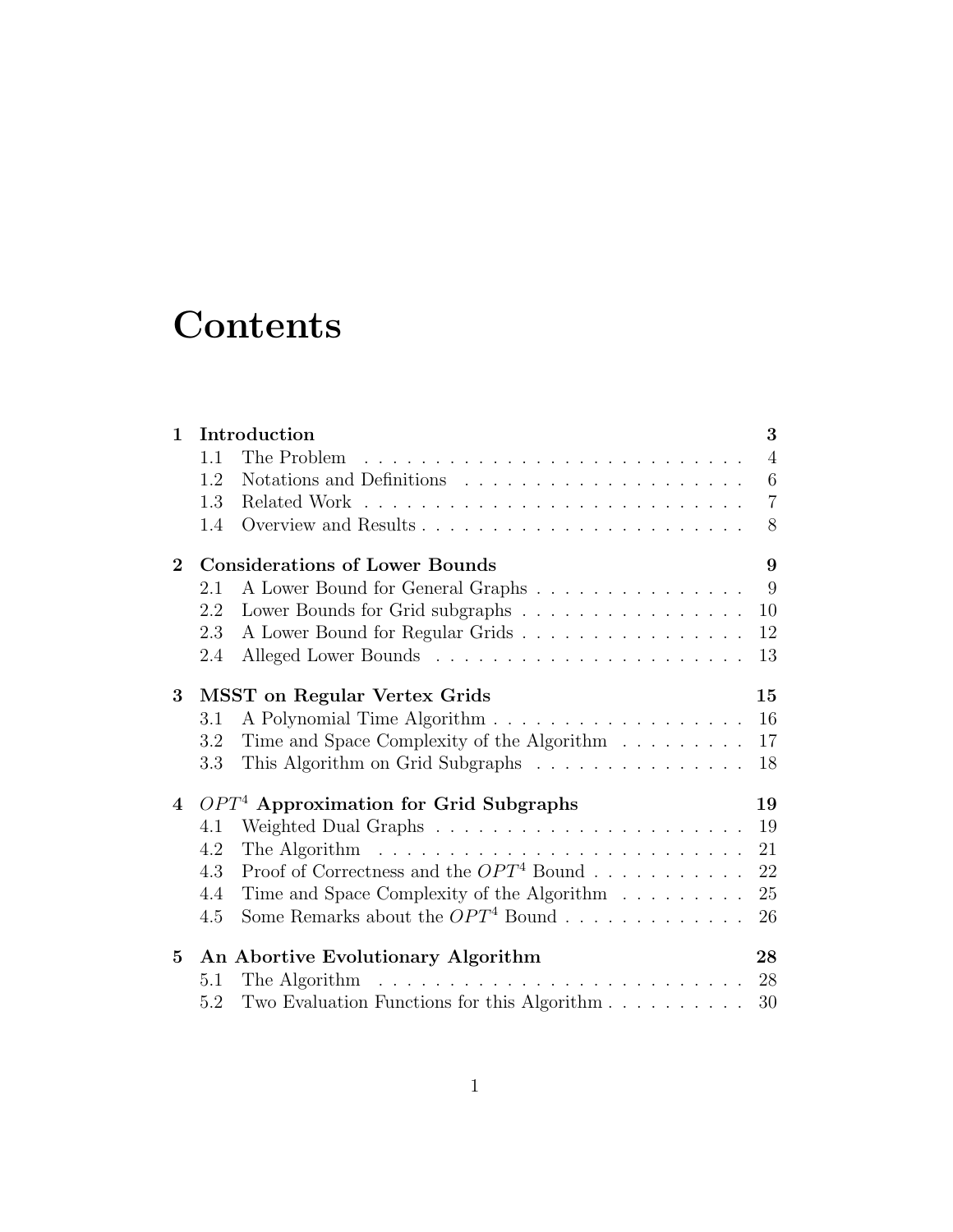| 6 Remarks about two Greedy Algorithms                                          | 34 |
|--------------------------------------------------------------------------------|----|
|                                                                                |    |
| Time Complexity of the Greedy Algorithm 36<br>6.2                              |    |
| Improved Version of the Greedy Algorithm 36<br>6.3                             |    |
| 6.4 Time Complexity of the Improved Greedy Algorithm 39                        |    |
| 7 MSST on Unit Disk Graphs<br>7.1 The $OPT^4$ Algorithm on Unit Disk Graphs 40 | 40 |
| Conclusions                                                                    | 42 |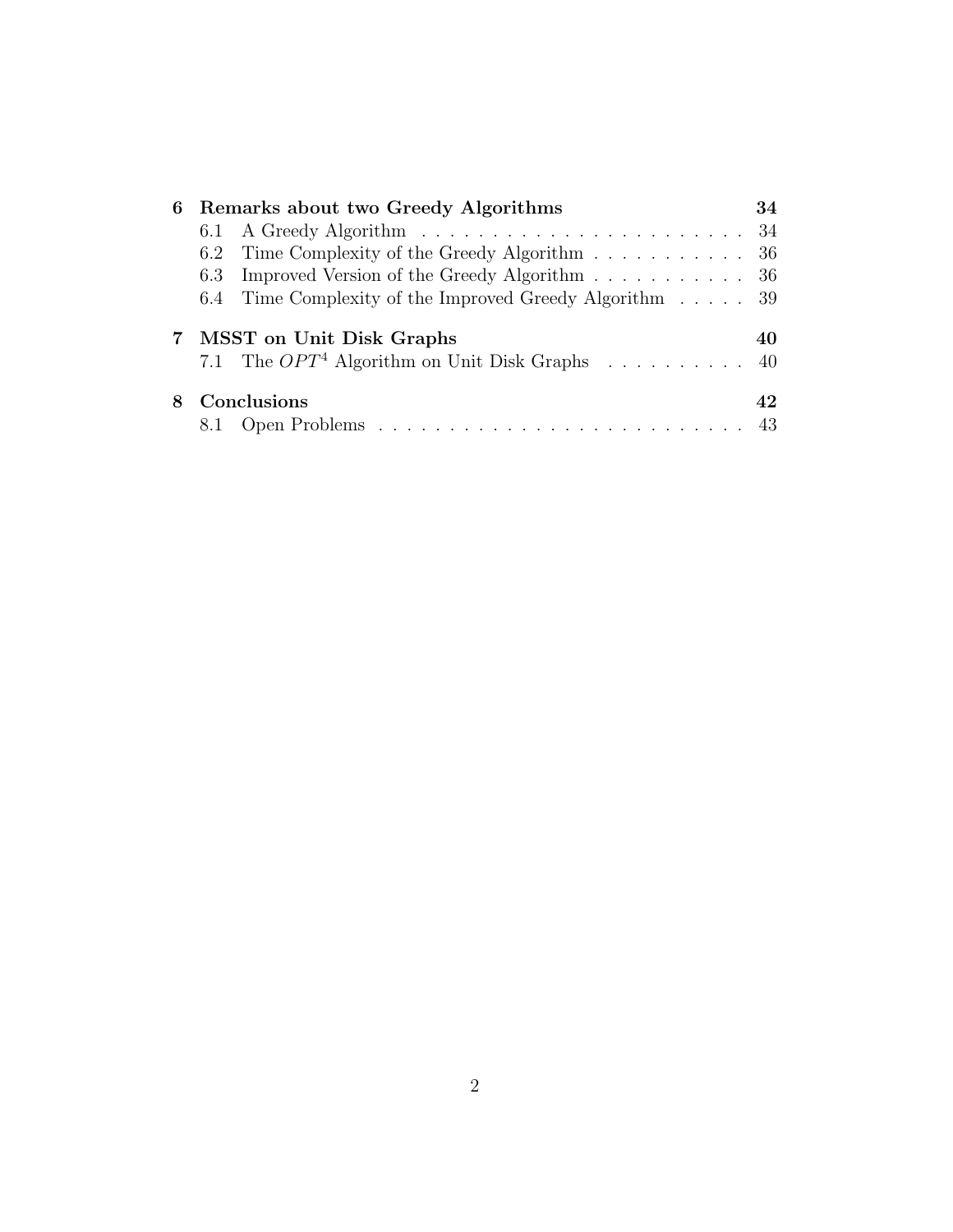# Chapter 1 Introduction

Finding a subgraph that somehow represents its original graph is a well known problem that arises quite often in the area of distributed computing. Examples are routing algorithms or protocols to share a common variable. The goal is, however, that these subgraphs approximate the original graphs in a good way. As the title Minimum Stretch Spanning Trees implies, the subgraphs we will deal with are spanning trees. They are obviously the smallest connected subgraphs possible, containing all of the original graph's vertices. These trees are important for many algorithms that need a graph's spanning tree to work on it. But how can be guaranteed that such a spanning tree is a good approximation of the original graph? We need to introduce a measure that enables us to assign a characteristic value to a spanning tree. This value shall tell us how good the tree approximates a given graph. One possibility for such a measure that characterizes the approximation quality of a subgraph is the stretch of the subgraph or tree. The notion of stretch was established by Peleg and Ullman when they introduced tree spanners in [17]. They defined a tree t-spanner  $T$  of a graph  $G$  to be a spanning tree in which the distance between every pair of vertices is at most  $t$  times their distance in G. The key idea behind the notion of tree spanners is the approximation of pairwise vertex-to-vertex distances in the original graph by spanning trees. The quality of the distance approximation is measured by the parameter  $t$ , which is referred to as the stretch factor.

Some applications need a tree spanner whose stretch is as small as possible because the size of the stretch has a direct effect on the time complexity of the algorithm. An example for such an application is the arrow protocol [6, 9]. The arrow protocol is a distributed queuing protocol which is based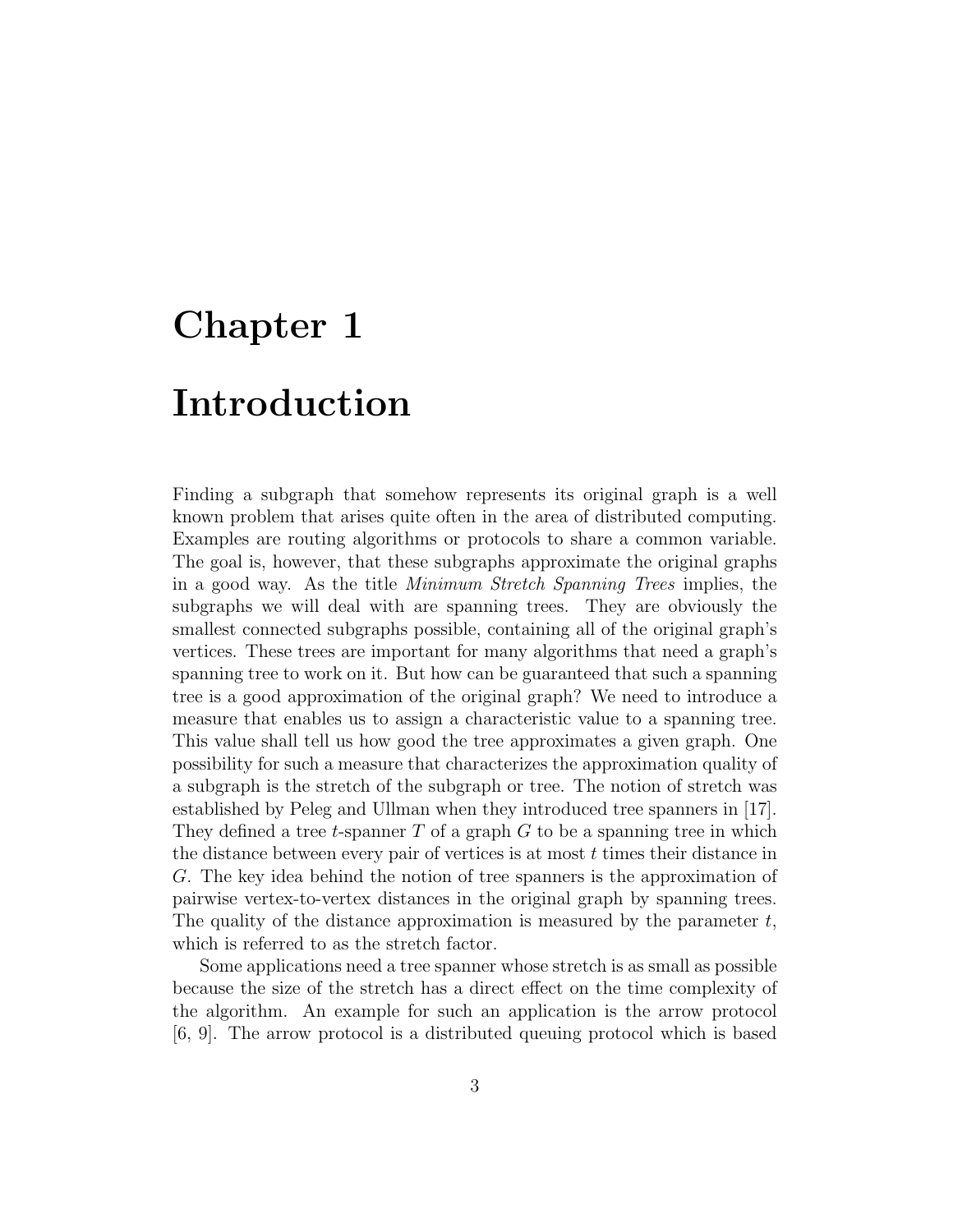on path reversal in a network spanning tree. The protocol runs on a fixed, preselected spanning tree  $T$  of the network graph  $G$ . The small size of this spanning tree's stretch is crucial to the worst case competitive ratio of the arrow protocol which is s in the sequential case<sup>1</sup> and s log r under concurrent  $access<sup>2</sup>$ , where s is the stretch of the preselected spanning tree in the network and  $r$  is the number of simultaneous requests in [9].

### 1.1 The Problem

In order to formalize the problem of *Minimum Stretch Spanning Trees*, we need some basic definitions regarding graphs. Since we are concerned mainly with unweighted graphs, we need a measure that enables us to talk about distances. So, given an unweighted graph  $G = (V, E)$ , and given a path<sup>3</sup>  $[v_0, v_1, \ldots, v_k]$  between two vertices  $v_0, v_k \in V$ , the length of the path is k. This means, the length of a path is equal to the number of edges or hops in the path. The distance  $dist_G(u, v)$  between two vertices  $u, v \in V$  is the length of the shortest path between  $u$  and  $v$ .

Provided with this measure for distances in unweighted graphs we are ready to define the stretch of an edge  $e$  in the graph as the length of the shortest path, i.e. the distance between the endpoints of e in  $G \setminus e^4$ . See Figure 1.1 for an example.

The next step is to define the stretch of a spanning tree  $T = (V, \hat{E})$  in an unweighted graph  $G = (V, E)$ . Here we focus on the edges which are not in the spanning tree. The stretch of a spanning tree of  $G$  is defined as the maximum stretch of an edge  $e \in E \setminus E$  in T. Note that the path between the endpoints must lie completely in  $T$ . The stretch of the spanning trees in Figure 1.2 is 7 and 4, respectively.

This leads us to a notion for the stretch of an unweighted graph, which is the stretch of its spanning tree with minimum stretch. The stretch of the graph in Figure 1.1 is 4 because this is the stretch of the spanning tree with

<sup>&</sup>lt;sup>1</sup>The sequential case is described in the original paper about the Arrow distributed queuing protocol [6].

<sup>2</sup>The competitive analysis of the Arrow distributed queuing protocol under concurrent access can be found in [9].

<sup>&</sup>lt;sup>3</sup>A path in  $G = (V, E)$  is an ordered list of vertices  $[v_0, v_1, \ldots, v_k], v_i \in V$  for  $0 \le i \le k$ with edges  $\{\{v_i, v_i + i\}|0 \leq i \leq k\} \subseteq E$  such that  $v_i \neq v_j$  for every  $i \neq j$ .

 ${}^4G \setminus e$  means G without the edge e. More formally: Given a graph  $G = (V, E), G \setminus e$ denotes the graph  $\hat{G} = (V, \hat{E})$  where  $\hat{E} = E \setminus e$ .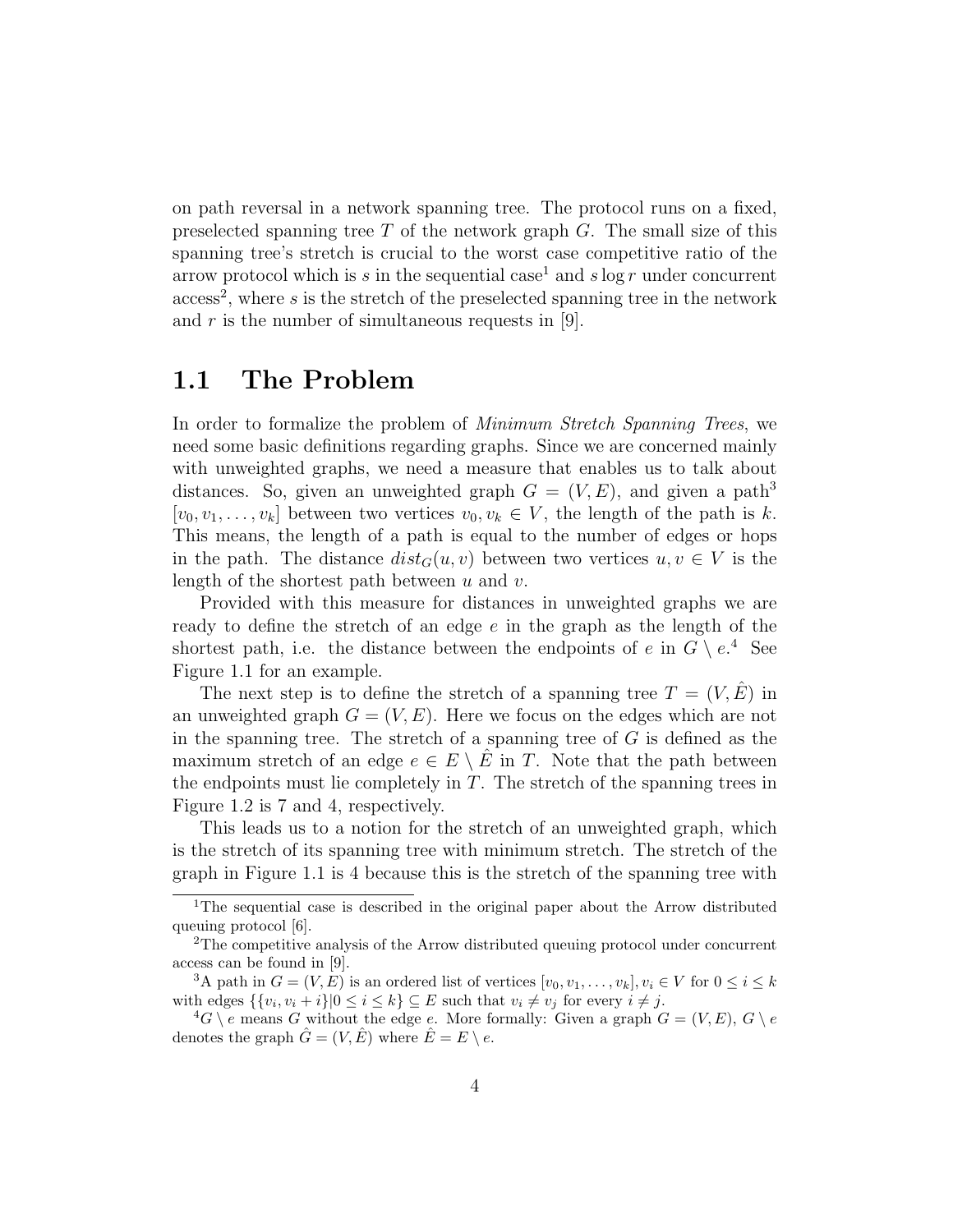Figure 1.1: Graph  $G = (V, E)$  with  $e \in E$ . Stretch<sub>G</sub> $(e) = 4$ .

Figure 1.2: 
$$
Stretch_G(T_1) = 7
$$
 and  $Stretch_G(T_2) = 4$ .

minimum stretch (see Figure 1.2). The following definition summarizes the notion of stretch in the context of unweighted graphs, as suggested in [16].

**Definition 1.1.1 (Stretch)** Let  $G = (V, E)$  be an unweighted graph, let  ${u, v} \in E$  be an edge of G and let  $T = (V, \hat{E})$  be a spanning tree of G.

• The stretch of  $\{u, v\}$  is defined as

$$
Stretch_G({u, v}) = dist_{G \setminus {u, v}}(u, v).
$$

• The stretch of  $T$  in  $G$  is defined as

$$
Stretch_G(T) = \max_{e \in E \setminus \hat{E}} \{ Stretch_T(e) \}.
$$

• The stretch of  $G$  is defined as

$$
Stretch(G) = \min_{T} \{ Stretch_G(T) \}
$$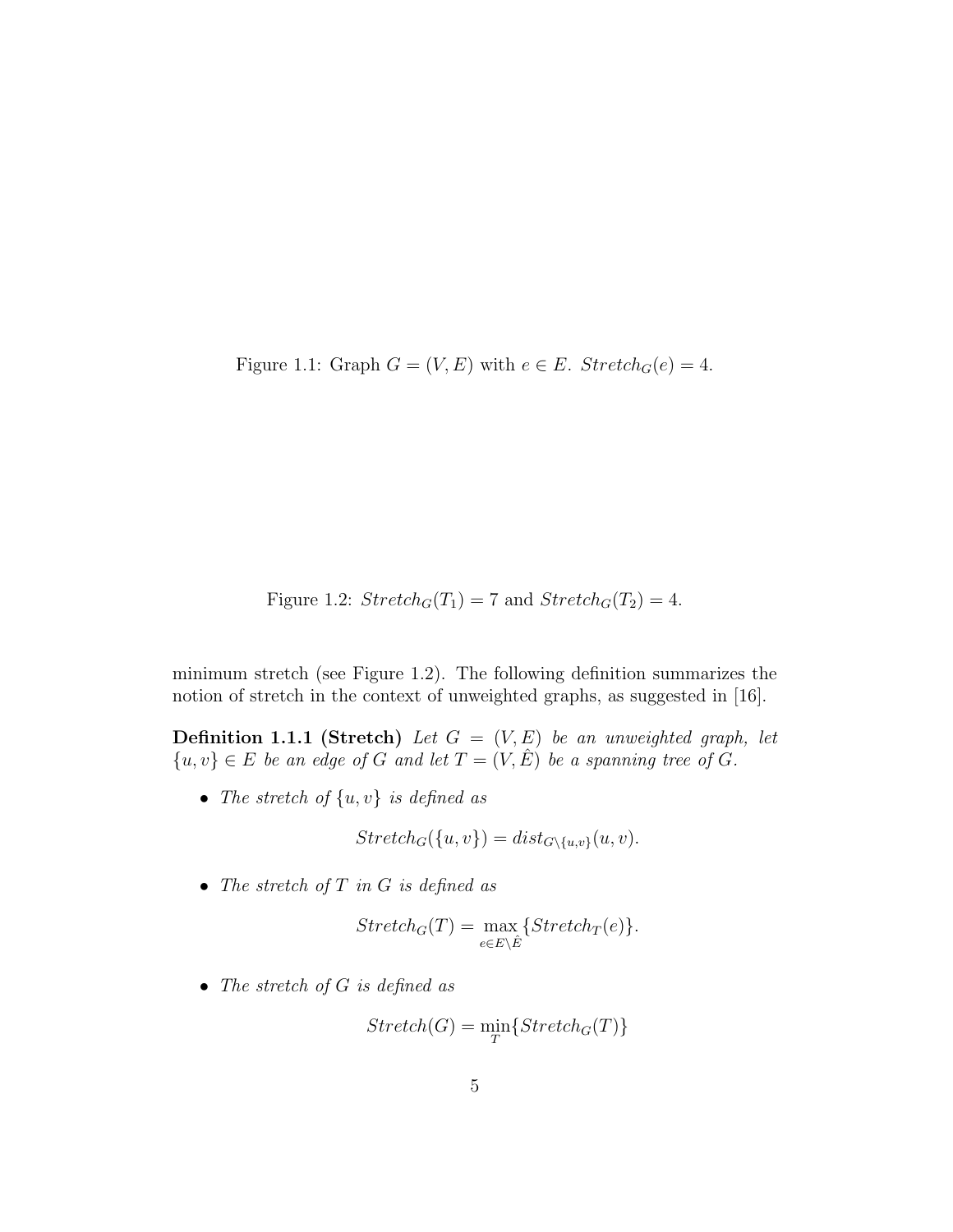According to this notation, the problem of finding a *Minimum Stretch* Spanning Tree can be described as:

Definition 1.1.2 (MSST) Given an unweighted graph G, the Minimum Stretch Spanning Tree (MSST) problem asks for finding a spanning tree T minimizing  $Stretch_G(T)$ .

The MSST problem has been introduced by Cai and Corniel in [5]. They showed that determining the existence of a tree  $t$ -spanner in unweighted graphs is NP-complete for any fixed  $t \geq 4$ . Therefore, MSST is known to be NP-hard. This leads us to two simplifications of the problem. First, we restrict the input graphs to special graph families such as grids, grid subgraphs and unit disk graphs. Second, our main interest is in an approximation of the problem and not in the optimal solution.

### 1.2 Notations and Definitions

We will use the terminology of Bondy and Murty [2]. Graphs in this paper can be either weighted or unweighted and are undirected. They are connected graphs without loops and multi edges. For any graph  $G, V(G)$  denotes the vertex set of G,  $E(G)$  denotes the edge set of G and if G is planar,  $F(G)$ denotes the set of faces of a planar embedding of G.

Since regular grids and grid subgraphs are the fundamental graph families that we will deal with, let us give a definition of them here. We will use the following notation for regular grids and grid subgraphs.

**Definition 1.2.1 (Regular Grid)** A regular  $(n \times m)$ -grid is a graph  $G =$  $(V, E)$ , where every vertex has coordinates from  $\{1, \ldots n\} \times \{1, \ldots m\}$ . The set of edges of G is defined as

$$
E = \{ \{v_{i,j}, v_{i',j'}\} : v_{i,j}, v_{i',j'} \in V, |i - i'| + |j - j'| = 1 \}
$$

Given a grid  $G = (V, E)$ , a grid subgraph  $\hat{G} = (\hat{V}, \hat{E})$  has a vertex set  $\hat{V} \subseteq V$  and an edge set  $\hat{E} \subseteq E$ , i.e. it is a grid graph where some vertices and/or edges are missing.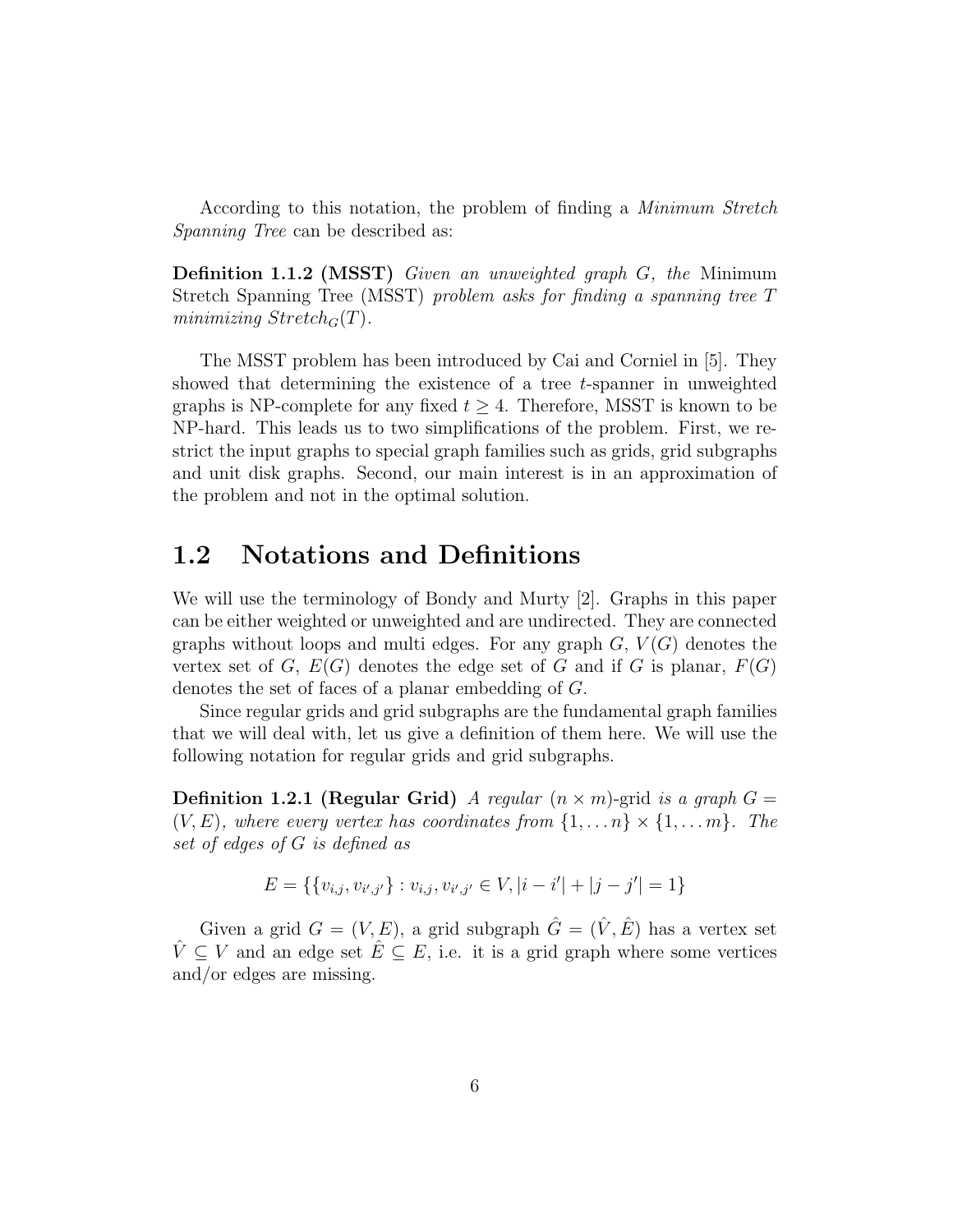Figure 1.3: A regular  $(4 \times 6)$ -grid and a grid subgraph.

#### 1.3 Related Work

As mentioned above, the first time spanners were mentioned was in the context of practical motivations from communication networks. See Peleg and Ullman [17], who introduced spanners to synchronize asynchronous networks. Various kinds of spanners have been analyzed in order of choosing subnetworks with good properties. See [12, 17] for some of the variants. A survey of some results about spanners is presented in [18]. In most applications, the sparseness of a spanner is crucial. The sparsest spanners possible are spanning trees. Therefore the problem of finding  $t$ -spanners with a minimum number of edges leads naturally to the notion of tree t-spanners.

Cai [3, 4] and Cai and Corneil [5] showed that the problem of deciding the existence of a tree t-spanner in an unweighted graph  $G$  can be solved in polynomial time for  $t = 2$ , but that the problem is NP-complete for any  $t > 4$ . The case  $t = 3$  is still open, but it was conjectured in [5] to be NPcomplete. Peleg an Reshef [16] expanded this result. They showed, that the complete. Peleg an Resner [10] expanded this result. They showed, that the problem cannot be approximated by a factor better than  $(1 + \sqrt{5})/2$  unless  $P = NP$ . In [20], Venkatesan et al. have proven the NP-hardness of the problem even for restricted, unweighted graph classes such as chordal, split, bipartite, or degree-constraint graphs.

Fekete and Kremer [8] focused on the case of planar graphs. They showed that determining the optimal stretch is also NP-hard for unweighted planar graphs. On the other hand they gave a polynomial time algorithm for any fixed t that for any given planar unweighted graph  $G$  with bounded facelength, decides whether G has a spanning tree with stretch  $t$ .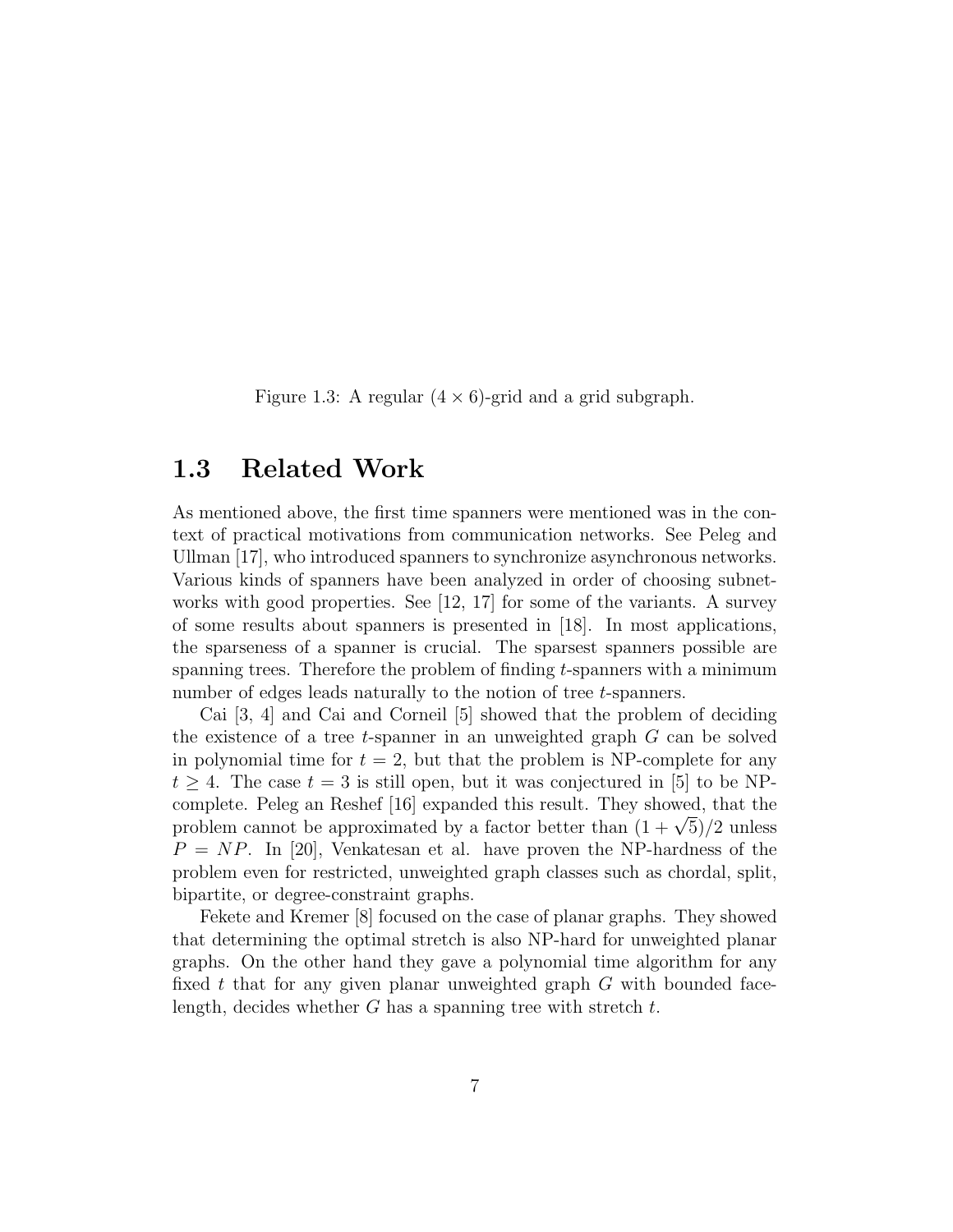### 1.4 Overview and Results

The main result, which is presented in Chapter 4, is an algorithm that works on grid subgraphs or unit disk graphs and approximates a Minimum Stretch Spanning Tree with stretch in  $O(OPT<sup>4</sup>)$ .<sup>5</sup> This is a theoretic bound that is only reached by very specific graphs. Chapter 2 is devoted to several lower bounds in connection with the stretch of graphs. Some of the algorithms presented later build up on these lower bounds, especially the  $OPT<sup>4</sup>$ -algorithm in Chapter 4. In Chapter 3 we discuss a polynomial time algorithm that computes *Minimum Stretch Spanning Trees* for regular  $(n \times m)$ -grids. It is also discussed there, how this algorithm applies to grid subgraphs. In Chapter 5 we present an abortive evolutionary approach to solve the problem of finding a Minimum Stretch Spanning Tree. Abortive, because it did not work as we expected in the beginning. An uncomplex and interesting greedy algorithm is presented in Chapter 6. Unfortunately we cannot give an upper bound for the stretch this algorithm produces. The only thing we can show is that there are examples, where the stretch produced by the algorithm is in  $\Omega(OPT^2)$ . No worse examples have been found.

<sup>&</sup>lt;sup>5</sup>While the optimum *Minimum Stretch Spanning Tree* has stretch  $OPT$ .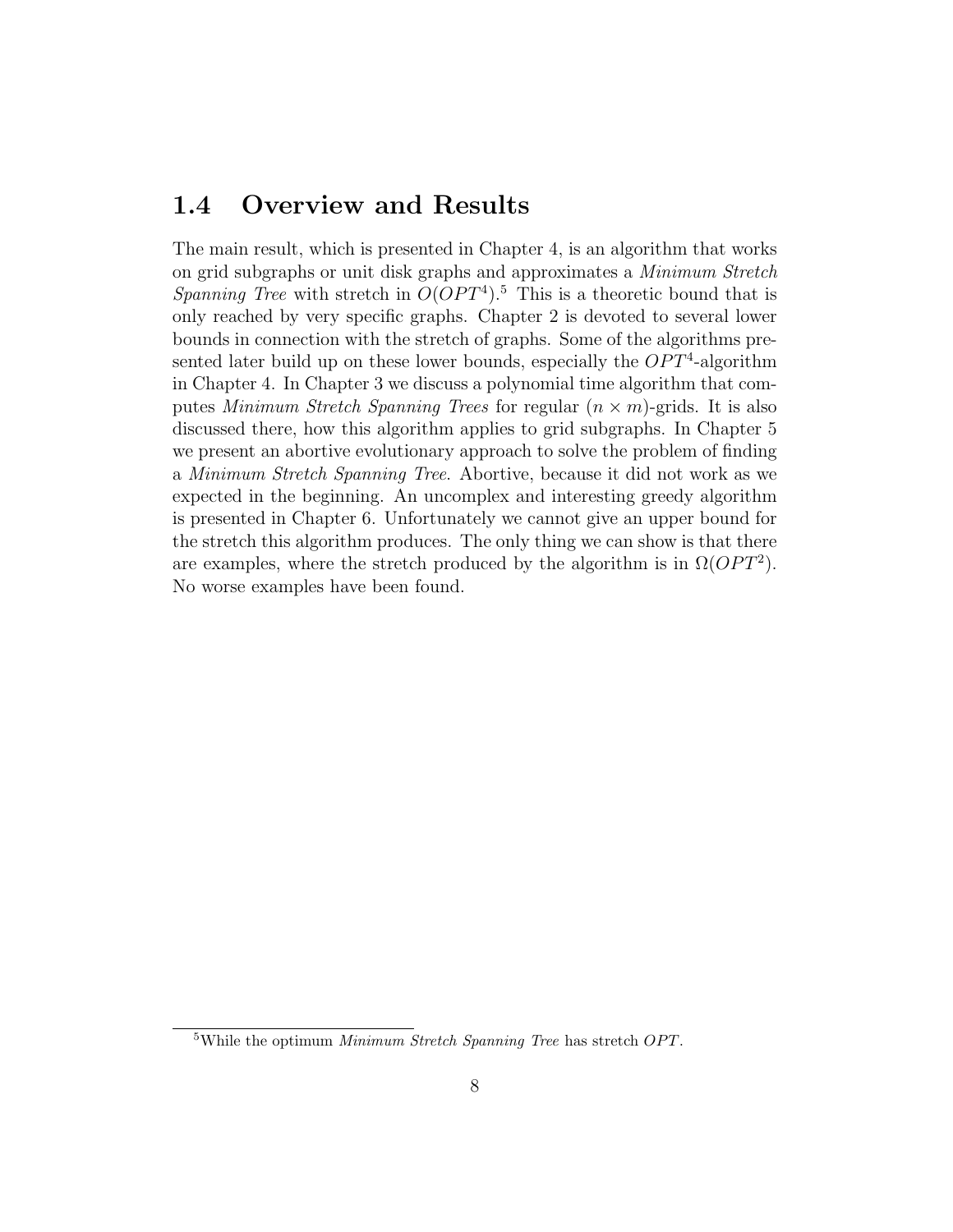## Chapter 2

## Considerations of Lower Bounds

Dealing with approximation algorithms, we are interested in having good lower bounds for the *Minimum Stretch Spanning Tree* problem. It is often the case that lower bounds lead directly to good approximation algorithms or that they help analyzing them. With this hope in mind we are going to look at some lower bounds for the stretch of graphs. Some of them will be used later in order to prove results on approximation algorithms, others just help us to get a clearer understanding of *Minimum Stretch Spanning Trees*. A lower bound for the stretch of planar graphs is presented in [15]. We will not discuss this lower bound here.

### 2.1 A Lower Bound for General Graphs

We first discuss a lower bound that holds for all graphs, weighted or unweighted. In every graph, the length of the longest<sup>1</sup> non-abbreviatable cycle<sup>2</sup> (minus 1, for there are no cycles in the spanning tree) is a lower bound for the graph's stretch. By non-abbreviatable we mean that there exists no abbreviation for any set of edges in the cycle. The longest non-abbreviatable cycle is exactly the same as the longest shortest path between the two endpoints

<sup>1</sup>We defined a measure for distances in unweighted graphs in the introduction. For weighted graphs, the measure is obvious.

<sup>&</sup>lt;sup>2</sup>A cycle is a path  $[v_0, v_1, \ldots, v_n]$ , where  $v_0 = v_n$ , i.e. the path is starting and ending at the same vertex.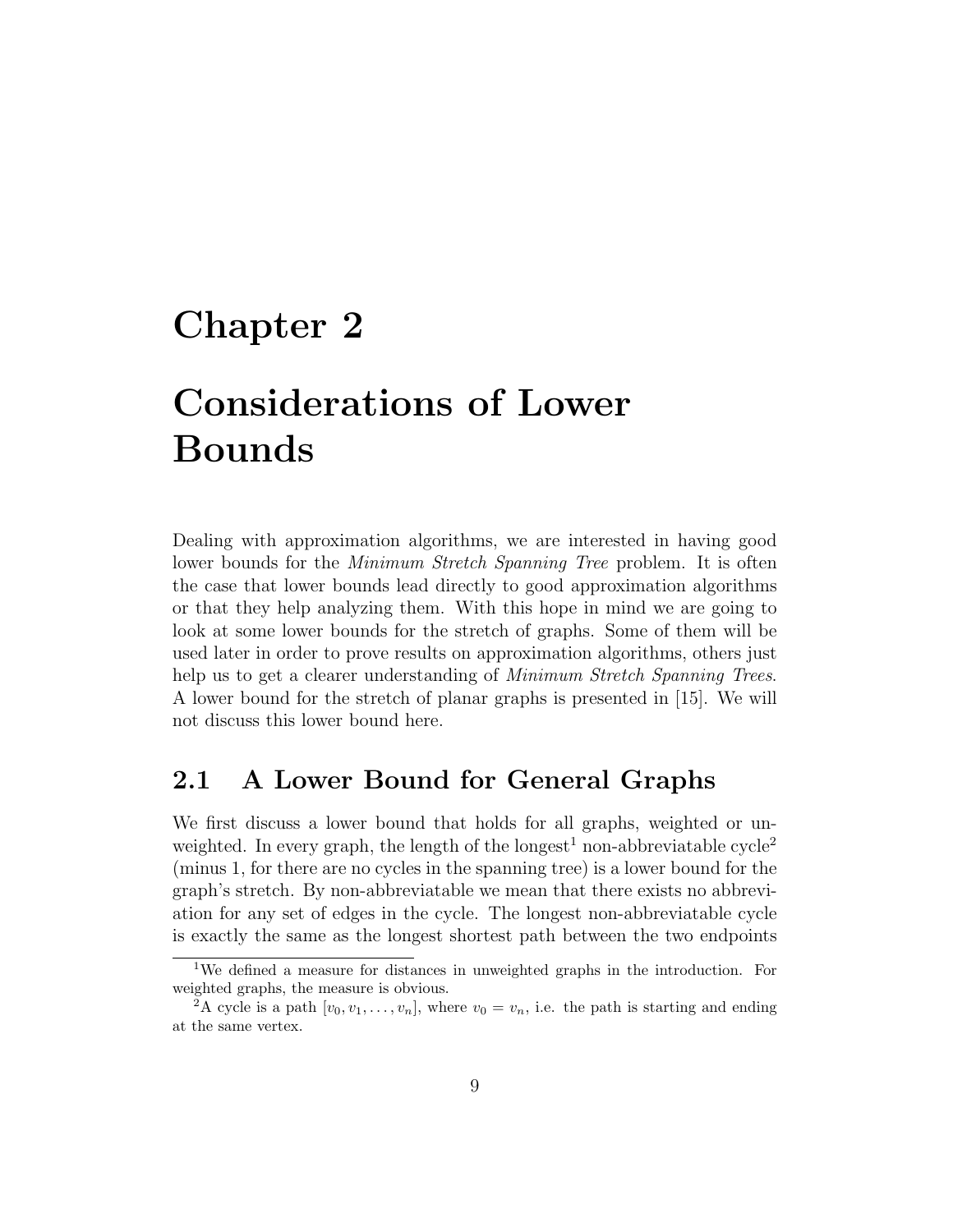of an edge. Therefore it has the same length as the maximum stretch of any edge in the graph<sup>3</sup>.

**Lemma 2.1.1** Given a graph  $G = (V, E)$ , the following holds.

$$
Stretch(G) \ge \max_{e \in E} \{Stretch_G(e)\}
$$

*Proof:* Let  $e_{max}$  be the edge with maximum stretch in G. If  $Stretch_G(e_{max}) =$ 0, G is a tree and contains no cycles. Therefore,  $Stretch(G) = 0$  too. If  $Stretch(e_{max}) > 0$ ,  $e_{max}$  is part of at least one cycle in G. According to our definition of an edge's stretch, the shortest cycle on which  $e_{max}$  lies has length  $Stretch_G(e_{max}) + 1$ . In the minimum stretch spanning tree of G, this cycle doesn't exist anymore, i.e., at least one edge is missing. Therefore there must be an edge that was on this cycle before and produces a stretch which is at least  $Stretch_G(e_{max})$ .

#### 2.2 Lower Bounds for Grid subgraphs

Our next graph family for which we look at lower bounds is the family of grid subgraphs. Both lower bounds mentioned in this section need an important property of grid subgraphs stated in the following lemma.

**Lemma 2.2.1** Inside a cycle of k edges, there can be no more than  $\frac{k}{2}(\frac{k}{4}+1)$  =  $O(k^2)$  edges. And if there is a set of h edges, the shortest cycle that encloses  $O(\kappa^2)$  eages. Ana if there is a set of n eages, the shortest cycle that encloses those h edges cannot be shorter than  $-2+2\sqrt{1+2h} = \Omega(\sqrt{h})$ . This means that the number of edges and vertices<sup>4</sup> in an area A is at most proportional to the size of the area.

$$
|V(A)| \in O(A)
$$

Proof: The cycle which contains the maximum number of vertices and edges has a quadratic shape. The lemma follows directly. Another way to show the proportionality is the following. For every face which is added to a grid subgraph, one can add at most 4 edges and 4 vertices to the graph. And, vice versa, one cannot add more than 4 vertices or edges without adding a new face too. The proportionality follows.

<sup>3</sup>See the definition of an edge's stretch in definition 1.1.1.

<sup>&</sup>lt;sup>4</sup>Note that  $|E(A)| \in O(A)$  follows from planarity because  $|E| \leq 3n - 6$ .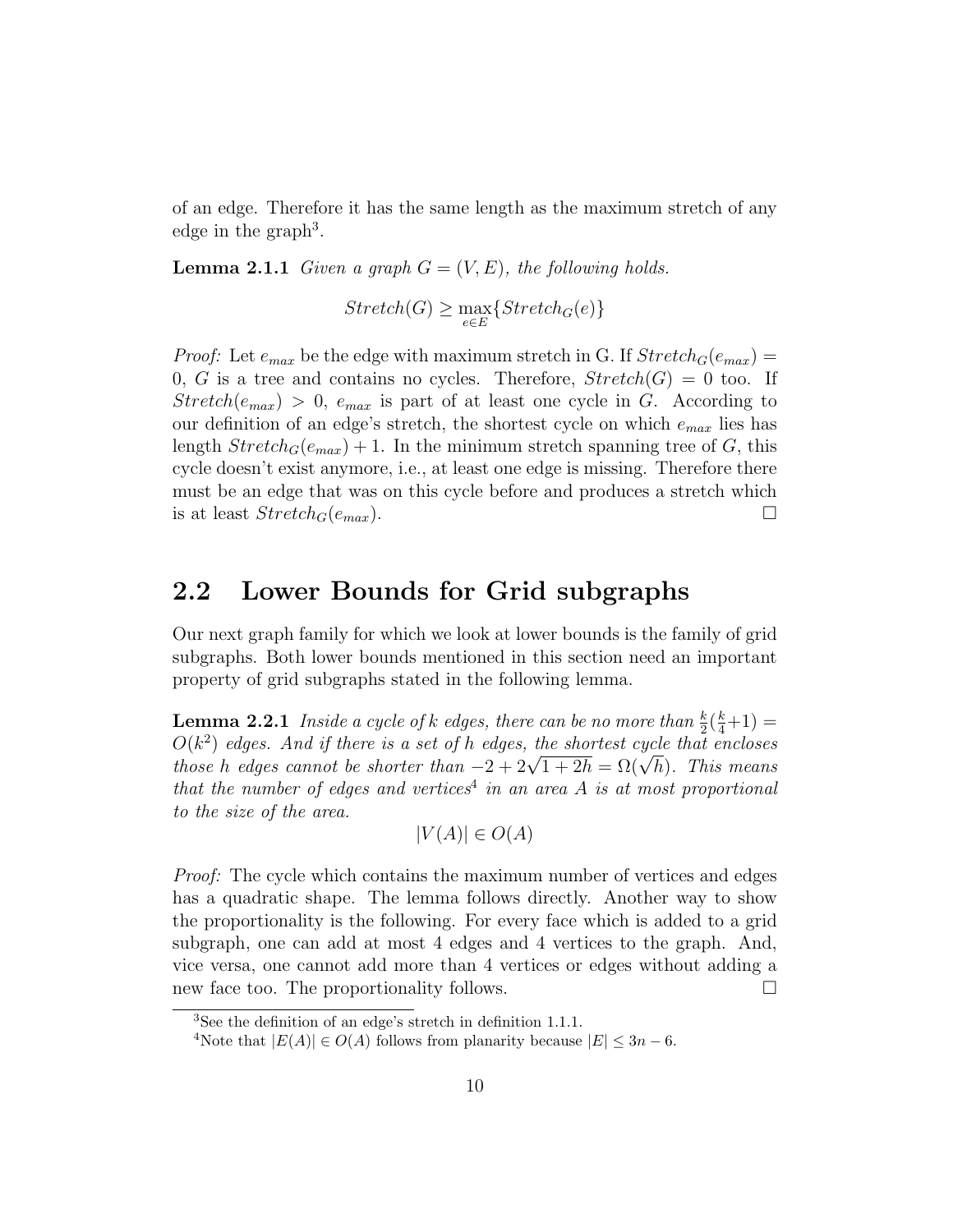Note that this lemma does not hold for planar graphs where one can add arbitrary many vertices and edges for every face and vice versa. Provided with this property, we can now discuss a non-trivial lower bound for grid subgraphs. The idea behind this lower bound is that of a path of faces that connects a face  $f_i$  with the  $\infty$ -face. The action of every algorithm that computes a Minimum Stretch Spanning Tree can be interpreted as finding a way to merge the faces of the graph until there is only one face, the  $\infty$ face left. A Minimum Stretch Spanning Tree can be understood as a graph for which all of its faces have been opened to the  $\infty$ -face. We now want to formalize this idea and use it to prove a lower bound.

Let  $G = (V, E)$  be a grid-subgraph and let  $f_i$  denote the faces in a planar embedding of  $G$ . The set of edges which are adjacent to the face  $f_i$  is called  $E(f_i)$ .

**Definition 2.2.1** Path $(f_a, f_b)$  is an ordered list of faces  $[f_0, f_1, f_2, \ldots, f_n]$ which have the following properties:

- $f_0 = f_a$  and  $f_n = f_b$ .
- all the  $f_i$  are different (for  $0 \leq i \leq n$ ).
- $E(f_{i-1}) \cap E(f_i) \neq \{\}\$  for  $1 \leq i \leq n$ .

For the computation of the lower bound, we are interested in the perimeter of such a path of faces which can be computed as:

$$
p([f_0, f_1, ..., f_n]) = \sum_{i=0}^{n} |E(f_i)| - 2 \sum_{i=1}^{n} |E(f_{i-1}) \cap E(f_i)|
$$

For each Face  $f_i$  we compute the path of faces which has the smallest perimeter and connects it with the  $\infty$ -face  $(f_{\infty})$ . For setting up the lower bound we are interested in the path having the longest, shortest perimeter. This longest, shortest perimeter is called k.

$$
k = \max\left\{\min\left\{p\left(Path(f_i, f_{\infty})\right)\right\}\right\}
$$

**Lemma 2.2.2** Given a grid subgraph G,  $Stretch(G) \in \Omega(\sqrt{k})$ .

*Proof:* Given an algorithm  $\Gamma$  that computes a minimum stretch spanning *Proof:* Given an algorithm I that computes a minimum stretch spanning tree<sup>5</sup> T, we assume that  $Stretch(G) \notin \Omega(\sqrt{k})$ . In G, there exists a face  $f_{\text{max}}$ 

<sup>&</sup>lt;sup>5</sup>i.e.  $Stretch(G) = Stretch_G(T)$ .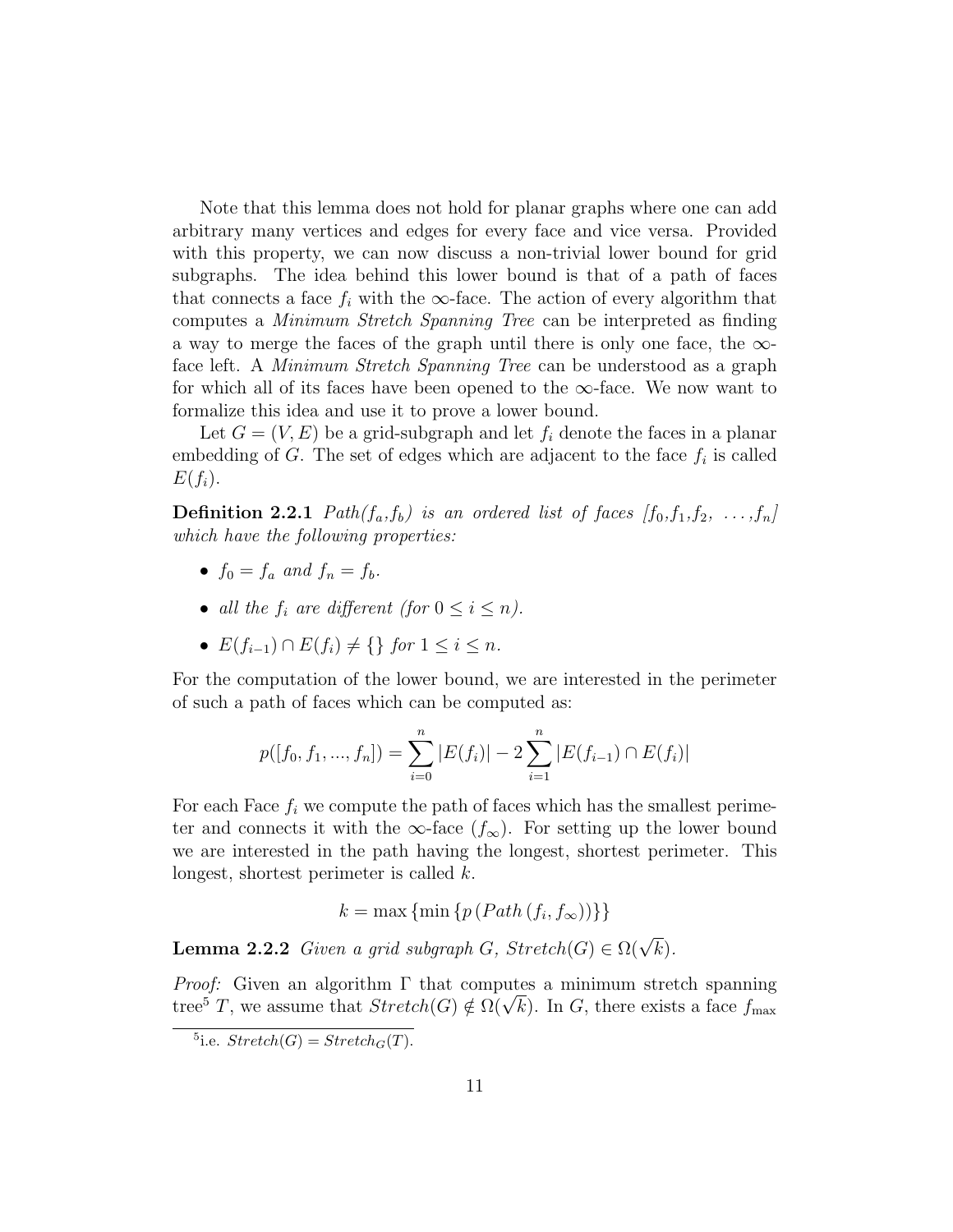having a maximum perimeter with length k as defined above. This face  $f_{\text{max}}$ is connected to  $f_{\infty}$  through a set M of faces. We now add all the edges to T which were removed by  $\Gamma$  and which are adjacent to  $f_{\infty}$ . The result is called  $T^*$ .

$$
E(T^*) = E(T) \cup \{e_i : e_i \in E(f_\infty)\}
$$

If our assumption that  $Stretch(G) \notin \Omega(\sqrt{k})$  holds, then there exists no cycle If our assumption that  $\text{inter}(\mathcal{G}) \notin \Omega(\sqrt{k})$  holds, then there exists no cycle<br>in  $T^*$  with length  $\in \Omega(\sqrt{k})$ , because this would produce a  $\text{Stretch}(G) \in$ in T with length  $\in \Omega(\sqrt{k})$ , because this would produce a *Stretch*(G)  $\in \Omega(\sqrt{k})$ . Let  $E(M)$  denote the set of edges which are adjacent to at least one face of M. M must contain a path of faces connecting  $f_{\text{max}}$  with  $f_{\infty}$ . The perimeter of this path cannot be longer then  $\min\{p(Path(f_{\text{max}}, f_{\infty}))\}=k$ . Therefore,  $|E(M)| \geq k \in \Omega(k)$ . All edges of M are enclosed by a cycle in Therefore,  $|E(M)| \geq k \in \Omega(k)$ . All edges of *M* are enclosed by a cycle in  $T^*$ . Because there can only be  $\Omega(\sqrt{k})$  edges on a cycle around k edges<sup>6</sup>, it *f* a Because there can only be  $\Omega(\sqrt{k})$  edges on a cycle around k edges<sup>o</sup>, it follows, that there must exist a cycle with *length*  $\in \Omega(\sqrt{k})$  which is contrary to our assumption.

Provided with this lower bound for grid subgraphs, it is easy to see that the square root of the longest face  $length<sup>7</sup>$  in a grid subgraph is a lower bound for the stretch. This is true because if  $f_l$  denotes the face with maximum face length, the face length is equal to  $p(f_l)$ , which is of course part of  $Path(f_l, f_{\infty}).$ 

#### 2.3 A Lower Bound for Regular Grids

Let us again use a stronger restriction of the problem's input graphs, which leads us to complete grids  $(n \times m)$ -grids. These graphs have a very regular structure. All faces have the same size and shape. This regular structure relieves the task of proving a lower bound. The following lemma states a lower bound<sup>8</sup> for regular grids.

**Lemma 2.3.1** Given a  $(n \times m)$ -grid G, the following holds for  $n \geq 3$ ,  $m \geq 3$ .

$$
Stretch(G) \ge 2\left\lceil \frac{1}{2}\min\{n, m\}\right\rceil + 1
$$

 ${}^{6}$ See Lemma 2.2.1.

<sup>7</sup>See Section 2.4 for an explanation, why it isn't the face length but it's square root which is the lower bound.

<sup>8</sup>Which is the optimal solution for regular grids at the same time. See Chapter 3.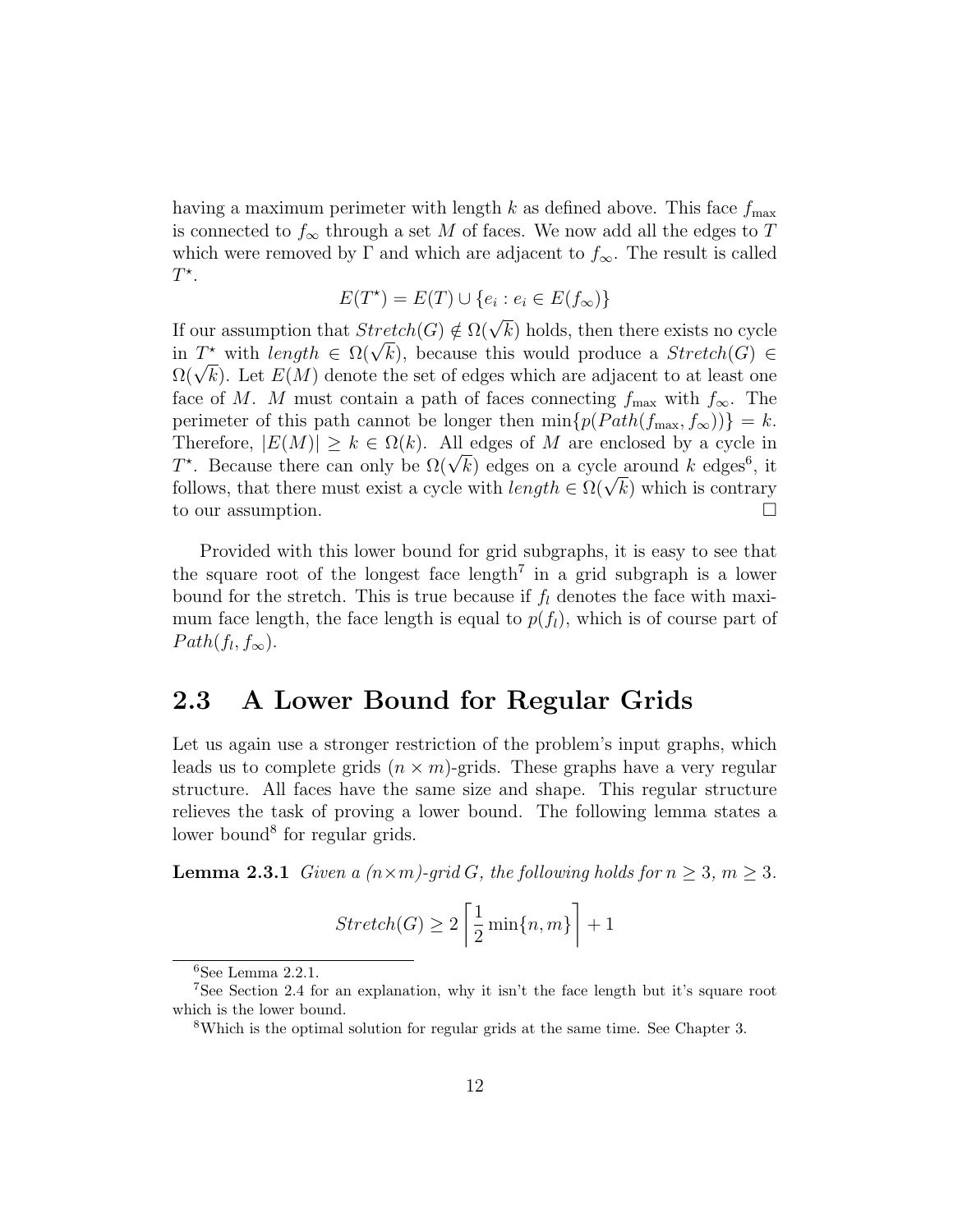Proof: Due to the regular structure of a grid graph G the following holds.

$$
Stretch(G) = \max_{facef_i} \{p(Path(f_i, f_{\infty}))\}
$$

Let us call the faces, which produce this maximum stretch, max faces. There

Figure 2.1: A  $(6 \times 4)$ -grid with marked max faces.

is no set of faces that connects such a max face with the  $\infty$ -face and has a shorter perimeter than the direct path. The perimeter of such a path can be computed as the lemma states.  $\square$ 

#### 2.4 Alleged Lower Bounds

At the end of this section we want to address some alleged lower bounds. These seem to be lower bounds at first glance, but do not withstand deeper investigations. The first of these alleged lower bounds is

$$
Stretch(G) \not\geq \max_{f \in F(G)} \{p(f)\} - 1,
$$

where  $p(.)$  is the perimeter of a face as defined above. As the counterexample in Figure 2.2 shows, this is not a correct lower bound. The perimeter of the "E"-shaped face is 22, therefore the stretch would have to be 21. But the minimum stretch spanning tree which is drawn in Figure 2.2 has stretch 15, which is the stretch of this graph.

Another alleged lower bound is

$$
Stretch(G) \not\geq k = \max \{\min \{p (Path (f_i, f_{\infty}))\}\}\
$$

See Figure 2.3, where  $p(Path(f_{\text{max}}, f_{\infty})) = 35$ , but the minimum stretch spanning tree, drawn in Figure 2.3, has stretch 27. Obviously, there is a set of faces, containing  $f_{\text{max}}$  and  $f_{\infty}$ , which has a smaller perimeter than  $Path(f_{\text{max}}, f_{\infty}).$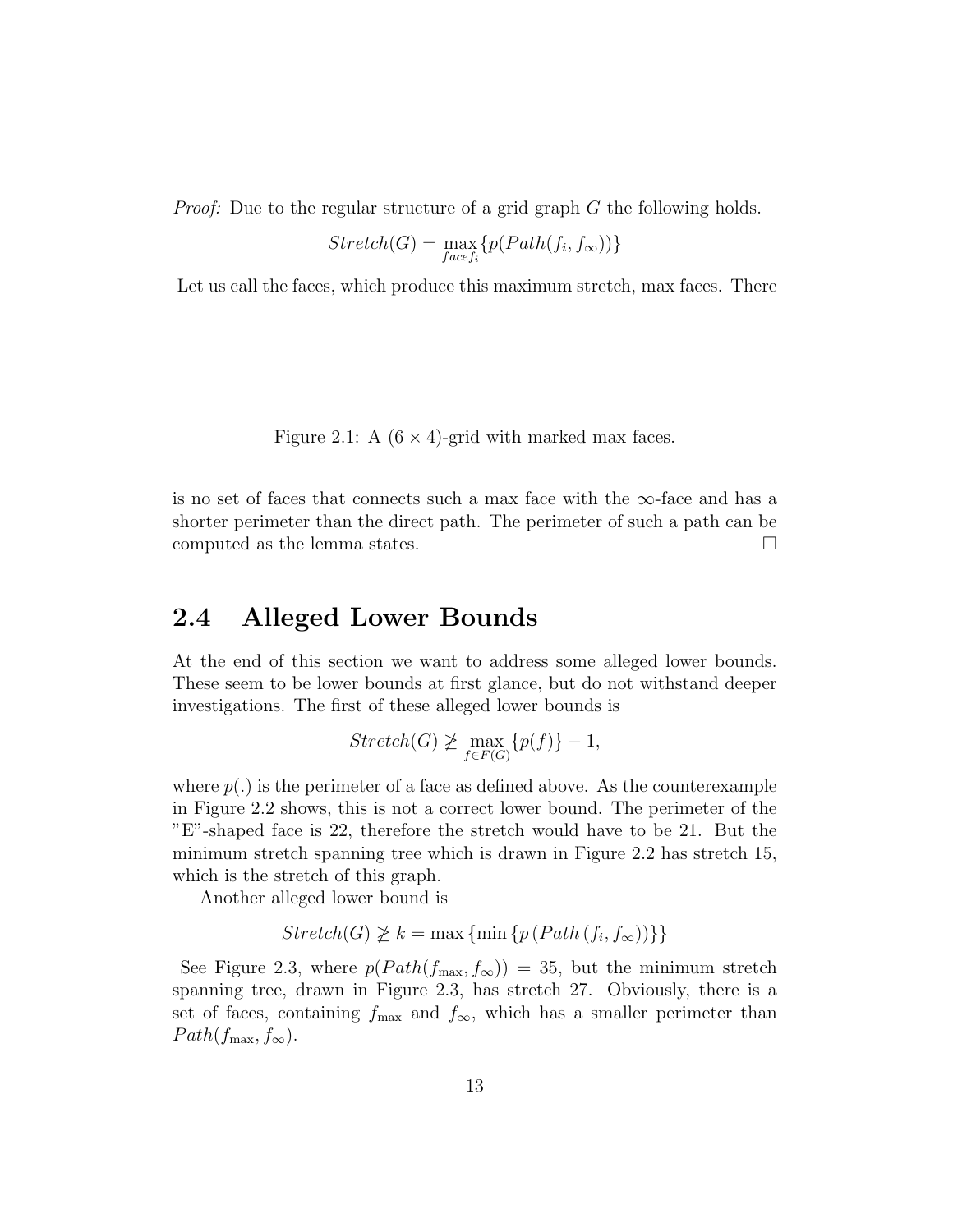Figure 2.2: A counter example for the max-facelength lower bound.

Figure 2.3: A counter example for the max-min-path lower bound.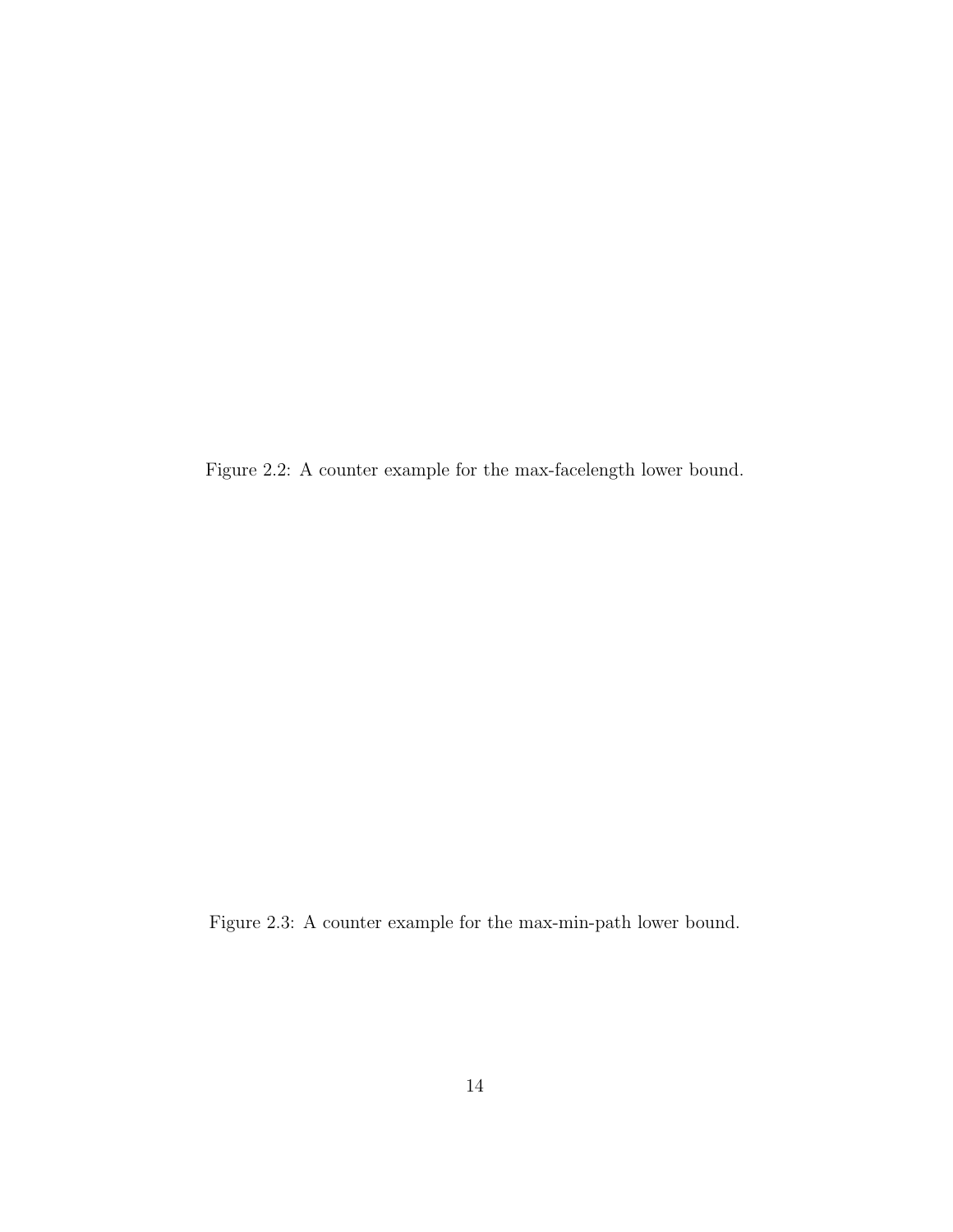## Chapter 3

## MSST on Regular Vertex Grids

Regular vertex grids are an interesting form of planar graphs. A number of graph problems can be simplified by restricting the input graphs to vertex grids. This is also true for the problem of finding a Minimum Stretch *Spanning Tree.* We have already defined the regular  $(n \times m)$ -vertex grid in definition 1.2.1 and in Section 2.3 we proved a lower bound for MSST on regular grids. In this section we are going to show that this lower bound is equal to the minimum stretch for every regular grid and that there is a polynomial time algorithm that computes an optimal stretch spanning tree. But, first of all, we need to prove a general property of regular grids which we will use later.

**Lemma 3.0.1** Given a planar embedding of a regular  $(n \times m)$ -grid  $G =$  $(E, V)$ , where F is the set of faces and  $N = |V|$ . Then,

$$
|E| \le 2N - 2\sqrt{N} \in O(N) \quad \text{and} \quad |F| \le 2 + N \in O(N).
$$

*Proof:* The regular  $(n \times m)$ -grid with the maximum number of edges for a given number of vertices is a square. And a square of  $N$  vertices cannot contain more than  $2N - 2\sqrt{N}$  edges. Note that this bound is tight. The upper bound for the number of faces follows from Euler's Formula which says:  $|V| - |E| + |F| = 2$ . The number of vertices is N and therefore  $|E| \le$  $2N - 2\sqrt{N}$ . If we insert this in Euler's Formula we get  $|F| \leq 2 + N - \sqrt{N}$ and it follows that  $|F| = O(N)$ .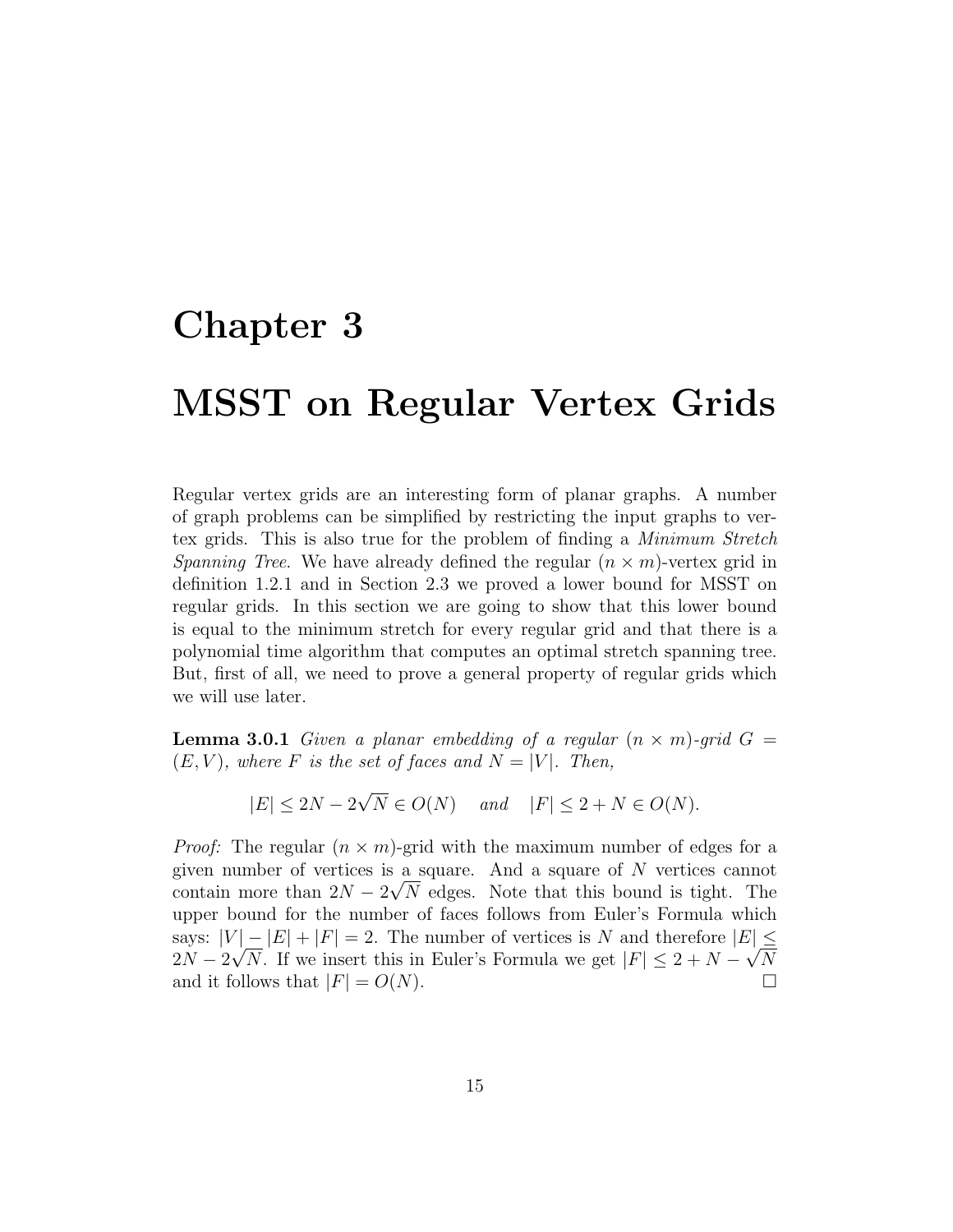#### 3.1 A Polynomial Time Algorithm

Let us now present a polynomial time algorithm which reaches the lower bound for every regular grid and therefore computes the optimal MSST of any regular grid. The algorithm is called machete algorithm, because it goes from the grid's border step by step to the inner faces of the grid, just like chopping down a piece of rain forest.

#### Algorithm 1: Machete algorithm

**input** : A regular grid  $G = (V, E)$ output : A minimum stretch spanning tree of  $G$ repeat Mark all edges in G that are adjacent to the  $\infty$ -face; for each face  $f_i$  adjacent to the  $\infty$ -face do delete one marked edge of  $f_i$  from  $G$ ; end until There are no faces other than the  $\infty$ -face; return  $G;$ 

**Theorem 3.1.1** Given a  $(n \times m)$ -grid G, where  $n \geq 3$ ,  $m \geq 3$ , the above algorithm computes a minimum stretch spanning tree T of G with

$$
Stretch_G(T) = Stretch(G) = 2\left\lceil \frac{1}{2}\min\{n, m\}\right\rceil + 1.
$$

Proof: The algorithm works from the border to the inner part of the graph. Let us introduce the idea of face layers in a grid graph. A layer consists of all faces that have the same face distance to the  $\infty$ -face, see figure 3.1. In every execution of the repeat-until loop, one of these face layers is opened, i.e. merged with the ∞-face. Therefore the algorithm needs  $\frac{1}{2} \min\{n, m\}$ outer loops. It follows, that the stretch is  $2\left[\frac{1}{2}\min\{n,m\}\right] + 1$  and because this is equal to the lower bound of Lemma 2.3, we know that this is the optimal solution.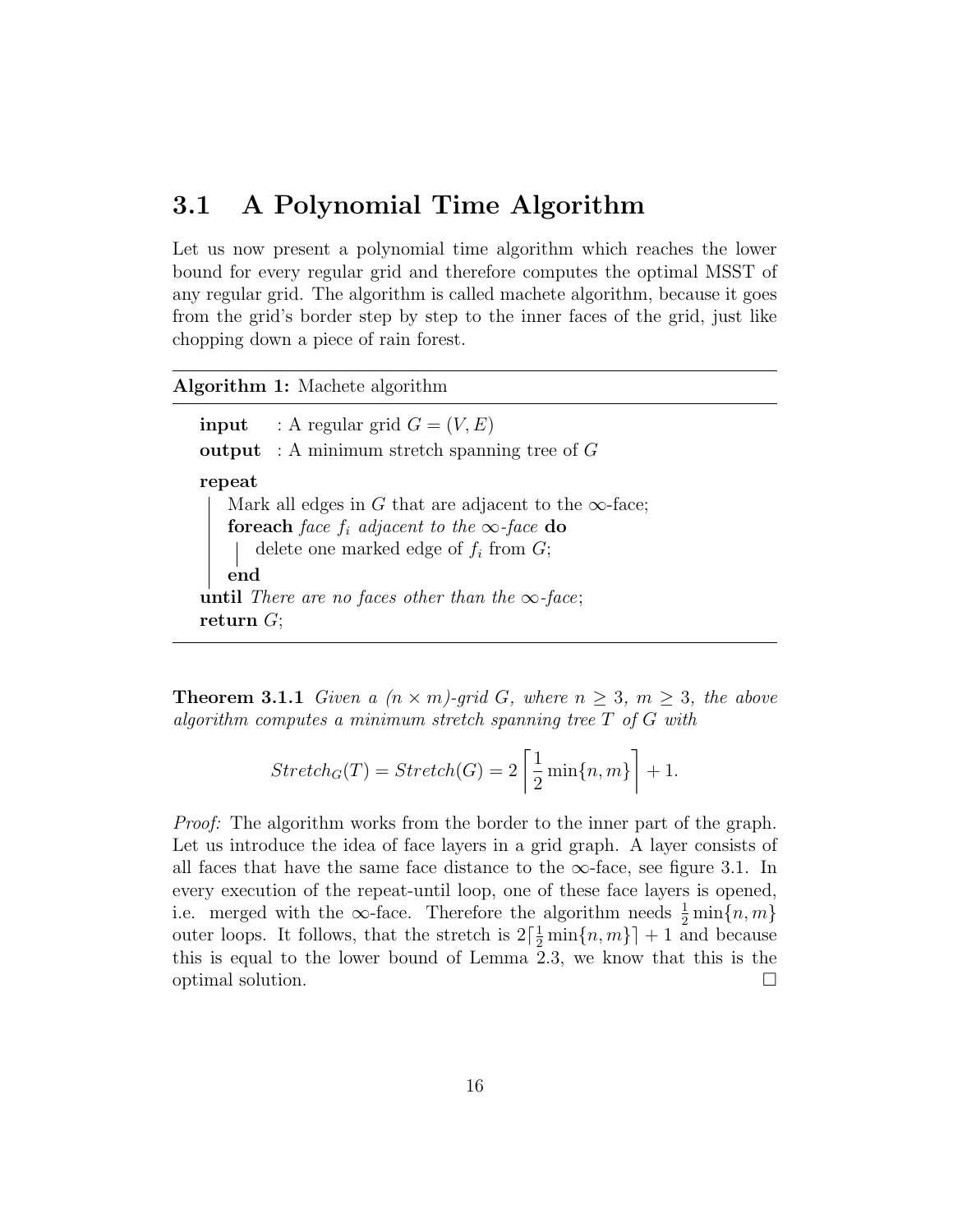Figure 3.1: The face layers of a regular  $(n \times m)$ -grid.

## 3.2 Time and Space Complexity of the Algorithm

Both, the time and the space complexity of the machete algorithm depend on the data structure we use to store the input graph. A good data structure to deal with planar graphs is the doubly connected edge  $list<sup>1</sup>$ .

**Theorem 3.2.1** Given a planar embedding of a regular  $(n \times m)$ -grid  $G =$  $(V, E)$  and F, its set of faces, the time complexity of the machete algorithm is in

 $O((|E| + |F|) \min\{n, m\}) = O(|V| \min\{n, m\})$ 

and its space complexity is in

$$
O(|V| + |E| + |F|) = O(|V|)
$$

*Proof:* Marking the edges which are adjacent to the  $\infty$ -face takes  $O(|E|)$ time. One execution of the for-each loop takes  $O(|F|)$  time, because one has to go through all the faces. The number of layers in a regular grid is  $\frac{1}{2}$  min $\{n, m\}$ , which is equal to the number of executions of the repeat-until loop. From Lemma 3.0.1 we know that  $O(|E| + |F|) = O(|V|)$ . The time complexity follows.

The space complexity is determined by the doubly connected edge list, where a constant amount of data is used for every vertex and edge. For general planar graphs, the amount of storage for a face is linear in the complexity of the subdivisions of this face. Because there are no subdivisions in

<sup>&</sup>lt;sup>1</sup>See [13] for explanations about the doubly connected edge list.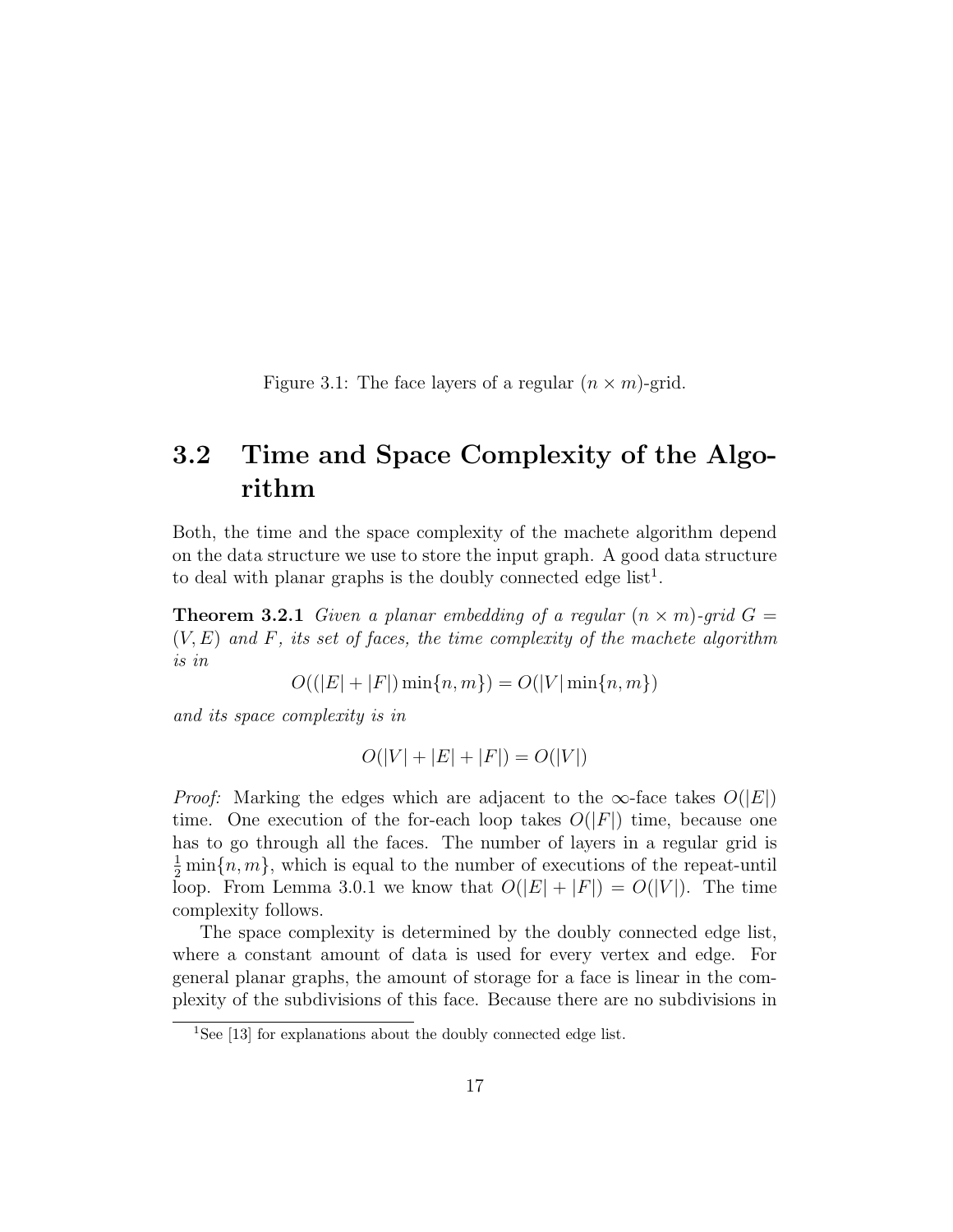Figure 3.2: A grid subgraph where the machete algorithm is not optimal.

the faces of regular grids, the amount of storage for faces is constant too.  $O(|V| + |E| + |F|) = O(|V|)$  follows from Lemma 3.0.1.

### 3.3 This Algorithm on Grid Subgraphs

Let us take a look on how the machete algorithm works on grid subgraphs. Unfortunately it is possible to construct examples, where it is far from being optimal. See figure 3.2 for a such a graph. What is the problem with this graph? The optimal stretch would be  $k + 4 = O(k)$ , but the machete algorithm returns a spanning tree with stretch  $\frac{1}{3}(k-6)(k-2) + 7 = O(k^2)$ . The reason for this can be explained using again the concept of layers. During the first main loop of the machete algorithm, all faces of the first layer are merged with the  $\infty$ -face. These are all the small faces on the border of the graph and the first face with perimeter  $k$ . In the second execution of the main loop all the other faces with perimeter k are merged with the  $\infty$ -face, because these are layer 2 faces. In short: the problem is, that all the large faces lie in layer 2 and therefore produce the large stretch.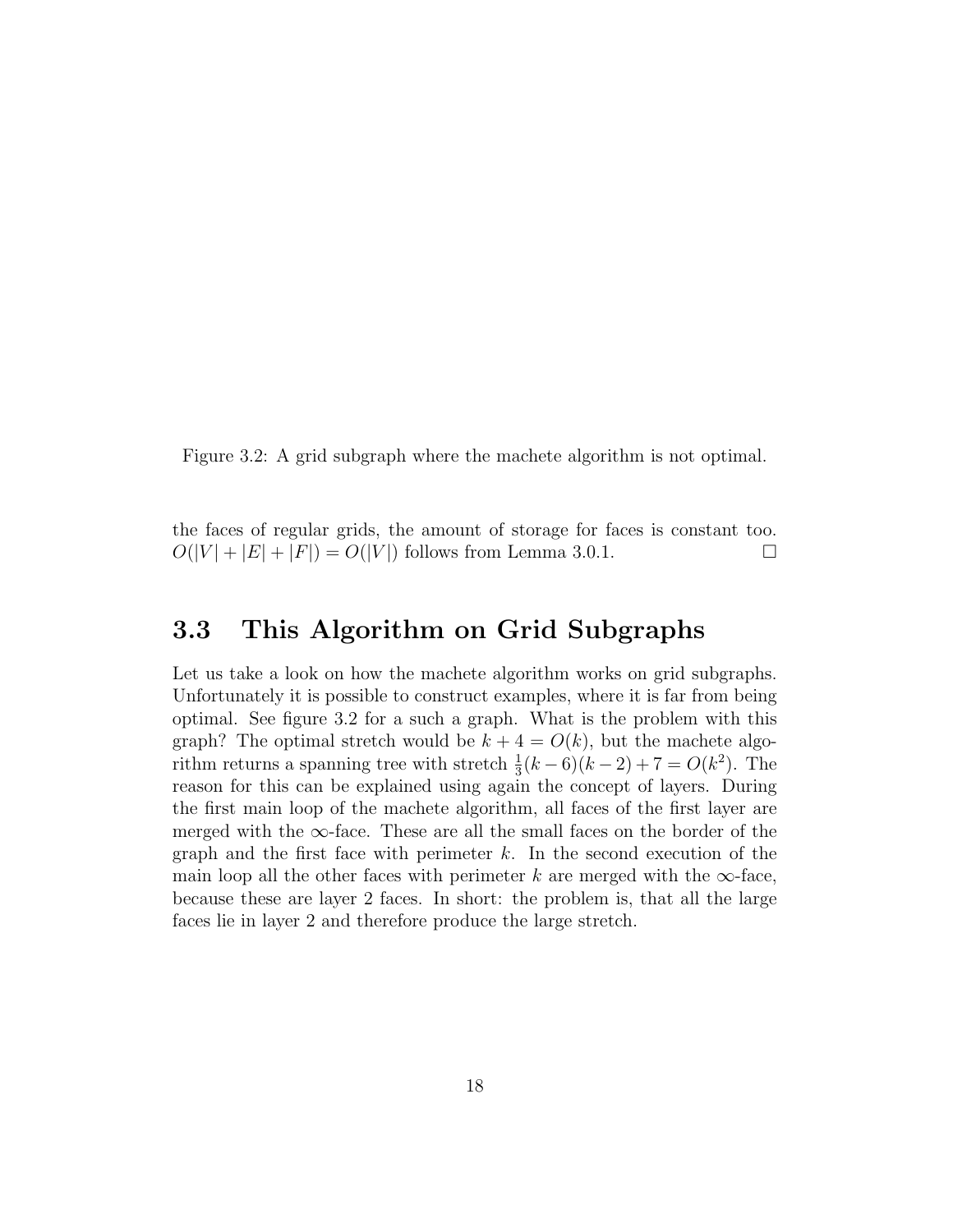## Chapter 4

# $OPT<sup>4</sup>$  Approximation for Grid Subgraphs

In this chapter we will present an algorithm based on the lower bound in Section 2.2. From this lower bound we know, that the optimal solution is in Section 2.2. From this lower bo<br> $\Omega(\sqrt{k}),$  where k was defined as

$$
k = \max\left\{\min\left\{p\left(Path(f_i, f_\infty)\right)\right\}\right\}.
$$
\n(4.1)

To make a long story short, our algorithm will compute the minimal path for each face which leads to a tree on the faces, rooted in the  $\infty$ -face. Then the algorithm will merge all the faces according to this tree which leads to a stretch of at most  $k^2$ . Therefore, if the optimal solution has stretch  $OPT$ , the stretch tree computed by our algorithm has at most stretch  $OPT<sup>4</sup>$ .

### 4.1 Weighted Dual Graphs

This was the overall idea. Let us now go into the details of the algorithm. We will first introduce the notion of a weighted dual graph of an unweighted grid subgraph. See Figure 4.1 for an example.

Definition 4.1.1 (Dual graph) A weighted dual graph of an unweighted grid subgraph  $G = (V, E)$  is a graph  $G^*$ , that contains a vertex for every face of G:

$$
V(G^*) = F(G)
$$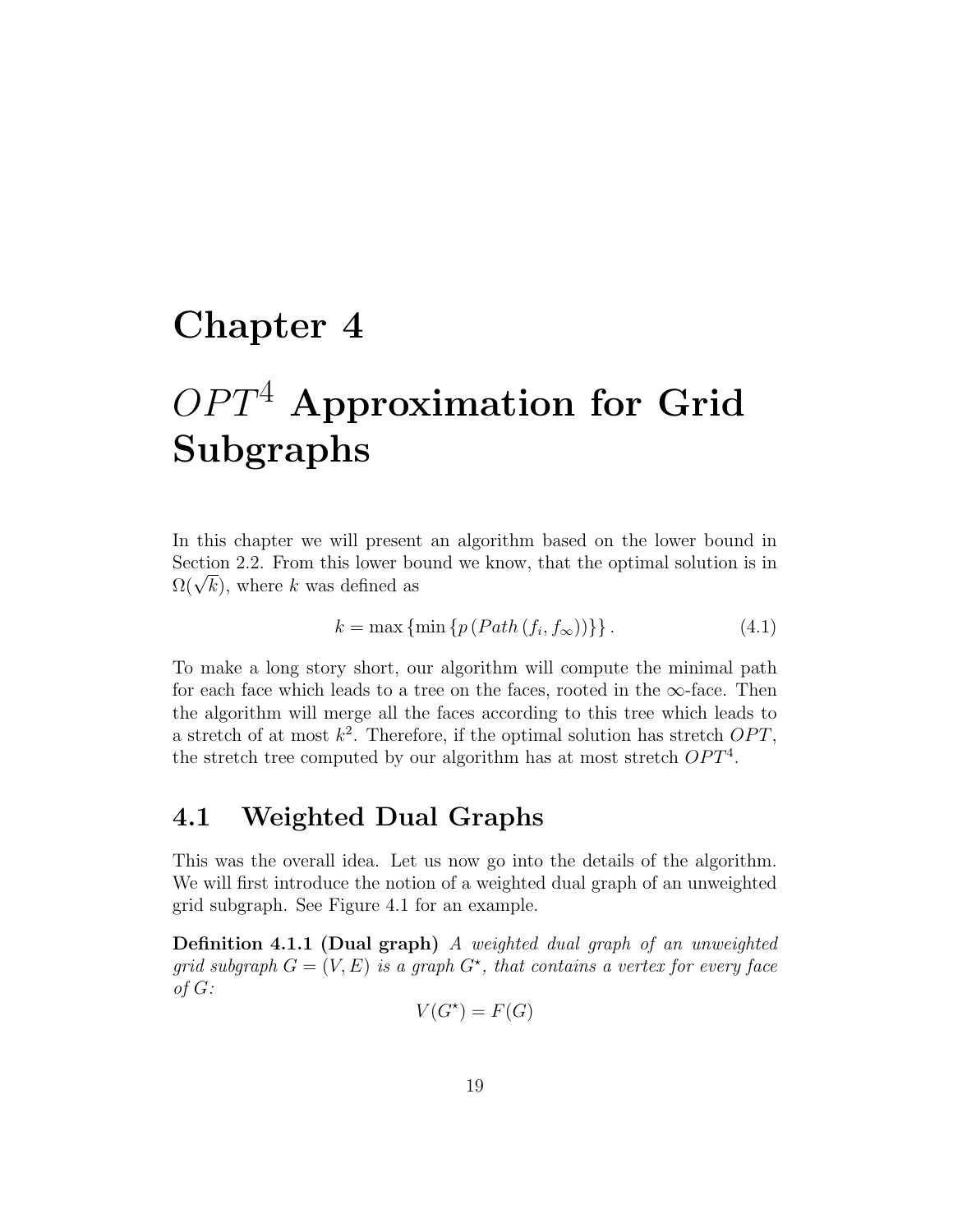Figure 4.1: An unweighted grid subgraph and the corresponding weighted dual graph.

and  $G^*$  contains an edge between two vertices if and only if the two vertices are adjacent faces in G:

$$
E(G^*) = \{ \{ f_i, f_j \} : f_i, f_j \in V(G^*) \text{ and } E(f_i) \cap E(f_j) \neq \{ \} \}.
$$

The weight of an edge in  $G^*$  is the number of common edges of the corresponding faces in G which is defined by the function  $w : E(G^*) \mapsto \mathbb{N}$ :

$$
w(\{f_i, f_j\}) = |E(f_i) \cap E(f_j)|
$$

Note that the  $\infty$ -face is also represented by a vertex in  $G^*$ . In the algorithm we will refer to the face length of a vertex  $v \in V(G^*)$  by v.facelength, which can be computed by adding the weights of the vertex' adjacent edges. In the dual graph, we can compute the perimeter  $p(S)$ , where S is a set of faces in G, without difficulty according to the following formula, i.e., we have to sum up all the face lengths of faces in  $S$  and then subtract two times the weights of all their common edges.

$$
p(S) = \left(\sum_{v \in V(G^*)} v \cdot \text{facelength}\right) - 2\left(\sum_{e \in E(S)} w(e)\right) \tag{4.2}
$$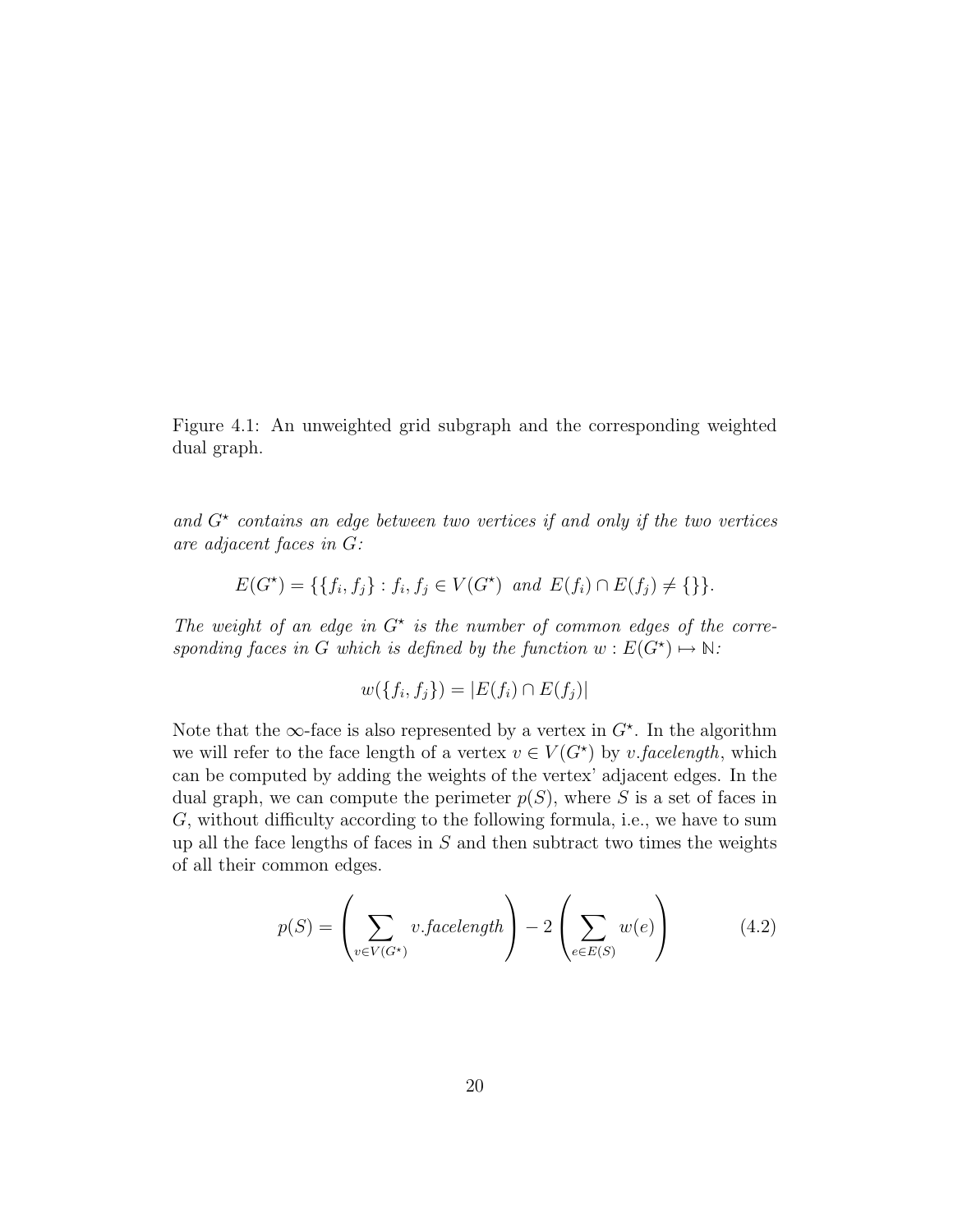Figure 4.2: A grid subgraph and the spanning tree which the  $k^2$  algorithm returns. The paths of faces are marked in the result.

#### 4.2 The Algorithm

The algorithm is based on Dijkstra's method<sup>1</sup> of finding shortest paths in a graph. In order to use Dijkstra's algorithm for our problem, we just have to adapt the function that computes the distances. For our purpose we need a distance function which keeps track of the chosen faces' perimeter. We start at the  $\infty$ -face and compute the paths with minimum perimeter to the inner faces. This can be achieved by using the slightly changed algorithm of Dijkstra on the weighted dual graph. Finding the minimum perimeter  $Path(f_i, f_{\infty})$  is the same as computing a shortest path tree, rooted in the  $\infty$ -face, on the dual graph of our input graph, where it is not the distance but the perimeter of the path that has to be minimized. Given a path of faces from  $f_{\infty}$  to f and the perimeter of this path. And given a face  $f_{new}$ that shall be added to the path. In the dual graph, the faces are vertices and  $f_{new}$  is connected to a face of the path by an edge  $e_{new}$ . We can compute the perimeter of the path we had so far plus the new face as follows.

$$
p(Path(f_{\infty}, f) + f_{new}) = p(Path(f_{\infty}, f)) + 2w(e_{new}) + f_{new}.facelength
$$

Thus we know how to keep track of the perimeter. We will save the so far computed perimeter of  $Path(f, f_{\infty})$  in f.perimeter. In addition we note the predecessor of every face f in the paths of faces in f.predecessor and f.chosen is used to decide if a face has already been chosen by the algorithm.

<sup>&</sup>lt;sup>1</sup>See [7] or [14] for explanations about Dijkstra's algorithm.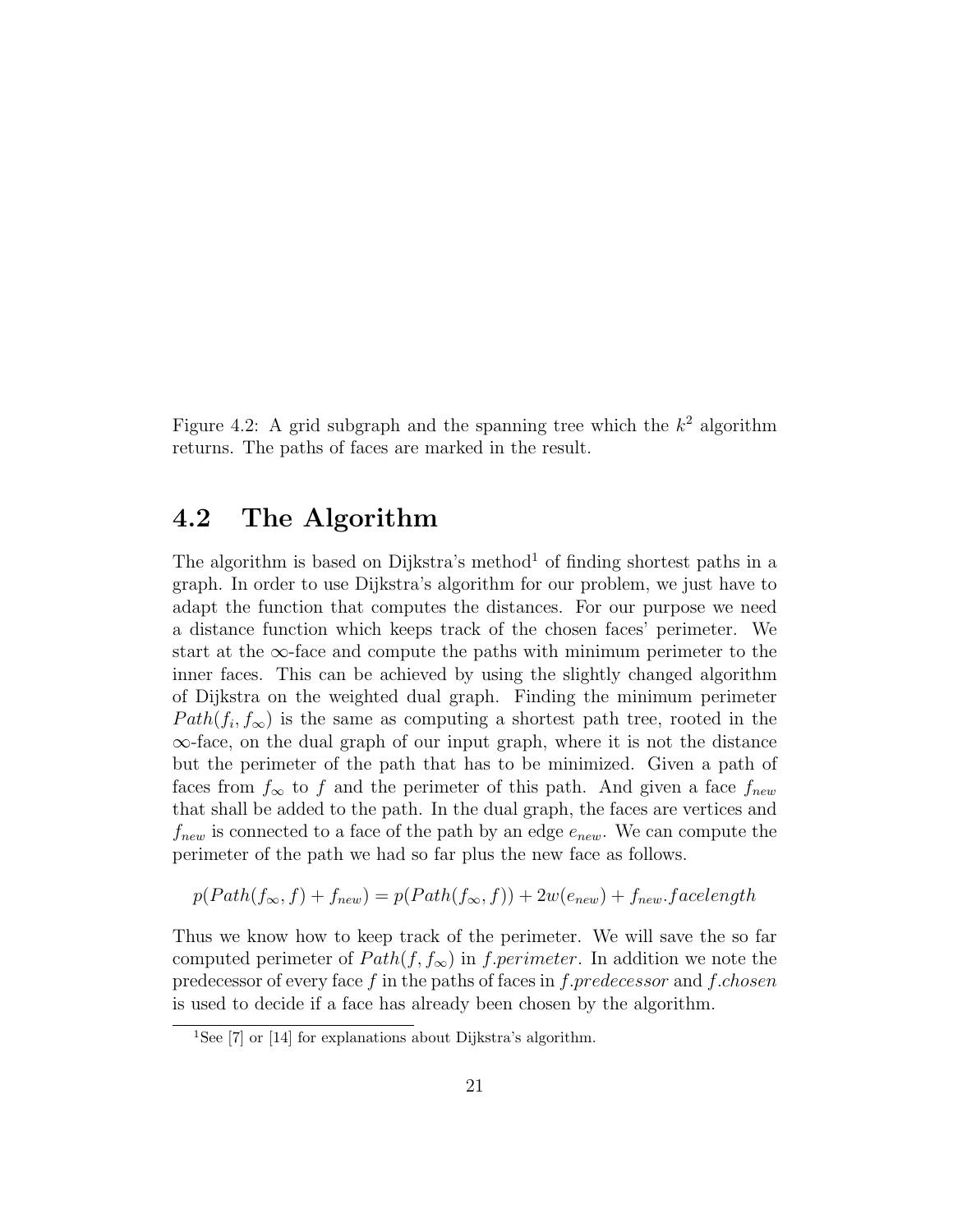Every face, i.e. vertex of the dual graph is a member of one of three classes. It is either chosen, reached or unreached. For every face f that is chosen, there is already known a path of faces from  $f$  to  $f_{\infty}$  with minimal perimeter. Further, there is known a path to every chosen face and there is no such known path for every unreached face. All the reached faces are stored in the border B.

See Figure 4.2 for an illustration of the algorithm. An input grid subgraph is drawn on the left side. The resulting approximated spanning tree is drawn on the right side. There are also drawn the paths of faces with minimum perimeter, which result from the adapted Dijkstra algorithm.

### 4.3 Proof of Correctness and the  $OPT<sup>4</sup>$  Bound

Let us now proof that the spanning tree computed by the above algorithm in deed has a stretch of at most  $OPT<sup>4</sup>$ . In a first step we will show that the algorithm computes the paths of faces with minimum perimeter correctly. Then we will show that the resulting stretch cannot be greater than  $k^2$ . This leads us to the following theorem.

**Theorem 4.3.1** Given a grid subgraph  $G = (V, E)$  with  $Stretch(G) = OPT$ . For the spanning tree  $T_{alg}$ , returned by the  $k^2$  algorithm, the following holds. Then follows the initialization of the vertices.

$$
Stretch_G(T_{alg}) \in O(OPT^4)
$$

Proof: We will prove this theorem by proving the following two lemmas. Given a grid subgraph  $G = (V, E)$  as input,

**Lemma 4.3.1** The steps 1 to 5 of the  $k^2$  algorithm compute for each face  $f_i \in F(G)$  a path of faces  $Path(f_i, f_{\infty})$  with minimum perimeter, and

Lemma 4.3.2 Step 6 of the algorithm, where edges are removed, leads to a stretch of at most  $k^2$ , where k is defined as in equation 4.1.

From these lemmas follows the theorem, because according to Lemma 2.2 From these lemmas follows the theorem, because according to Lemma 2.2<br>the optimal solution  $OPT \in \Omega(\sqrt{k})$ , and therefore  $O(k^2) = O(OPT^4)$ .  $\Box$ 

*Proof (Lemma 4.3.1):* The first step of the algorithm just computes G's dual graph  $G^*$ . To use Dijkstra's principle for finding a shortest path, two conditions must be satisfied, as explained in [14]. Our notion of paths of faces do satisfy these conditions, because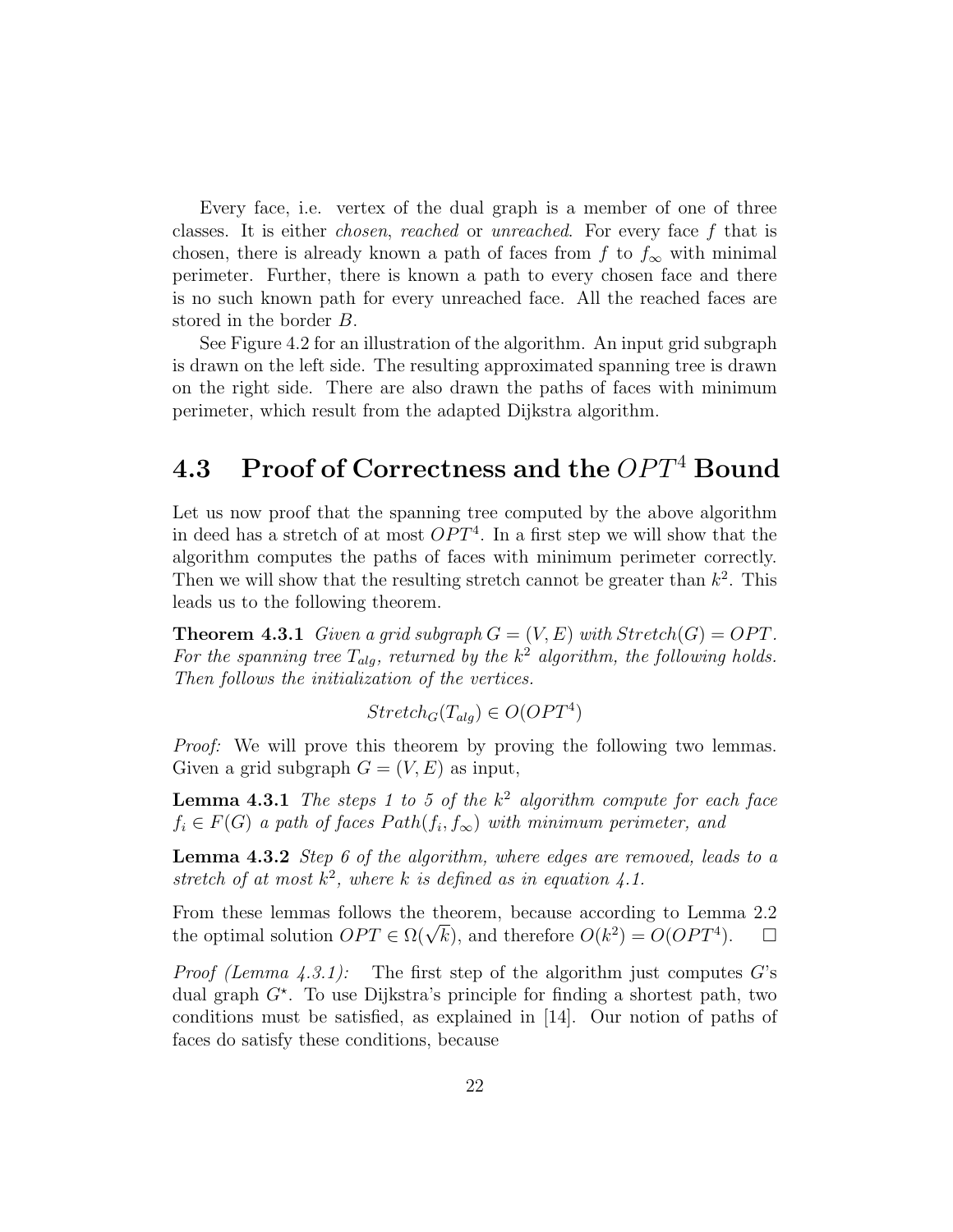#### Algorithm 2:  $k^2$  algorithm

**input** : A grid subgraph  $G = (V, E)$ **output** : A spanning tree T of G with  $Stretch_G(T) \leq k^2$ 1 Compute G's the dual graph  $G^*$ ;  $2$  /\* Initialization \*/ foreach  $f \in V(G^{\star})$  do  $f.\text{perimeter} := \infty;$  $\label{eq:proba} f.\textit{predecessor} := \textit{undefined};$  $f.closen := false;$ end  $3 / * f_{\infty}$  is the start vertex  $*/$  $f_{\infty}.perimeter = 0;$  $f_{\infty}.predecessor := f_{\infty};$  $f_{\infty}.chosen := true;$ 4 ExtendBorder( $f_{\infty}$ ); 5 /\* Compute shortest paths starting from  $f_{\infty}$  \*/ while  $B \neq \{\}$  do choose  $v \in B$ , where *v.perimeter* is minimal and remove *v* from  $B$ ;  $v{\mathit{.chosen}} := true;$  $ExtendBorder(v);$ end  $6$  /\* Delete the edges induced by the shortest path tree  $\frac{*}{ }$ foreach  $f \in V(G^{\star})$  do Delete an edge  $e \in \{E(f) \cap E(f,predecessary)\}\$ in G; end return G;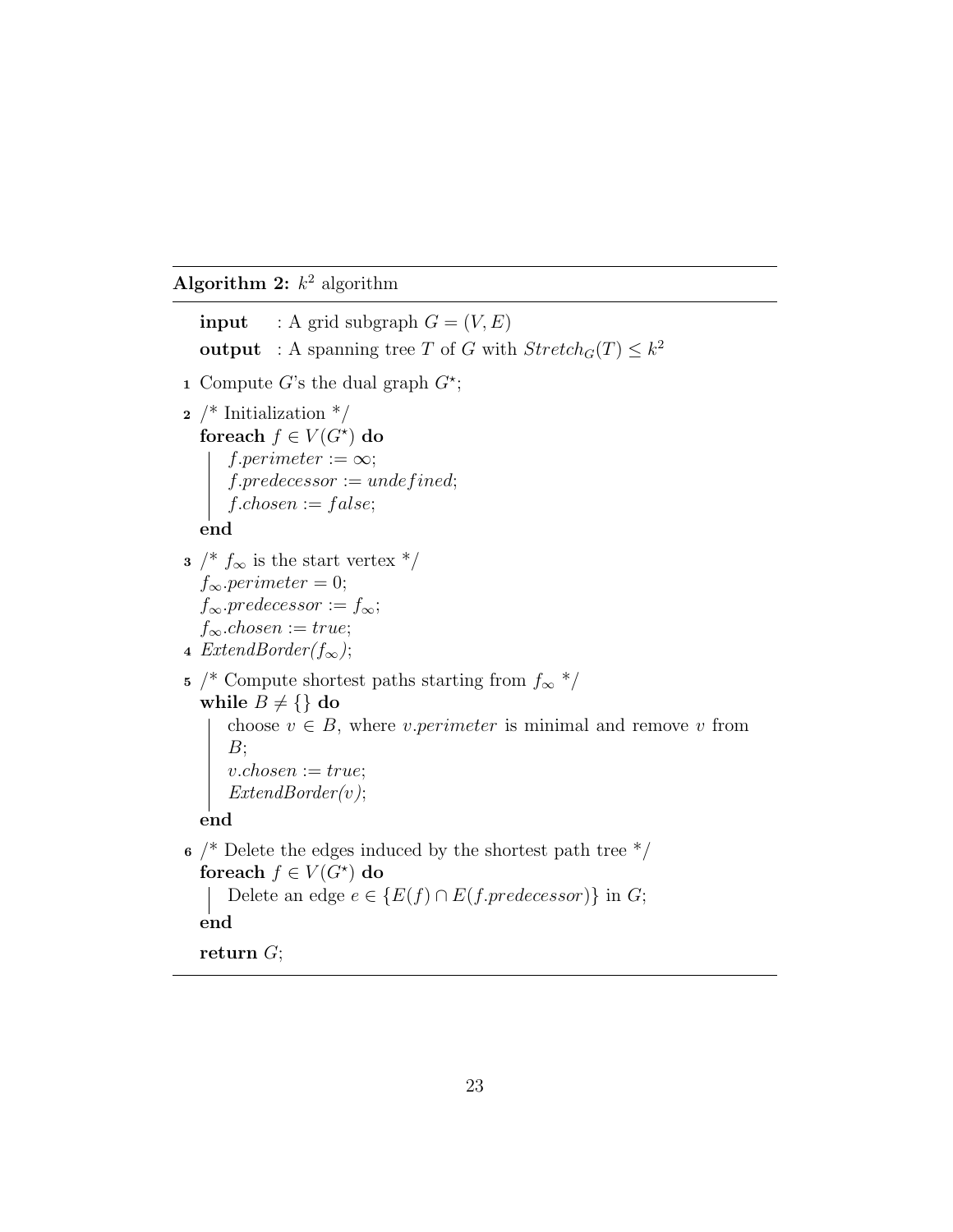Procedure ExtendBorder(v)

foreach  $\{v, v'\} \in E(G^{\star})$  do if v.perimeter  $-2w({v,v'}) + v'.facelength < v'.perimeter$  then  $v'.predecessor := v;$  $v'.perimeter := v.perimeter - 2w({v, v'}) + v'.facelength;$ add  $v'$  to  $R$ end end

1. for every path of faces with minimum perimeter  $P_{\text{min}}(f_a, f_b)$  and every edge  $\{f_a, f_c\}$  it is true that

$$
p(P_{\min}(f_a, f_b)) + p(f_c) - 2|E(P_{\min}(f_a, f_b)) \cap E(f_c)| \ge p(P_{\min}(f_a, f_c))
$$

2. for at least one path of faces with minimum perimeter  $P_{\text{min}}(f_a, f_b)$  and every edge  $\{f_a, f_c\}$  it is true that

 $p (P_{\min}(f_a, f_b)) + p (f_c) - 2 |E (P_{\min}(f_a, f_b)) \cap E (f_c)| = p (P_{\min}(f_a, f_c)).$ 

Basically this means that the perimeter of a path of faces can not become shorter when adding a face to the path. This would not be true in the case of arbitrary sets of faces, but for our case where we only use paths of faces as defined in definition 2.2.1 the above conditions hold. Therefore the algorithm computes the path with minimum perimeter for every face of the graph.  $\Box$ 

*Proof (Lemma 4.3.2):* The problem that might arise while deleting edges in step 6 of the algorithm is, that several paths of faces could have some faces in common and that their perimeter gets enlarged therefore. We have to show now, that the perimeter will not become larger than  $k^2$ , where k is defined as in equation 4.1.

The perimeter of the longest shortest path of faces has length  $k$ , by definition. Let us call the face that implies this path  $f_{max}$ . This means that there are k edges on that perimeter, where another path could be appended, to use then the same path of faces as  $f_{max}$ . The additional parts of these appended paths cannot be longer than k, for  $Path(f_{max}, f_{\infty})$  with perimeter k is the path with the maximum perimeter. This means that all this appended paths cannot be farther away than  $\frac{k}{2}$  vertices, so they all lie in a circle with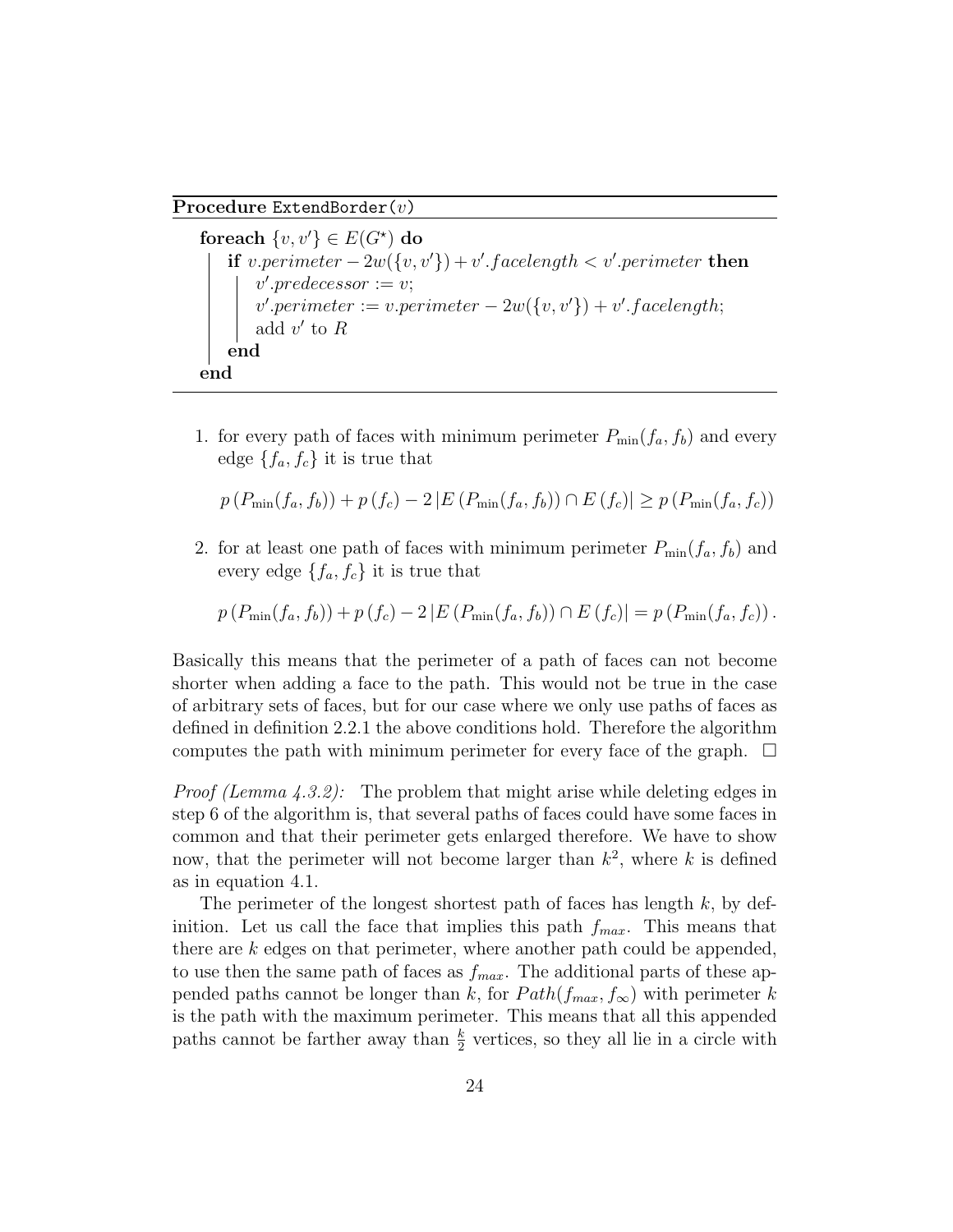Figure 4.3: The longest shortest path of faces, together with appended paths.

radius  $\frac{k}{2}$ . See Figure 4.4. This circle has a perimeter of  $\pi k$ . It follows from Lemma 2.2.1 that there can only be  $O(k^2)$  edges inside this circle. Therefore the perimeter of all the paths is in  $O(k^2)$ ).  $\qquad \qquad \Box$ 

## 4.4 Time and Space Complexity of the Algorithm

For graphs with  $|E| \leq |V|^2$  and with a heap for managing the vertices in the border, Dijkstra's algorithm needs time  $O(n \log n)$ , where  $n = |V|$ <sup>2</sup> Using a doubly connected edge  $list^3$ , the dual graph of a grid subgraph can be computed in linear time  $O(n)$ . Removing the edges in step 7 of the algorithm needs linear time again. The space needed for the computation is determined by the way we save the graph. As we have already seen in Section 3.2, the doubly connected face list needs space in  $O(n)$ . This leads us to the following theorem.

 ${}^{2}$ See [14].

<sup>3</sup>See [13].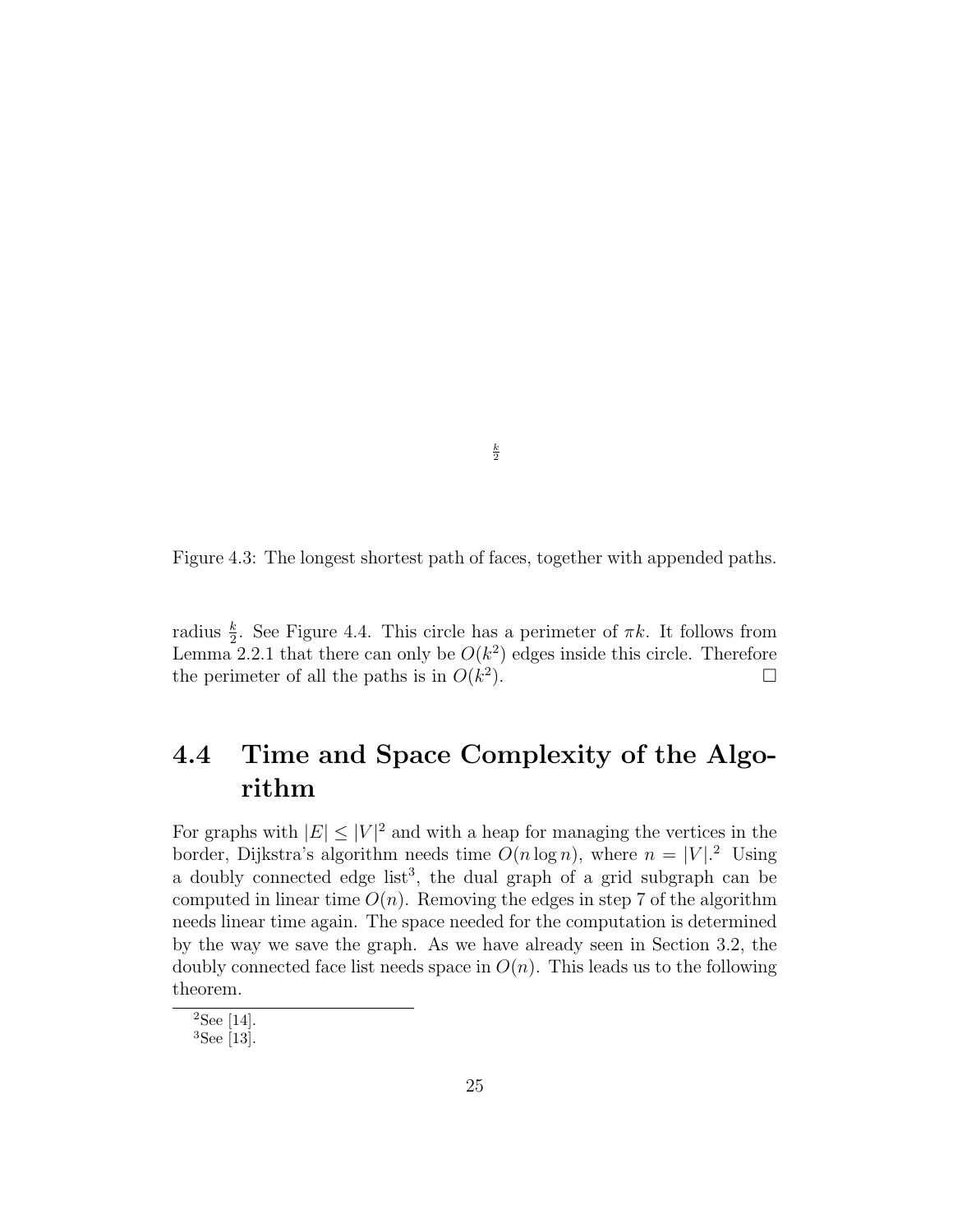Figure 4.4: An example where the  $k^2$  upper bound of the algorithm is tight.

**Theorem 4.4.1** Given a planar embedding grid subgraph  $G = (V, E)$ , where  $n = |V|$ , the time complexity of the  $k^2$  algorithm is in  $O(n \log n)$  and its space complexity is in  $O(n)$ .

## 4.5 Some Remarks about the  $OPT<sup>4</sup>$  Bound

How good is this  $OPT^4$  bound? For the  $k^2$  algorithm, the bound is tight, i.e., there are examples of grid subgraphs where the spanning tree returned by the algorithm has a stretch in  $\Theta(OPT^4)$ . Such an example is shown in the Figures 4.4 and 4.5. Let us first look at Figure 4.4. This is an example, where the paths of faces have many faces in common. The arrows show the paths with minimum perimeter. Removing the edges to construct the spanning tree leads to a stretch in  $\Theta(k^2)$  in this example. Therefore Figure 4.4 shows that the upper bound of the algorithm is tight, whereas Figure 4.5 presents a graph where the optimal stretch's lower bound, presented in Section 2.2, is tight. This is true because the minimum stretch would be reached removing the edges inside the grid subgraph, while the  $k^2$  algorithm will delete edges on the border.  $k$  is the stretch that results from computing the paths of faces on the border. *k* is the stretch that results from computing the paths of faces<br>with minimum perimeter. The minimum stretch would have been in  $\Theta(\sqrt{k})$ .

We can now combine these two examples by filling all faces of Figure 4.4 as demonstrated in Figure 4.5. What we get is an example where the 4.4 as demonstrated in Figure 4.5. What we get is an example where the minimum stretch is in  $\Theta(\sqrt{k})$  and the stretch computed by the algorithm is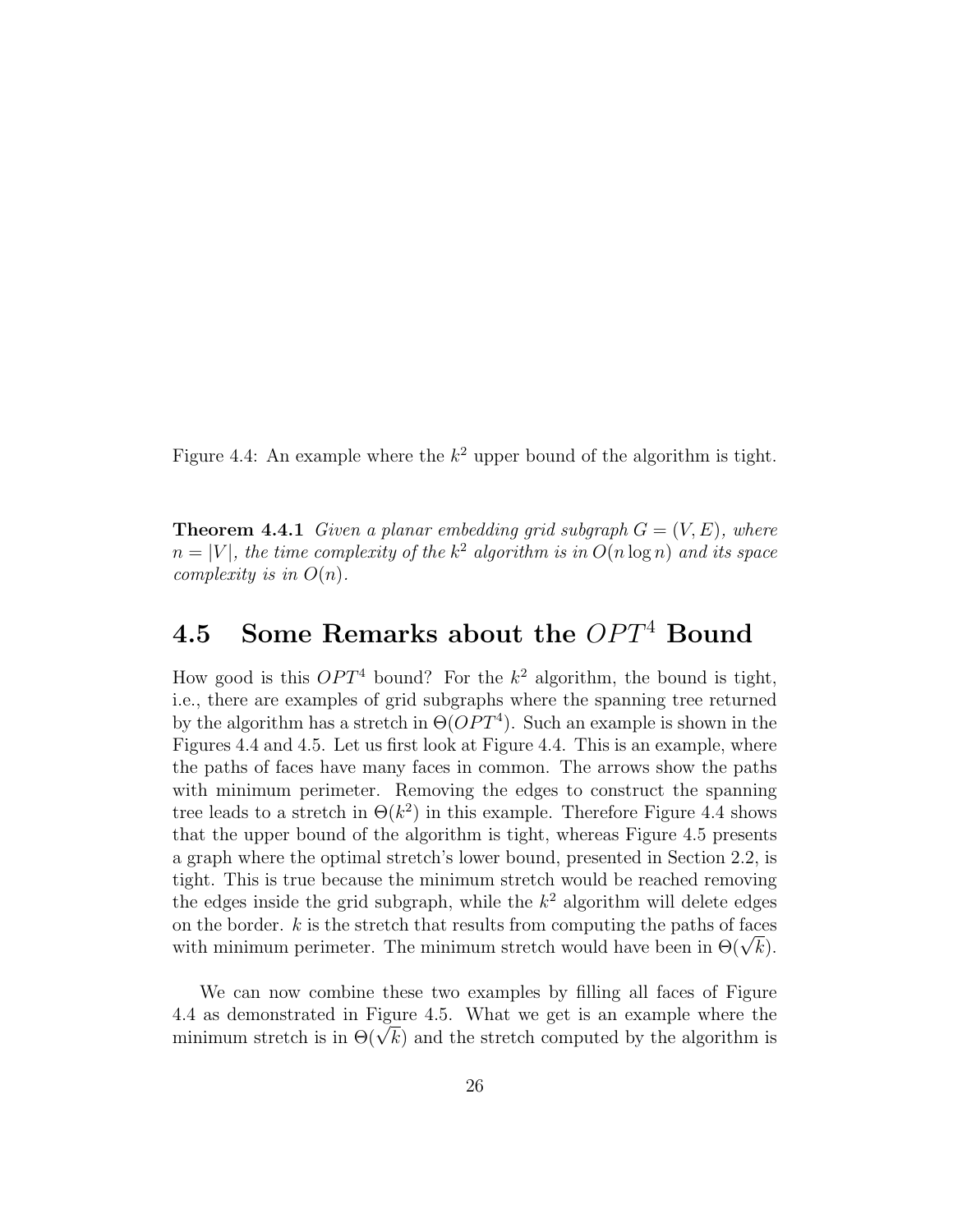Figure 4.5: Here, the  $\sqrt{k}$  lower bound of the minimum stretch is tight.

in  $\Theta(k^2)$ . This shows that the  $OPT^4$  bound is tight.

The  $OPT<sup>4</sup>$  bound can also be expressed in terms of n, the number of vertices. We can show, that the spanning tree resulting from the  $k^4$  algorithm is an  $n^{\frac{3}{4}}$ -approximation of the *Minimum Stretch Spanning Tree*. To see this is an  $n_4$ -approximation of the *minimum stretch spanning free.* To see this we have to investigate two cases. First, if  $Stretch_G(T_{OPT}) \leq \sqrt[4]{n}$  it follows that the approximation factor

$$
\frac{Stretch_G(T_{Alg})}{Stretch_G(T_{OPT})} \le Stretch_G(T_{OPT})^3 \le n^{\frac{3}{4}}.
$$

Since the stretch of spanning tree computed by the algorithm cannot be since the stretch of spanning tree computed by the algorithm cannot be<br>larger than n, we know that for the other case where  $Stretch_G(T_{OPT}) > \sqrt[4]{n}$ follows that

$$
\frac{Stretch_G(T_{Alg})}{Stretch_G(T_{OPT})} \le \frac{n}{n^{\frac{1}{4}}} = n^{\frac{3}{4}}.
$$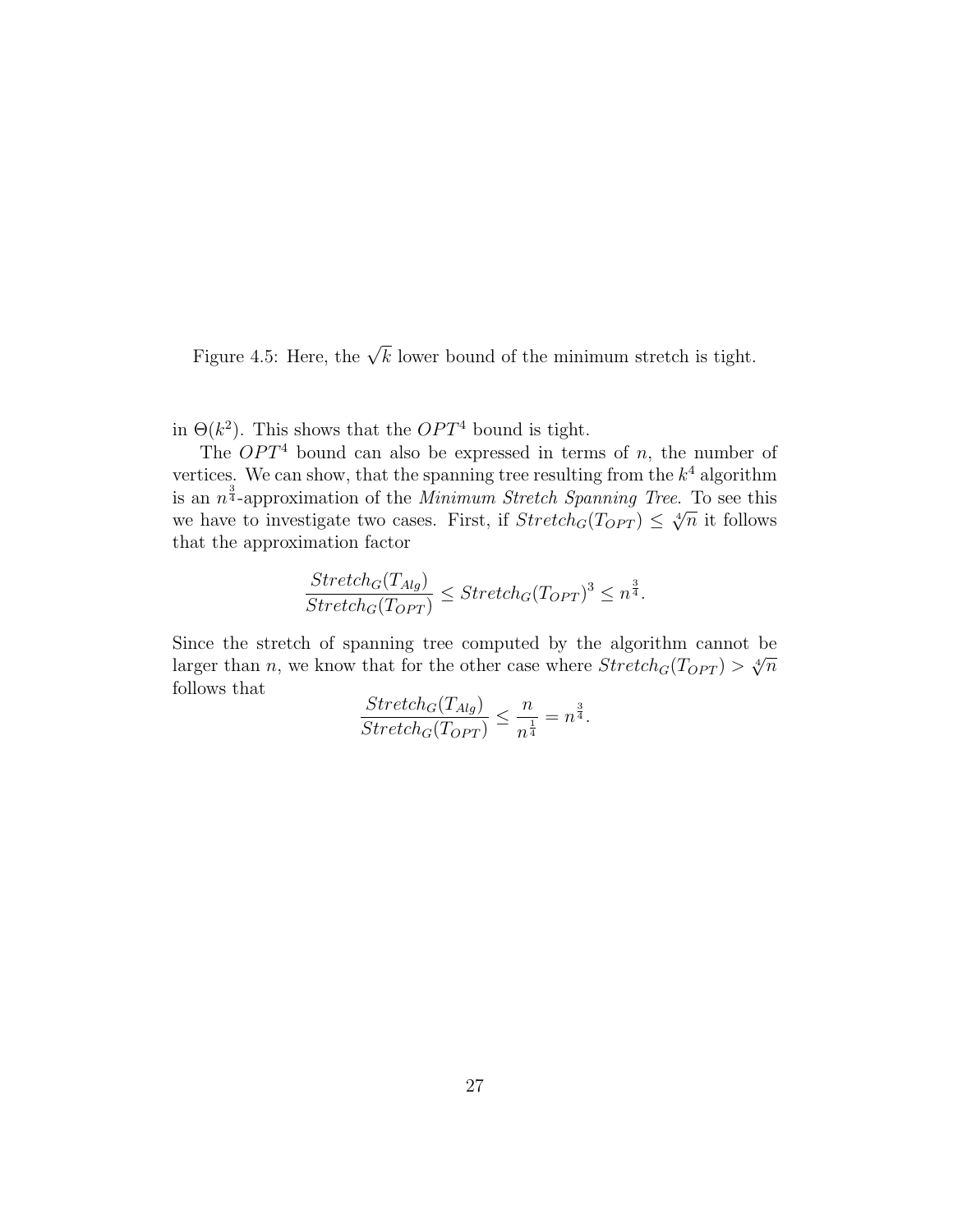## Chapter 5

## An Abortive Evolutionary Algorithm

Beside the  $OPT<sup>4</sup>$  algorithm we want to discuss some other possible approaches to compute a Minimum Stretch Spanning Tree. The first one is an evolutionary algorithm which starts with a random solution and tries to improve it. We will see that our problem cannot be solved with this kind of algorithm. Another idea are two very simple greedy algorithms, which will be discussed in the next chapter.

### 5.1 The Algorithm

In this evolutionary approach, the algorithm is given an arbitrary spanning tree together with the input graph. Then the algorithm keeps changing edges which are in the tree with edges that are not in the tree, as long as these changes lead to an improvement of the tree's stretch. More formally: We define a function that assigns a characteristic value to every possible spanning tree. Then we change an edge of the given spanning tree with an edge of the input graph if thereby the tree's resulting value improves<sup>1</sup>. We will first present the skeleton of the algorithm and then discuss several functions to evaluate a spanning tree.

Both, the evaluation function  $f$  and the initial spanning tree are inputs of the evolutionary algorithm. Of course, the algorithm could compute a random spanning tree by itself and we could also describe the algorithm

<sup>1</sup>Note that in our case an improvement is a decrease of the spanning tree's stretch.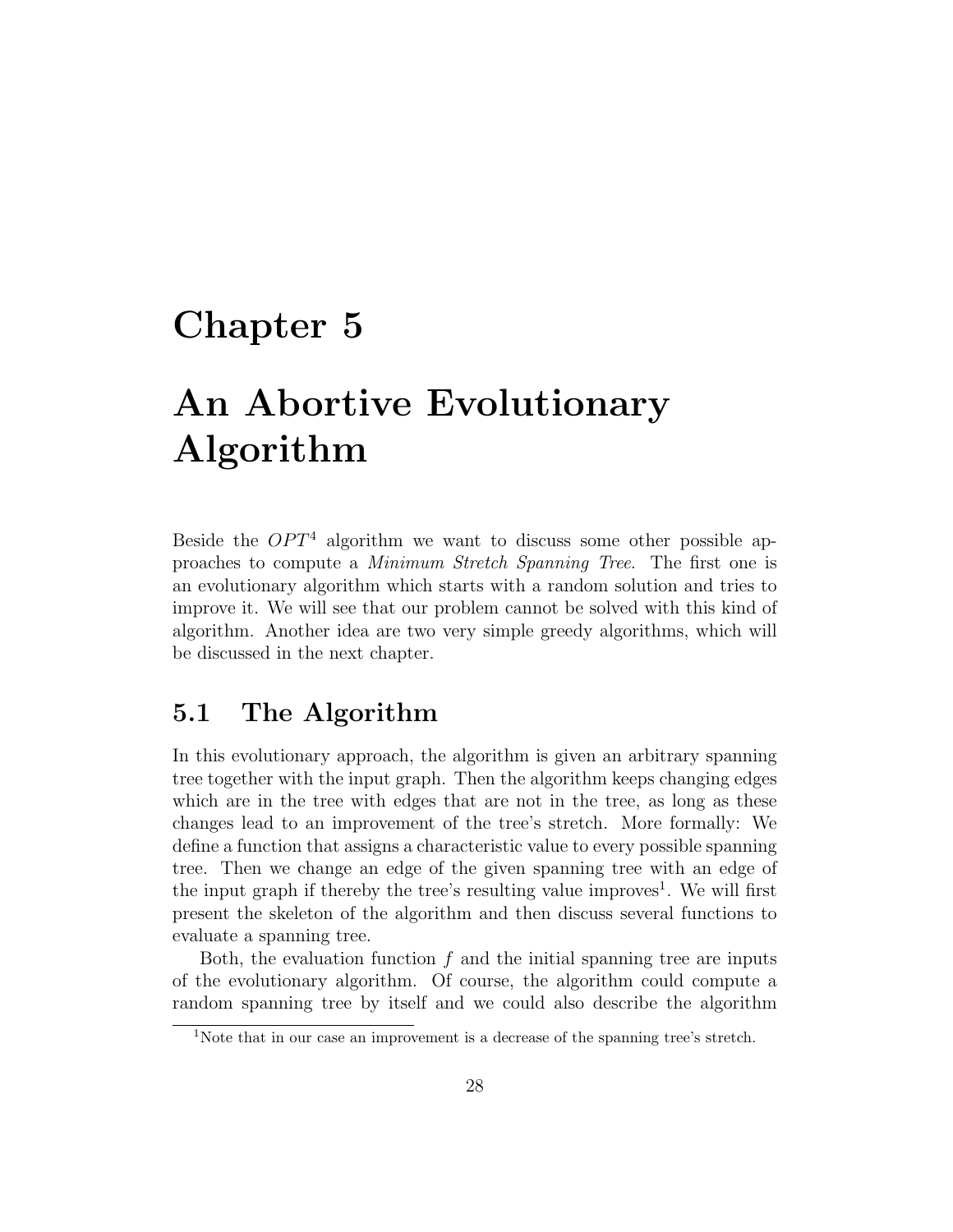#### Algorithm 4: Evolutionary Algorithm

```
input : A grid subgraph G = (V, E)T = (V, \hat{E}), an arbitrary (e.g. random) spanning tree of G
           A function compare : (G, T_1, T_2) \rightarrow \{-1, 0, 1\}output : A spanning tree of GchangedEdge := true;while changedEdge do
   foreach Edge\{u, v\} in E \setminus \hat{E} do
       T_{before} := T;add \{u, v\} to T;
       changedEdge := false;pathLength := length of the path from u to v in T;i := 1;
       while not changedEdge and i < pathLength do
           e_i = edge i on the path from u to v in T;
           delete e_i from T;
          if compare(G, T, T_{before}) = -1 then
              changedEdge := true;\overline{\phantom{a}}end
          else
              add e_i to T;
          end
          i := i + 1;end
       if changedEdge = false then
          delete \{u, v\} from T;
       end
   end
end
return T;
```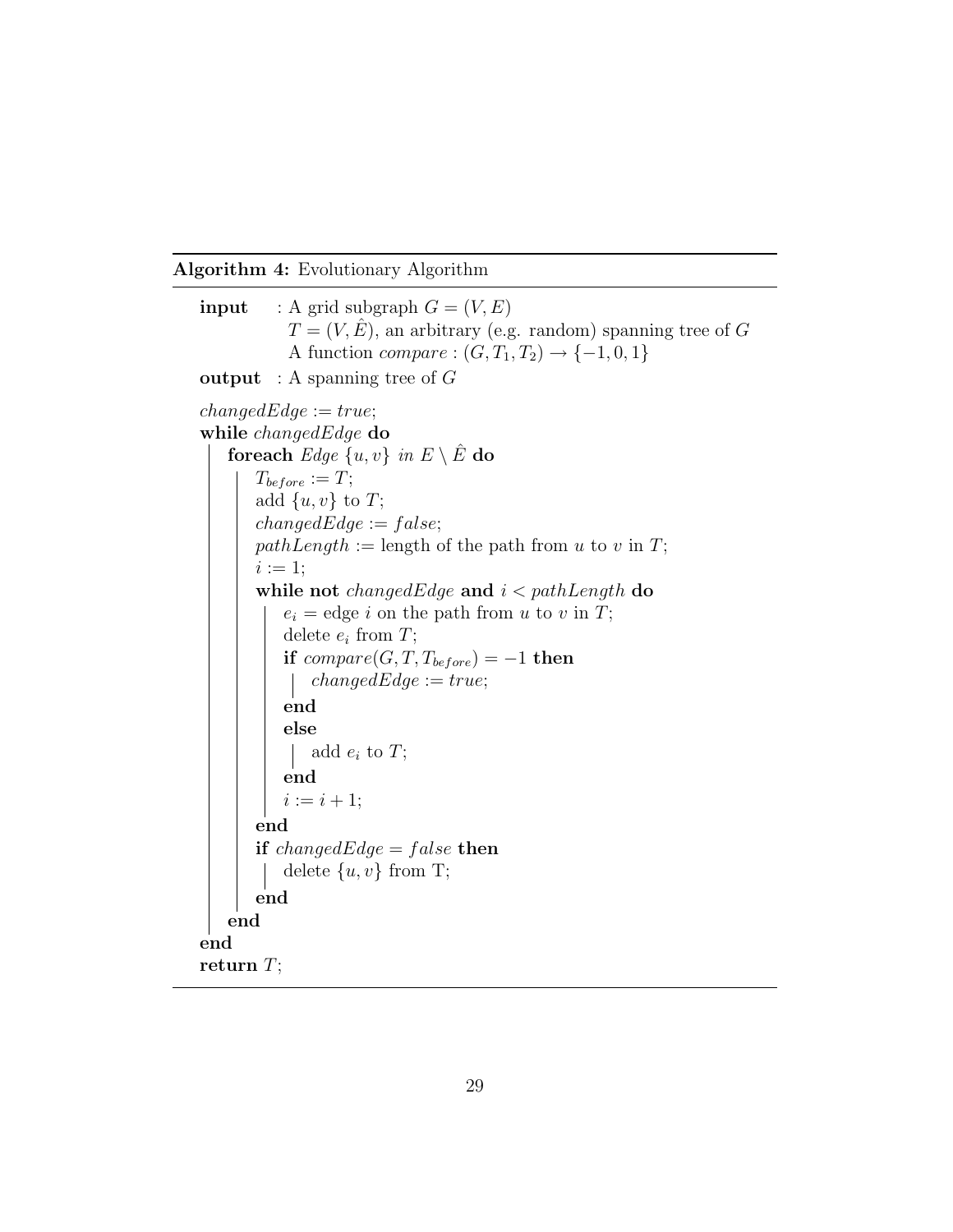that way. The outer while loop ensures that the algorithm proceeds until there is no edge change that improves the value of the spanning tree. The foreach loop handles all the edges not part of the actual spanning tree T. For each of these edges, it is tested, if a change with another edge leads to an improvement of the tree's value. Note that we only need to look at edges which lie on the path in  $T$  that leads from one of the handled edge's endpoits to the other. This is the case because two edges can only be changed if they are on a cycle. Otherwise the change leads to an unconnected spanning tree. Because there is only one path between any two vertices in a tree, there is also only one cycle containing the actual handled edge, in T. And this cycle is the path between the endpoints of the edge. The first thing that happens in the foreach loop is that the current tree is stored in the variable  $T_{before}$ . Then the current edge is added to the tree. In the inner while loop, it is tested for all the edges on the path of the edge if a change leads to an improvement of the tree, and if so, the edges are changed and the inner loop is quitted<sup>2</sup>. If no edge was changed within the inner while loop, the added edge has to be removed.

## 5.2 Two Evaluation Functions for this Algorithm

Let us now discuss two evaluation functions for this algorithm. We will present the functions and show why they are not appropriate to solve the problem of finding a Minimum Stretch Spanning Tree of a grid subgraph. The first evaluation function is quite simple:

$$
compare_1(G, T_1, T_2) = \begin{cases} -1, & \text{if } Stretech_G(T_1) < Stretech_G(T_2) \\ 0, & \text{if } Stretech_G(T_1) = Stretech_G(T_2) \\ 1, & \text{if } Stretech_G(T_1) > Stretech_G(T_2) \end{cases}
$$

The problem with this evaluation function is that it cannot handle spanning trees in which two edges produce the same maximum stretch. The spanning tree in Figure 5.1 has stretch 13, which is reached by two of the edges. Although a change of edges would be possible, it does not take place because

<sup>&</sup>lt;sup>2</sup>Another variant of the algorithm would be to look for the change of edges which improves the spanning tree at most. But this variant wouldn't solve the problem that arises in the examples presented later either.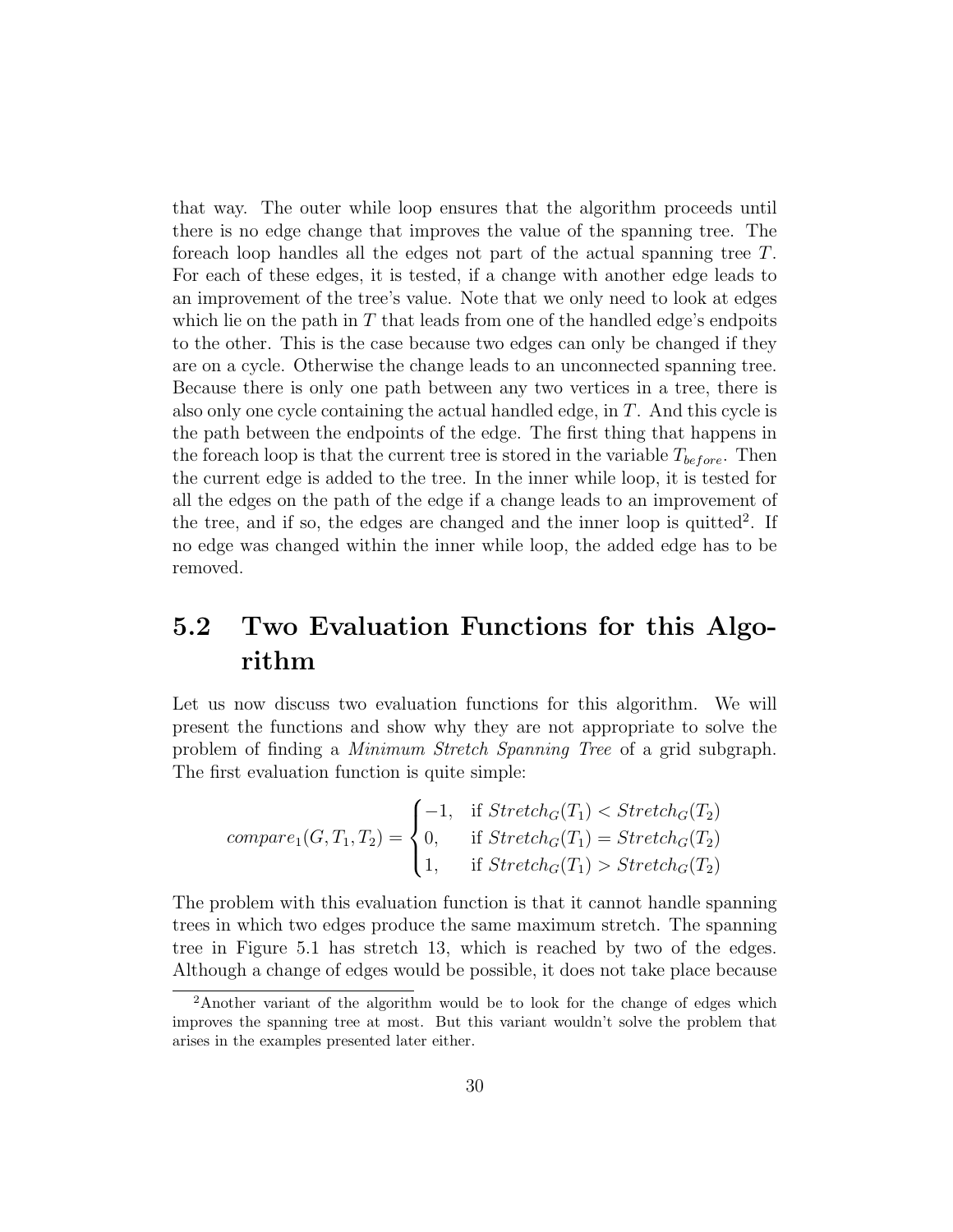Figure 5.1: The evaluation function  $compare_1$  leads to a bad stretch here.

it does not improve the stretch of the spanning tree. An improvement would only occur after two changes. Therefore, nothing is changed and the returned spanning tree has a very large stretch. One could easily create an example with an arbitrary bad stretch. A tree with more than two edges reaching the maximum stretch leads to an example where more changes must take place at once. Regarding these problems we introduce another evaluation function that works with lexicographic comparisons on descending lists of stretches:

$$
compare_2(G, T_1, T_2) = \begin{cases} -1, & \text{if } StretchList_G(T_1) <_l StretchList_G(T_2) \\ 0, & \text{if } StretchList_G(T_1) =_l StretchList_G(T_2) \\ 1, & \text{if } StretchList_G(T_1) >_l StretchList_G(T_2) \end{cases}
$$

where

$$
StretchList_G(T) = [Stretch_T(e_0), Stretch_T(e_1), ..., Stretch_T(e_n)]
$$

with  $e_i \in E \setminus \hat{E}$  and  $Stretch_T(e_i) > Stretch_T(e_{i+1})$  for every  $i < n$ . The operators with the subscript  $l$  denote lexicographic comparisons<sup>3</sup>. This second evaluation function will handle the problems discussed so far. But there are other cases where this function fails too. Let us describe such an example where  $compare_2$  cannot improve a spanning tree although it would have been possible. We can achieve this with a spanning tree where two or more edges have to be changed in order to improve its stretch. Therefore we need a spanning tree where changing only one pair of edges leads to a tree with the same stretch list, but changing two pairs of edges improves the tree. This is the case in the example in Figure 5.2. The stretch of the spanning tree drawn in the figure is  $k^2$  but the minimum stretch would be k. There is no pair of edges changed because every change of only one edge in  $E \setminus E$  leads to a spanning tree with the same stretch list. Knowing this example, it is

<sup>&</sup>lt;sup>3</sup>By lexicographic we mean that the stretch of all edges in  $E \setminus \hat{E}$  is considered. To make an edge change take place it would be enough to improve the stretch of one of these edges, even if this would not change  $Stretch<sub>G</sub>(T)$ .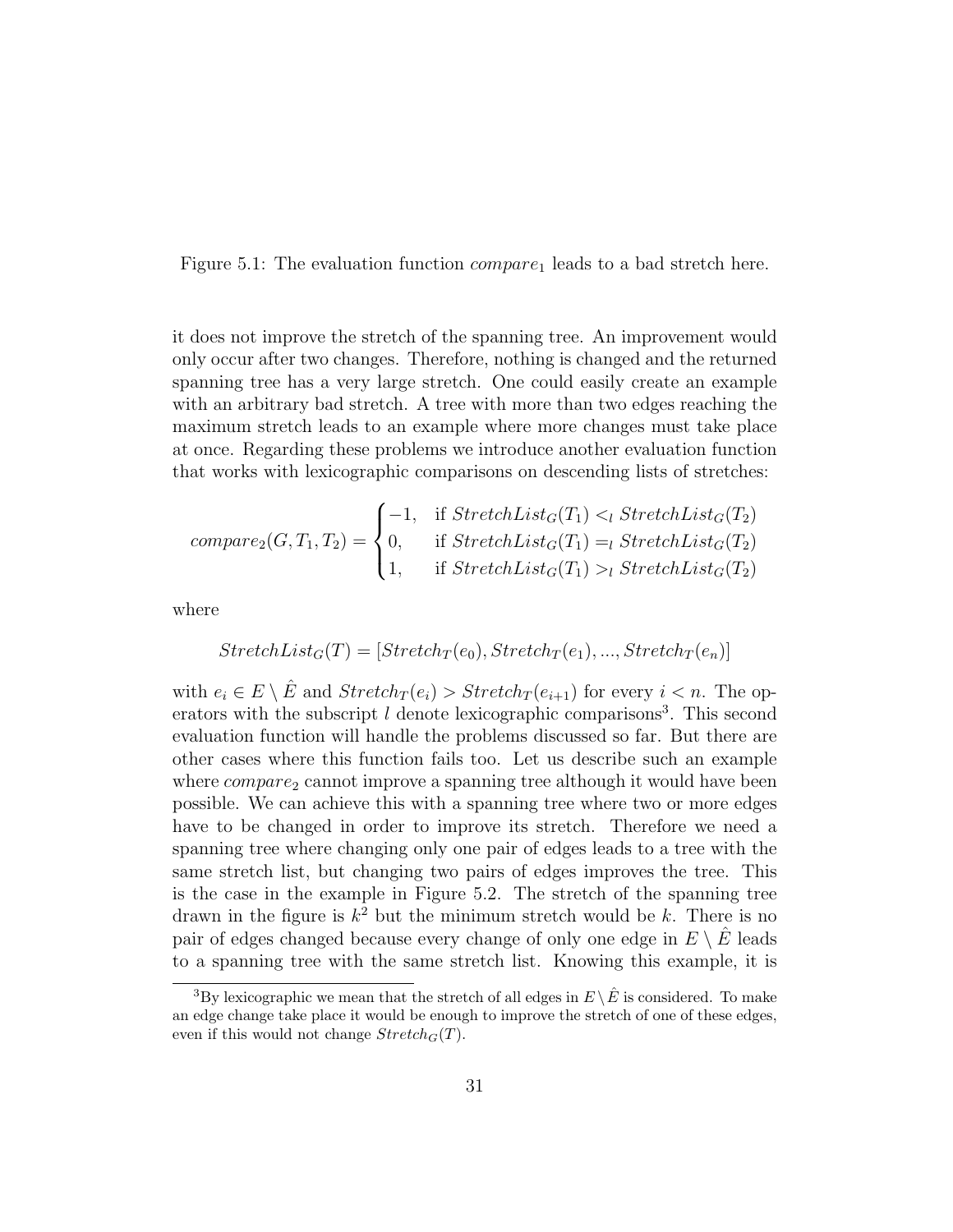Figure 5.2: The evaluation function  $compare_2$  leads to a bad stretch here.

Figure 5.3: The evaluation function  $compare_2$  leads to a stretch in  $O(n)$  here.

easy to construct examples where three or more pairs of edges have to be changed until the stretch list improves.

After all we will present an example with stretch in  $O(n)$ , where n is the number of vertices in the grid subgraph. The example is shown in Figure 5.3. A spanning tree as it is drawn in this figure cannot be improved by changing a pair of vertices. The example can easily be enlarged. The stretch of the drawn spanning tree  $T$  can be computed as follows. The number of the rectangles consisting of two k-cycles is

$$
\frac{n-3}{3\frac{k-2}{2}}.
$$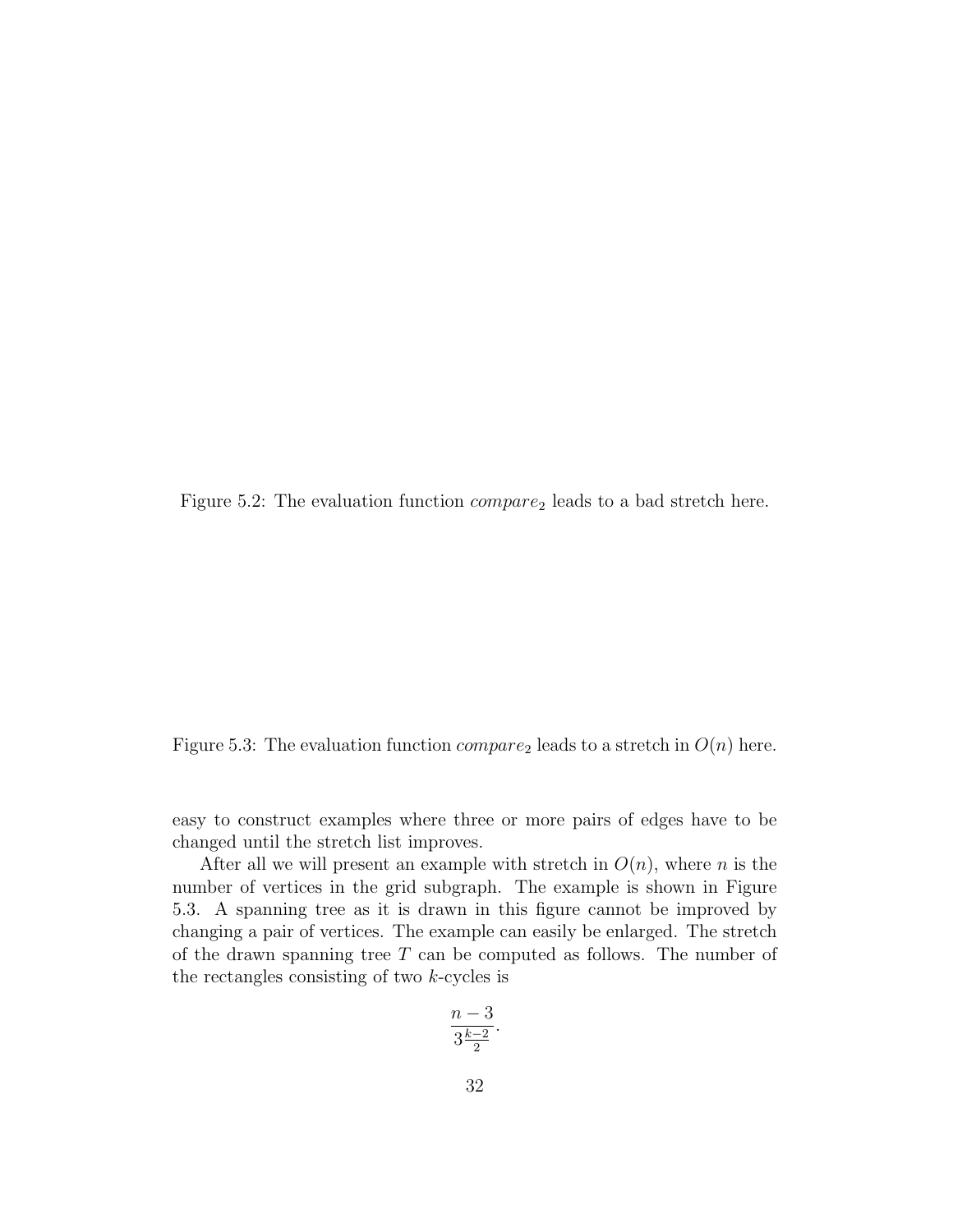Each of these rectangles adds  $\frac{k-2}{2}$  to the stretch. At the beginning of the sequence 1 is added to the stretch and at the end 2 is added to the stretch. It follows that

$$
Stretch_G(T) = \frac{n-3}{3\frac{k-2}{2}} + 3 = 2\frac{n-3}{3} + 3 \in O(n).
$$

Recapitulating what we have seen in this chapter we can conclude that evolutionary algorithms that change pairs of edges are not convenient to solve the problem of finding a Minimum Stretch Spanning Tree. This is the case because there are spanning trees where we have to change an arbitrary number of edge pairs in order to improve the tree.

Let us look to the problem from a different perspective to make this clear. We can think of this problem as minimizing a function. The function takes a spanning tree and assigns a stretch to it for a given grid subgraph. To find the minimum stretch spanning tree we have to minimize this function. This is exactly what our algorithm does. It tries to find a local minimum of this function by going always in a direction that leads to a lower stretch. The problem that arises is, that we can construct grid subgraphs where there are spanning trees whose stretch lie in an arbitrary large plateau. This means that all the neighbors in an arbitrary distance of these spanning trees have the same stretch. This makes it impossible for our algorithm to minimize the function.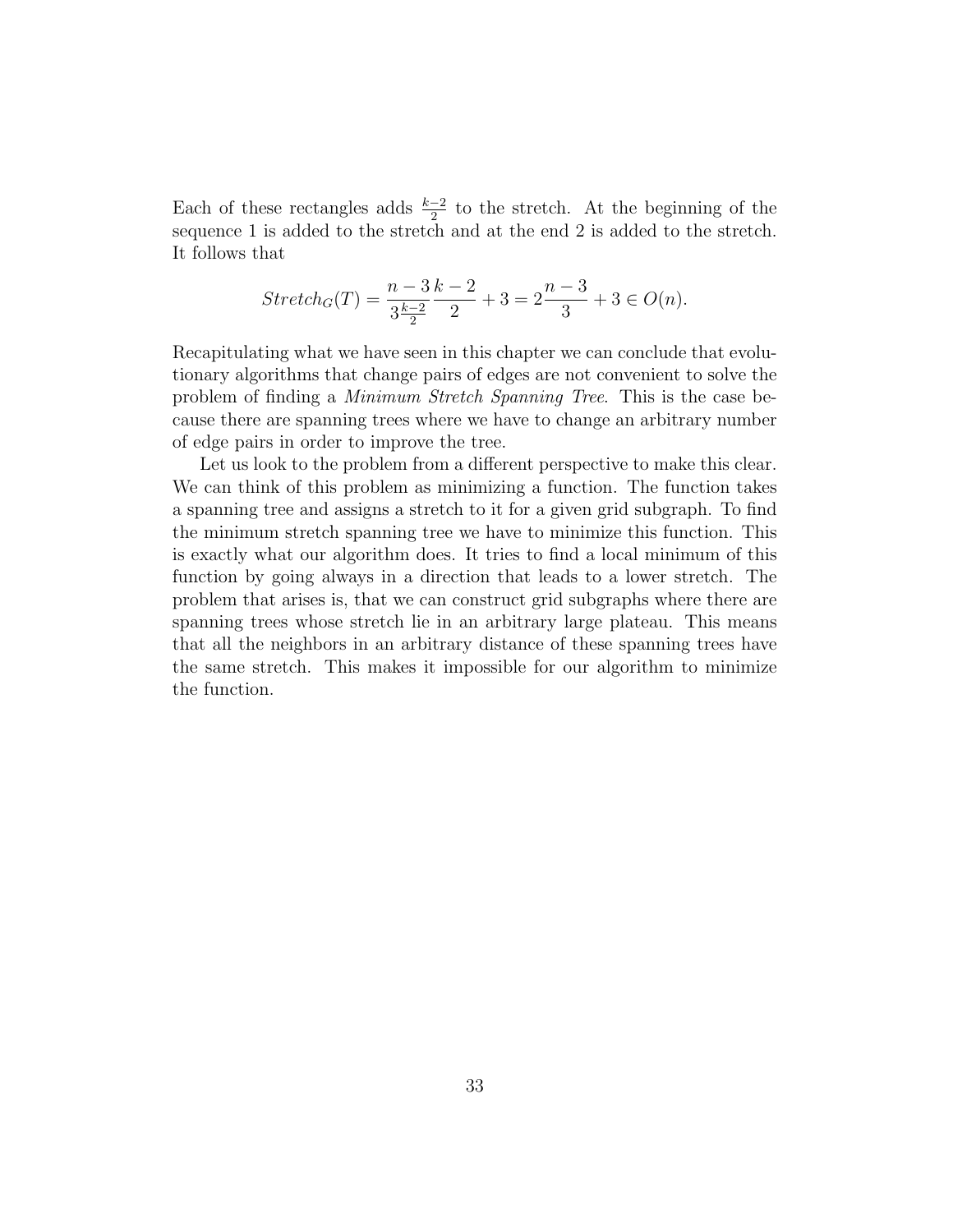## Chapter 6

## Remarks about two Greedy Algorithms

Another idea we want to discuss is that of greedy algorithms. As it is often the case with algorithms of this nature, the greedy algorithms we are going to describe are very straightforward and uncomplex. The basic idea behind the algorithms is: as long as there are cycles, remove the edge, that enlarges the stretch of the resulting tree as little as possible.

### 6.1 A Greedy Algorithm

See Algorithm 5 for a description of a first version of a greedy algorithm.

Of course, this algorithm might remove suboptimal edges, but this is due to its greedy nature. The question is, how bad this can go. For the algorithm

Figure 6.1:  $O(n)$  stretch example for the first greedy algorithm.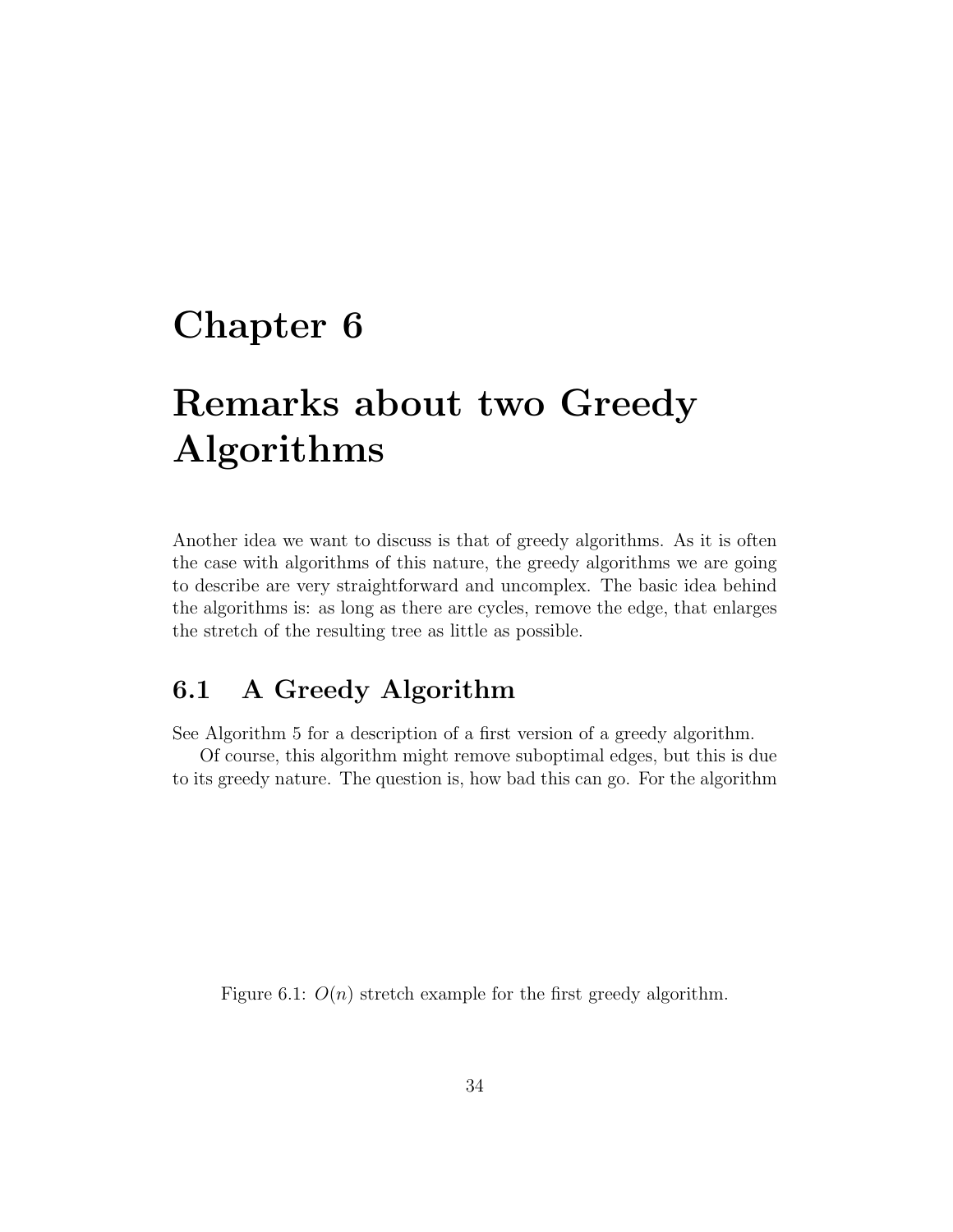#### Algorithm 5: Greedy Algorithm

```
input : A grid subgraph G = (V, E)output : A spanning tree of GMake T a copy of G;
while |E(T)| > |V(T)| - 1 do
    Stretch_{min} := \infty;foreach e \in E(T) do
        E(T) := E(T) \setminus \{e\};if Stretch_T(G) < Stretch_{min} then
            e_{min} = e;e_{min} - e,<br>Stretch<sub>min</sub> = Stretch<sub>T</sub>(G);
        end
       E(T) := E(T) \cup \{e\};end
    E(T) := E(T) \setminus \{e_{min}\};end
return T;
```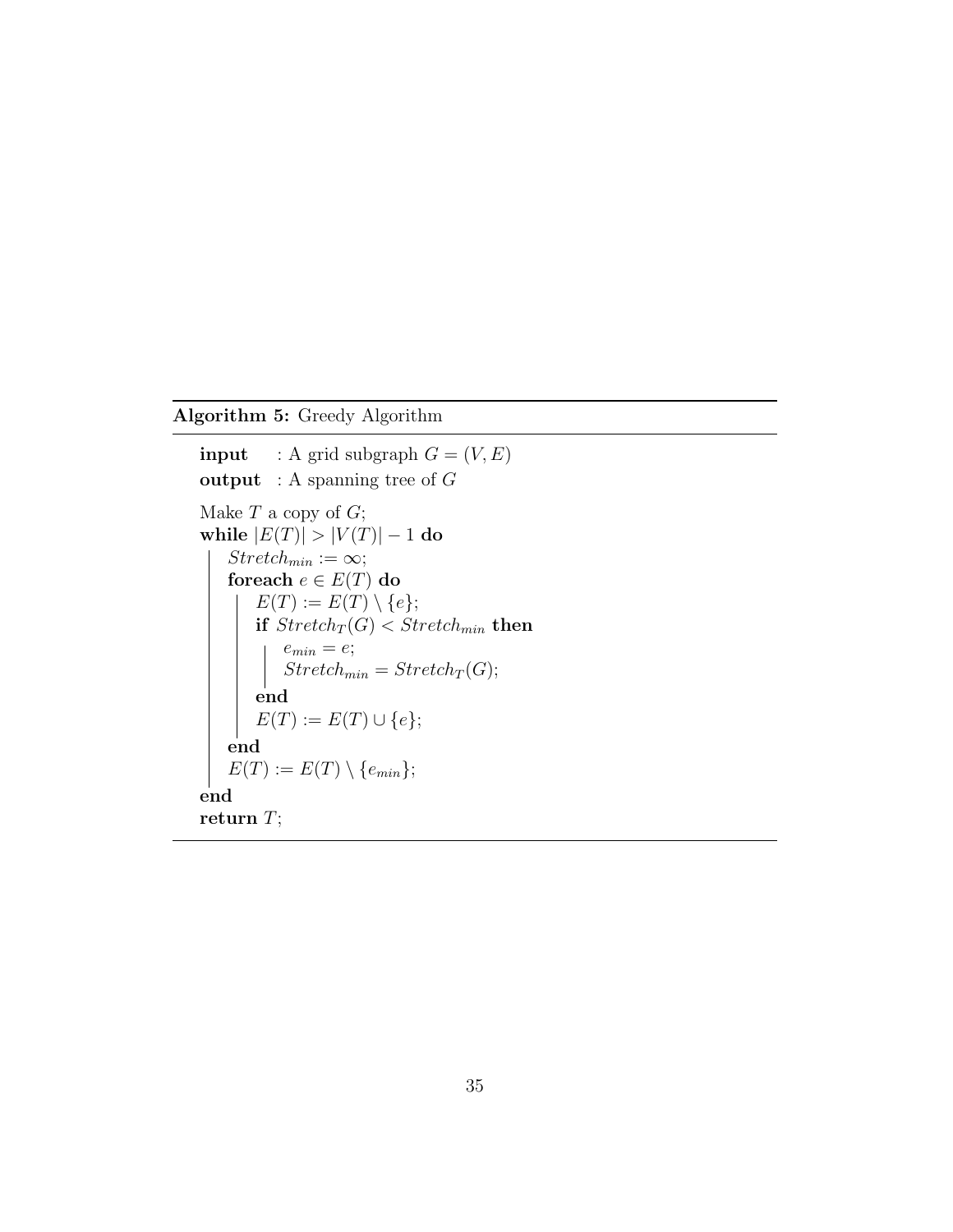described above, we can show an example where the minimum stretch is 3 and the stretch obtained by the algorithm is in  $O(n)$ . This example is presented in Figure 6.1. First the algorithm will remove some edges that produce stretch 3. Assume it removes the edges marked in Figure 6.1 (2). After the algorithm has removed these edges it must remove further edges. Every remaining edge will produce stretch 5. Assume the algorithm removes the edges marked in Figure 6.1 (3), then the edges in Figure 6.1 (4) and so on. It is obvious that we can enlarge this example to make the algorithm produce every stretch we want, where the minimum stretch remains 3.

We could reduce this problem by using some randomness in the algorithm if there are several edges that produce the same stretch. This would prevent us from getting such a regular<sup>1</sup> result.

## 6.2 Time Complexity of the Greedy Algorithm

Let us prove the following theorem about the time complexity of the greedy algorithm.

**Theorem 6.2.1** Given a grid subgraph  $G = (V, E)$ . The greedy algorithm presented above has time complexity in  $O(n^3 \log n)$ .

*Proof:* According to Lemma 3.0.1, a grid subgraph with *n* vertices can have at most  $2n - \sqrt{n}$  vertices. Therefore the number of passes of the outer while loop can be  $(2n - \sqrt{n}) - n + 1 = n - \sqrt{n} + 1 \in O(n)$ . There can be  $O(n)$ edges that are processed in the foreach loop, and for every of these edges the stretch has to be computed, i.e. a shortest path has to be found, which can be done in time  $O(n \log n)$ . The time complexity follows.

## 6.3 Improved Version of the Greedy Algorithm

There is another way to improve the algorithm besides the adding of randomness. We get an algorithm which can handle the problem mentioned

<sup>1</sup>Which is bad in this case, because it produces the large stretch.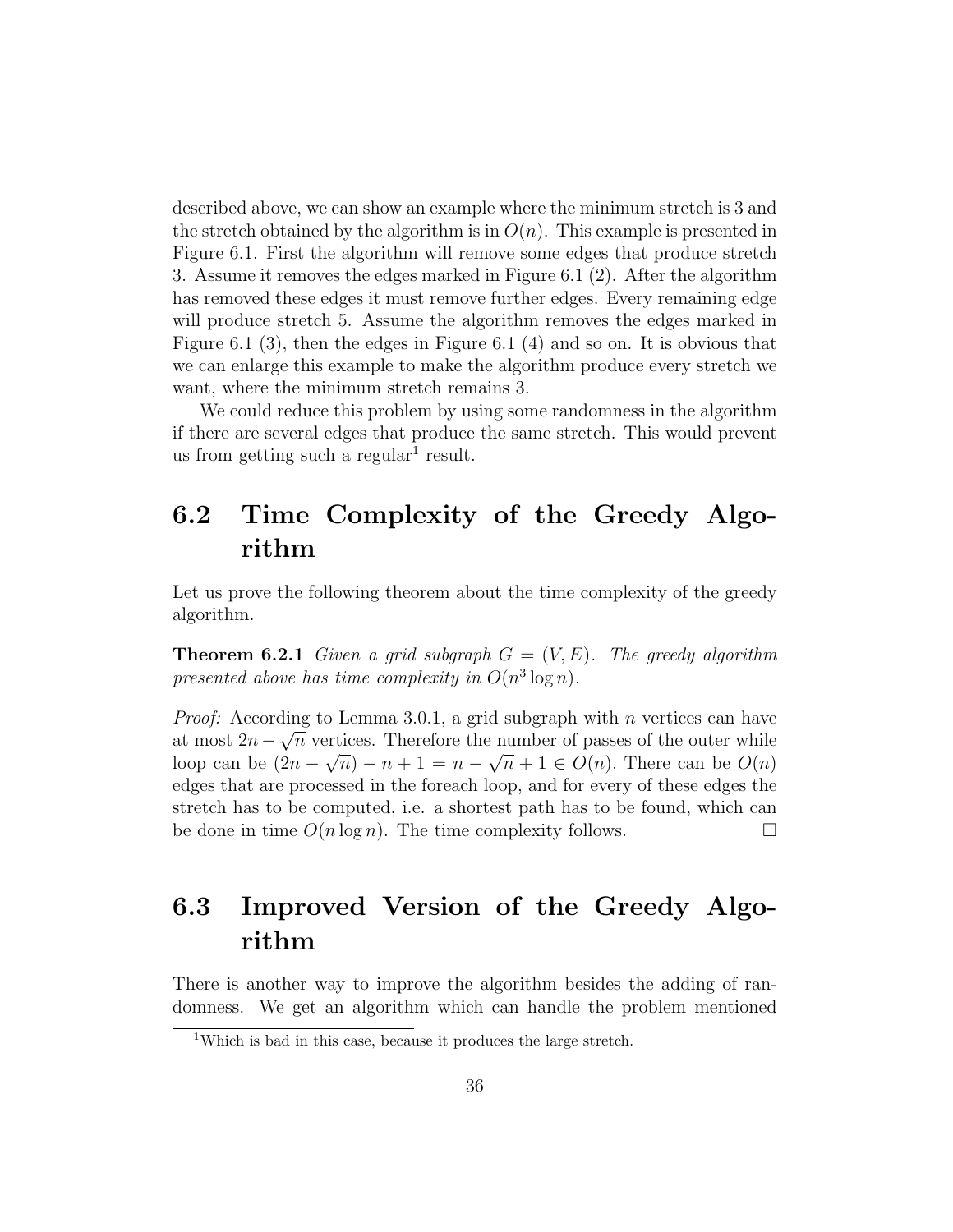above with a little change. Let us get a deeper understanding of what the greedy algorithm does, in order to see the little change in it, that leads to the improvement.

A way to analyze the greedy algorithm presented above is to investigate its behavior on the dual graph of its input. We can construct a dual graph as proposed in a previous chapter. Each face of the original graph becomes a vertex in the dual graph and to vertices of the dual graph are connected if and only if the corresponding faces have common edges. Therefore each edge of the dual graph stands for a number of edges in the original graph. We can then weight each of the dual graph's edges with the stretch that the removing of one of the corresponding edges in the original graph would produce. What the greedy algorithm does is nothing other than computing a minimum spanning tree on this weighted dual graph. The only problem is that the weights of the edges change throughout the execution of the algorithm because the more edges are removed by the algorithm, the larger becomes the stretch that is produced from removing further edges. But if we ignore this changing of the weights, the greedy algorithm computes a minimum spanning tree on the dual graph. It does so by always choosing the edge with the smallest weight that produces no cycle, as it is described in [14].

But this algorithm that traces back on [11], is not the only way to obtain a minimum spanning tree that is mentioned in [14]. Another possibility is the algorithm of Dijkstra, Prim and Jarnik [7, 19, 10]. This algorithm starts from one vertex and builds a so called border that contains all the edges that can be reached from this start vertex. Then the border's edge with minimum weight is added to the spanning tree and the border is extended by the edges adjacent to the other vertex of the chosen edge. These steps are repeated until a spanning tree is obtained. See [14] for more detailed explanations.

How can we implement this other way of obtaining a minimum stretch spanning tree? We just have to transform this idea back from the dual graph to the original grid subgraph. There this means that we have to start from one face and remove greedily the edge adjacent to this face, which produces a tree with minimum stretch. When we choose the  $\infty$ -face as start face, this leads us to the following algorithm.

Note that in this approach the  $\infty$ -face is merged with other faces until there is nothing else than the  $\infty$ -face. Therefore it is enough to add all the edges adjacent to the  $\infty$ -face, after the edge that produces the minimum stretch has been removed.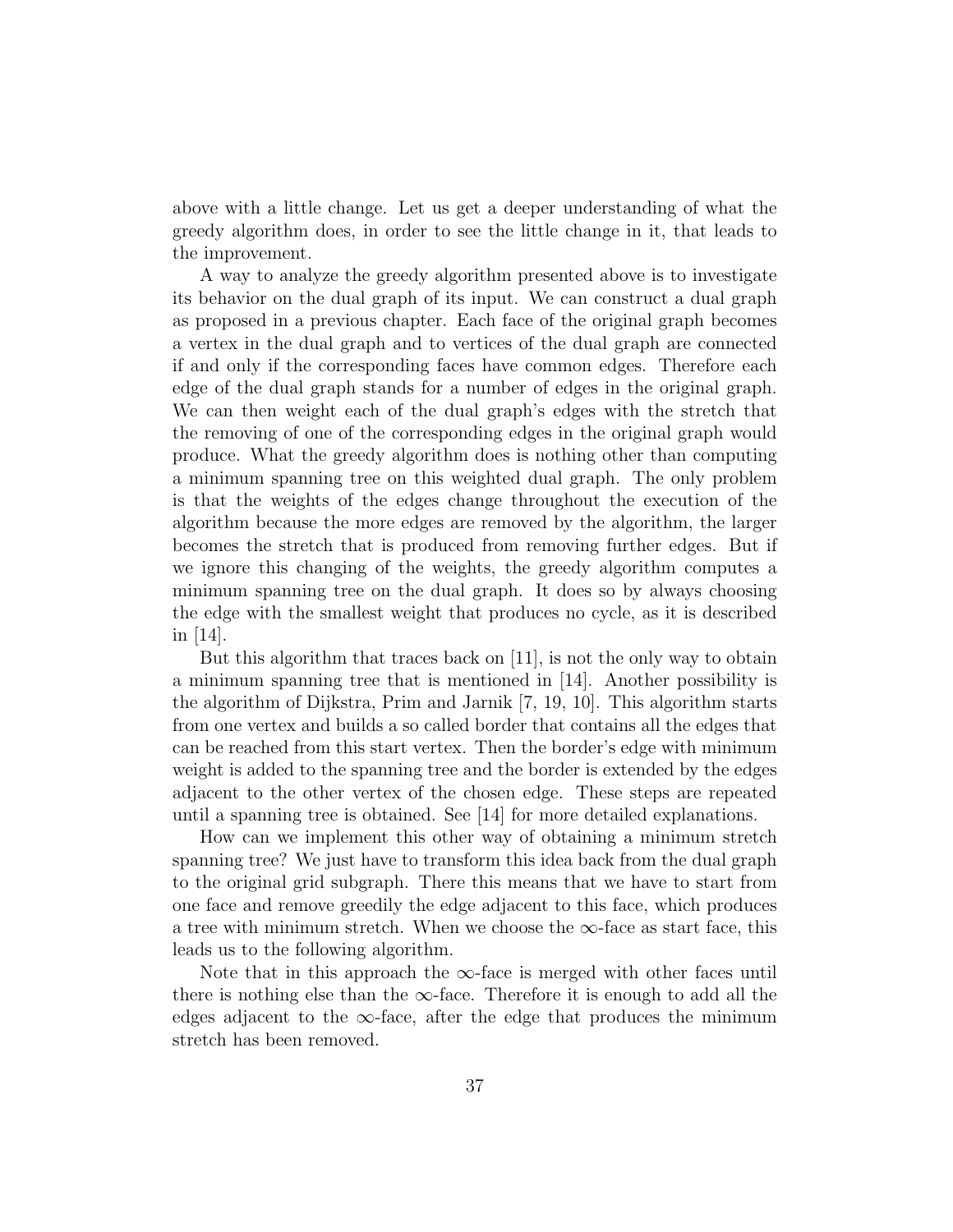#### Algorithm 6: Improved greedy algorithm

```
input : A grid subgraph G = (V, E)output : A spanning tree of GMake T a copy of G;
Border := Border \cup {e \in E} : e is adjacent to f_{\infty}};
while |E(T)| > |V(T)| - 1 do
    Stretch_{min} := \infty;foreach e \in Border do
        E(T) := E(T) \setminus \{e\};\mathbf{if}\ \mathit{Stretch}_T(G) < \mathit{Stretch}_{min}\ \mathbf{then}e_{min} = e;Stretch_{min} = Stretch_T(G);end
        E(T) := E(T) \cup \{e\};end
    E(T) := E(T) \setminus \{e_{min}\};Border := Border \cup \{e \in T(E) : e \text{ is adjacent to } f_{\infty}\};end
return T;
```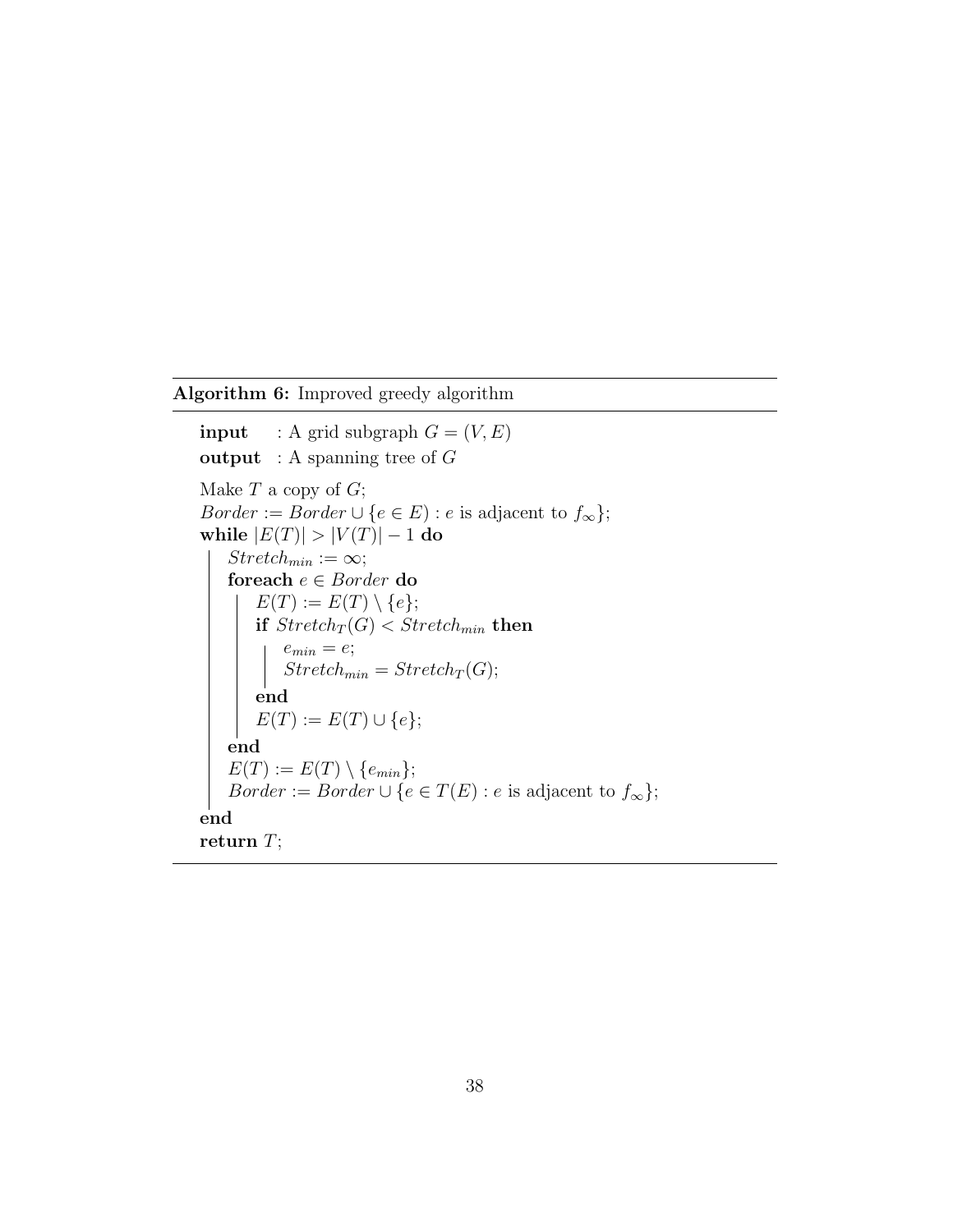Figure 6.2: Quadratic example for the greedy algorithm.

Unfortunately we cannot present a result about the approximation factor of this algorithm. The only thing we can show is that the resulting tree can have stretch  $OPT^2$ . This is true because of the example presented in Figure 6.2.

In this example, the algorithm will remove the edges of the small rectangles first. The problem is, that it removes the edges on the outer border first. This leads to a large stretch. The minimum stretch would have been the perimeter of the large rectangle. But with these holes in it, the perimeter of the large face becomes quadratic in the minimum stretch. This is the case because the stretch consists of all the edges inside the rectangle. According to Lemma 2.2.1, the number of edges inside a cycle with length k is in  $O(k^2)$ .

Note that this algorithm becomes arbitrary bad on planar graphs where the Lemma 2.2.1 does not hold. On such a graph we can draw as many holes as we want in a cycle and therefore we can construct an example with any stretch we want.

## 6.4 Time Complexity of the Improved Greedy Algorithm

In this section we will investigate if the change in the greedy algorithm affects its time complexity. We can argue as before that the outer while loop can be processed  $O(n)$  times. Because it is possible that there are  $O(n)$  edges in the border, the foreach loop has to handle  $O(n)$  edges. Computing the stretch needs  $O(n \log n)$  as before. Therefore we see that the time complexity remains the same.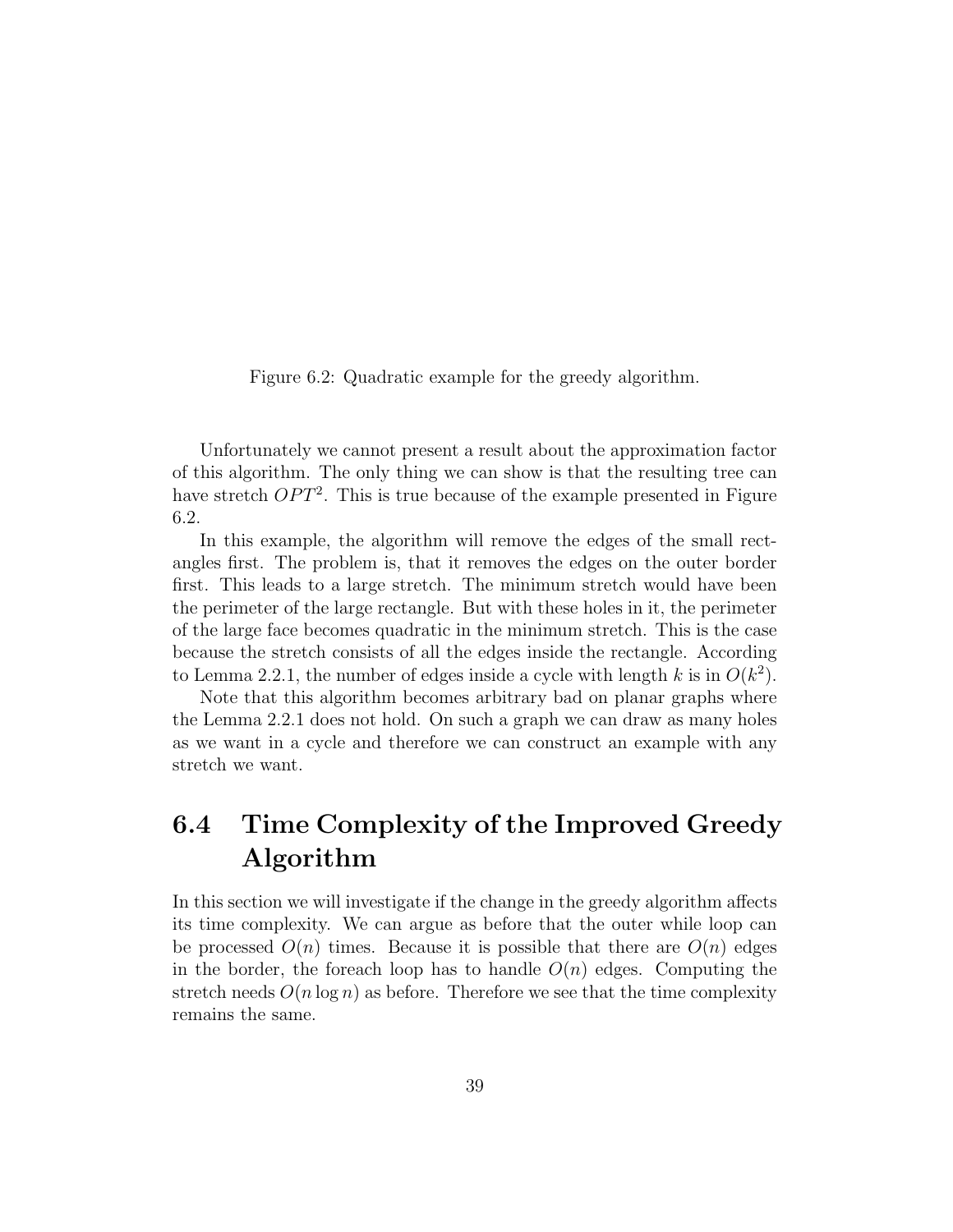# Chapter 7 MSST on Unit Disk Graphs

In this last chapter we want to consider which of the described algorithms can be used not only on regular grids and grid subgraphs, but also on unit disk graphs. These graphs consists of vertices in the plane. Two of the vertices are connected by an edge if and only if the distance between them is at most 1. The idea is not to look for new algorithms, but to think of how the algorithms described so far can be applied to this new graph family. Thereby it does not pay to rethink the evolutionary algorithm or the first version of the greedy algorithm, because they won't produce a better Minimum Stretch Spanning Tree approximation on unit disk graphs. But let us now investigate, if we can use the  $OPT<sup>4</sup>$ -algorithm on unit disk graphs.

## 7.1 The  $OPT^4$  Algorithm on Unit Disk Graphs

The  $OPT<sup>4</sup>$  algorithm described in chapter 4 is based on two properties of its input graph.

- 1. The input graph has to be planar, and
- 2. The number of vertices in an area A of the input graph is in  $O(A)$ .

Without the first property we could not speak about faces and paths of faces. The second property is the one, stated in Lemma 2.2.1, which is also crucial for the algorithm. Unit disk graphs do not fulfill either of these properties. But it is possible to transform them in a way that they satisfy these two constraints while the stretch is enlarged by a constant factor only. Such a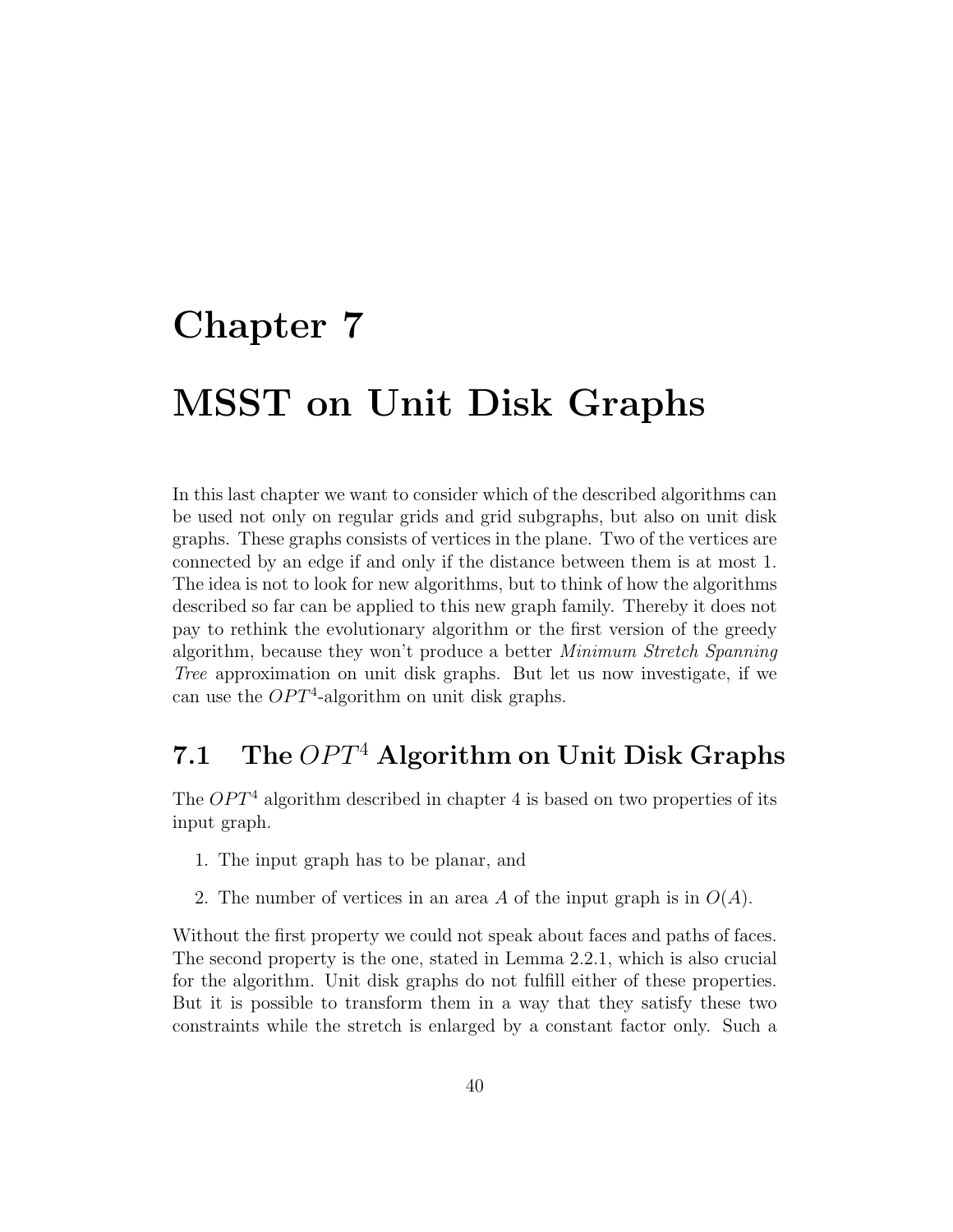transformation is described in [1]. Let us give a quick overview of how this works. For details, consult [1].

The first step of the transformation is to compute a dominating set of the unit disk graph. This can be achieved by computing a maximal<sup>1</sup> independent set, which is always a dominating set. This is true for all graphs<sup>2</sup>. If we focus only on the computed dominators, we have already met the second constraint mentioned above. This is true because of the inherent structure of unit disk graphs. All vertices that are in a circle with radius  $1/2$  are connected with each other. And therefore there can only be one dominator in such a circle, i.e. the number of dominators in an area A is in  $O(A)$ . But these dominators are not very useful yet because they are just an unconnected set of vertices. The next step is therefore to connect these dominators. If the original unit disk graph was connected, it is possible to connect the dominators with 2 or 3 hops each, i.e. each dominator is connected to its neighbour dominators which can be reached from it in two or three hops<sup>3</sup>. On the resulting graph we compute a Delaunay Triangulation<sup>4</sup> or a Gabriel Graph on the resulting graph, in order to meet also the first constraint and make the graph planar. All the vertices that were neither in the dominating set nor part of the connections between the dominators, can be connected to their dominators with one hop.

This construction leads to a spanner of the original unit disk graph. This spanner has constant stretch and satisfies both properties that we need to use the  $OPT<sup>4</sup>$ -algorithm on it. Therefore we can approximate a *Minimum* Stretch Spanning Tree on unit disk graphs with this algorithm as we can do it on grid subgraphs.

<sup>&</sup>lt;sup>1</sup>Note, that there is a difference between a "maximal" and a "maximum" independent set. The "maximal" independent set, we use here, is one where no more vertices can be added, but the number of vertices does not have to be a maximum or optimum.

<sup>2</sup>We can add no more vertices to a maximal independent set, i.e. every vertex that is not in it, is dominated by a vertex in the independent set. Therefore, a maximal independent set is a dominating set. See [1] for more details.

<sup>3</sup>This works because if there would be two dominators that could only be connected with 4 hops, i.e. 3 vertices in between them, it follows that there is a vertex that is not dominated and is no dominator at the same time, which is a contradiction to step 1 where we built a dominating set. See [1] for details.

<sup>&</sup>lt;sup>4</sup>For our purposes the Delaunay Triangulation is prefered to the Gabriel Graph, because its stretch factor is smaller.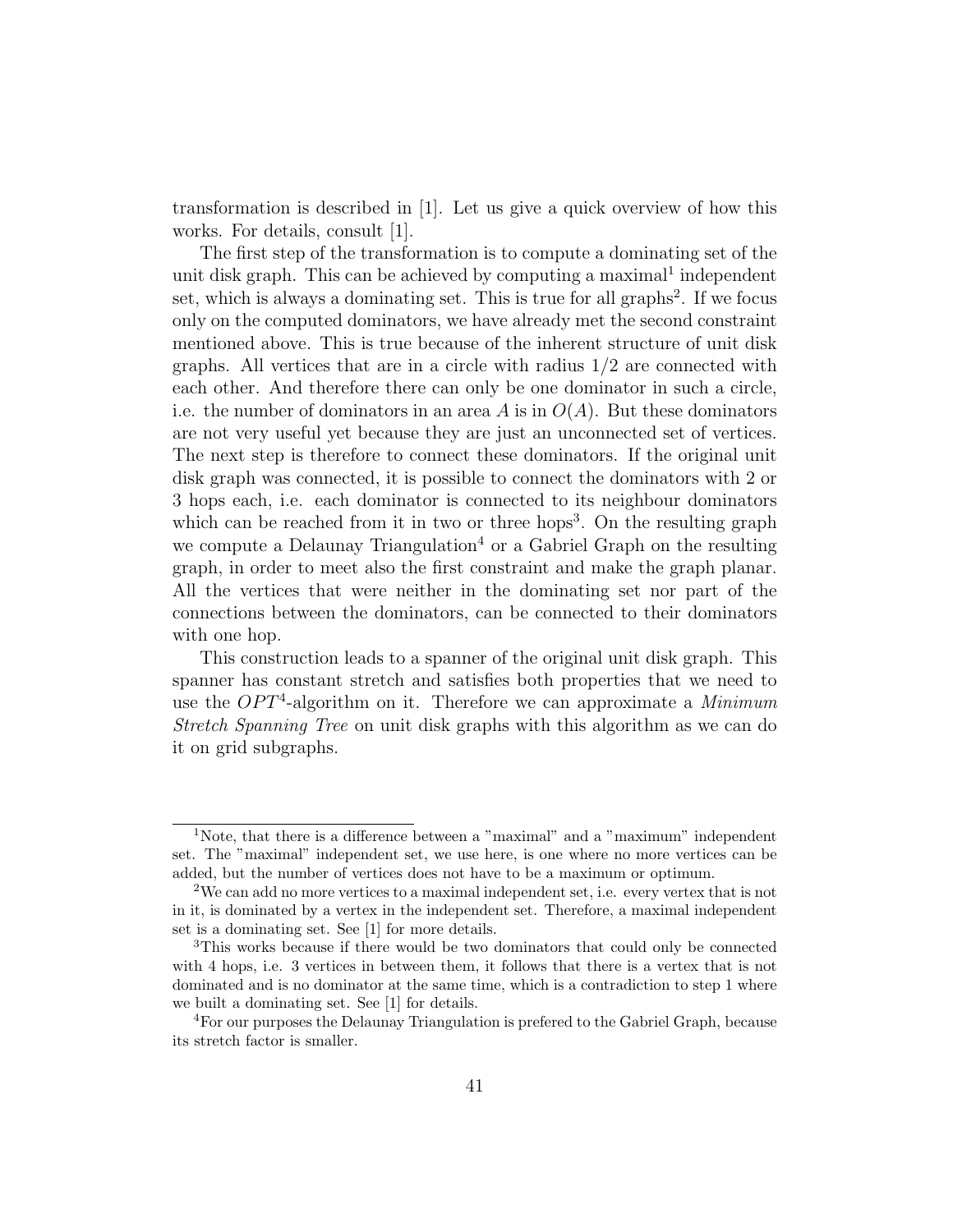# Chapter 8 Conclusions

We discussed various algorithms to compute a *Minimum Stretch Spanning* Tree in regular grids, grid subgraphs and unit disk graphs, where the main focus was on grid subgraphs. Although it seems that there exists an approximation algorithm that computes a spanning tree with stretch  $OPT<sup>2</sup>$  or  $\sqrt{|V|}$  for grid subgraphs, we could not prove this. Intuitively, the improved version of the greedy algorithm and the machete algorithm appear to be good candidates for  $OPT^2$ -algorithms. This intuition is fortified by the fact that we have not been able to find a counter example yet. As opposed to these rather vague assumptions, we have also discussed and proved results about other algorithms. The main result of this diploma thesis is discussed in Chapter 4 where we present an  $OPT<sup>4</sup>$  algorithm together with an analysis of the upper bound of the stretch it produces. Now, the next step is to simulate this algorithm and to investigate how large the stretch becomes in real world examples. We assume that the stretch will be near to  $OPT<sup>4</sup>$  only in special examples, but it might be near  $OPT^2$  in most of the relevant practical cases. The simulation will help to answer this question. After all, we proved some "negative" results and showed that the spanning trees resulting from an edge changing evolutionary algorithm can have a stretch in  $O(n)$ . It is interesting to see that there are examples where this approach does not work. The same is true for the simple greedy algorithm.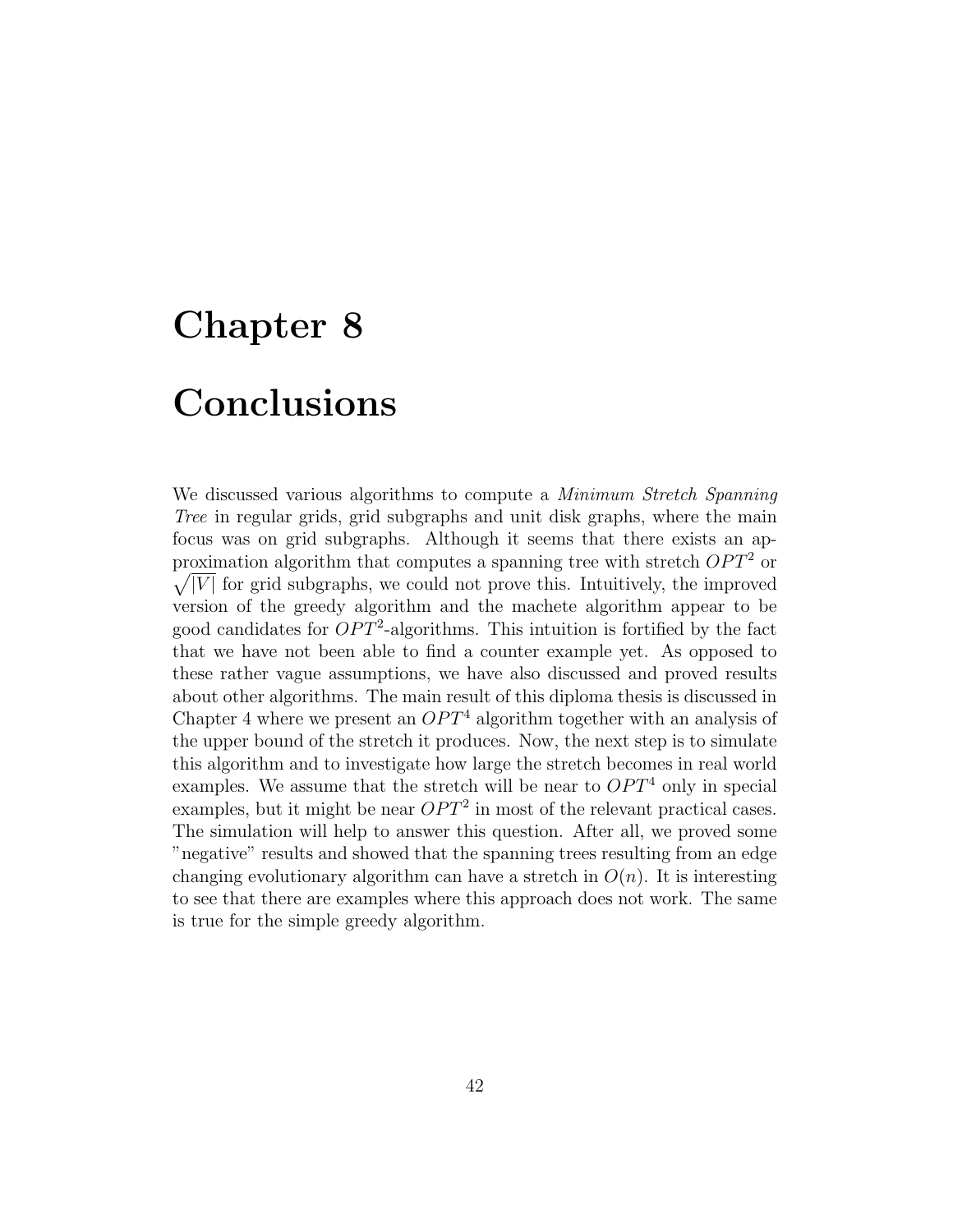### 8.1 Open Problems

During the simulation of the evolutionary and the simple greedy algorithm it became clear that randomly chosen spanning trees have a surprising good stretch most of the time. It is worth investigating them and try to find out how probable it is to randomly choose a spanning tree with a large stretch.

Another thing that remains open is an analysis of the improved greedy algorithm and the machete algorithm. Either one can find an example which proves that the stretch of the resulting worst case spanning trees is in  $\Omega(n)$ , or it is possible to prove that the stretch is in  $O(OPT<sup>2</sup>)$ . A different approach is to try to improve the  $OPT<sup>4</sup>$  algorithm so that the upper bound becomes smaller.

Because the problem of finding a Minimum Stretch Spanning Tree seems to be hard even in the simplified environment of grid subgraphs, it surely would pay to analyze if the problem hardly ever can be approximated better than a certain factor.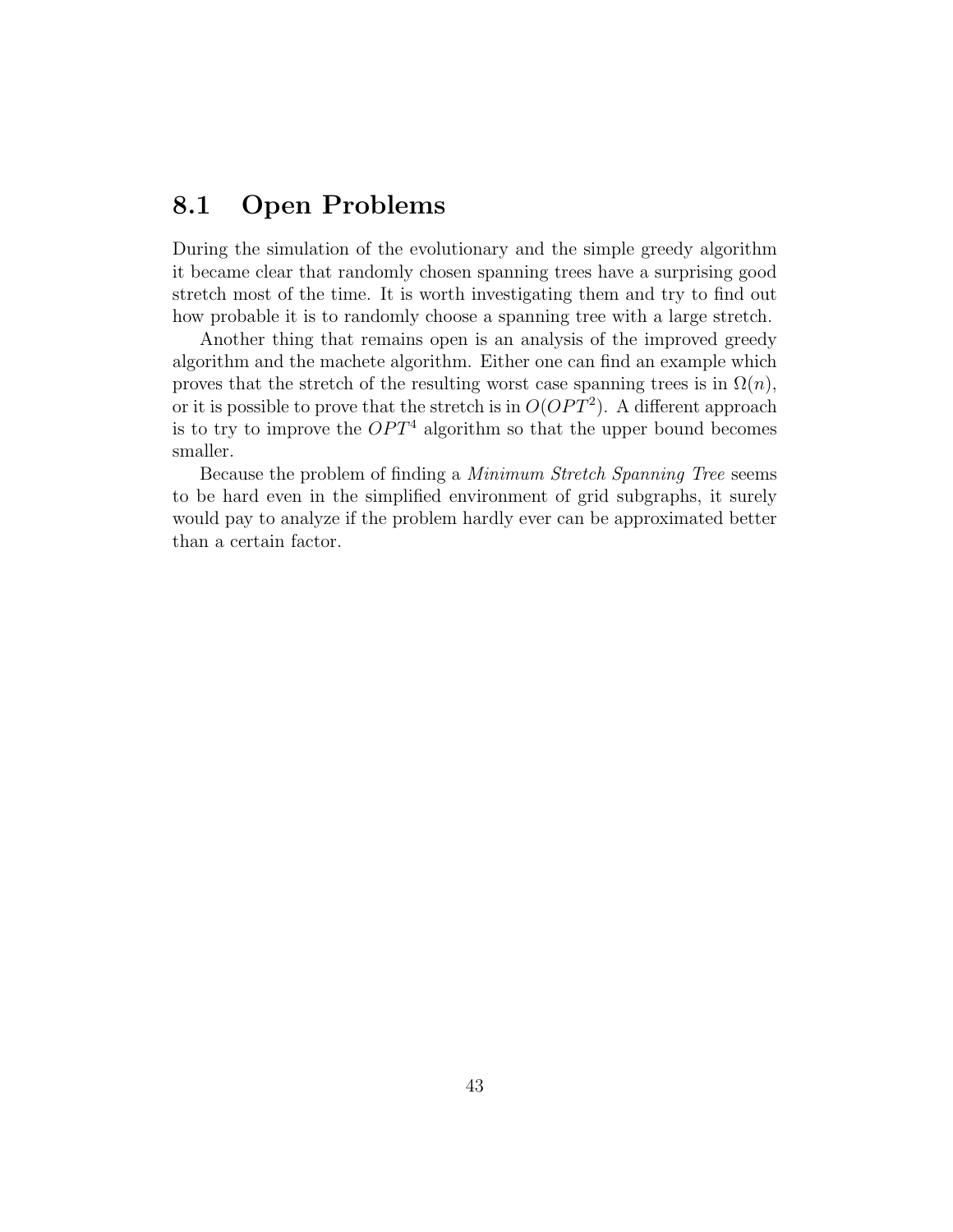## Bibliography

- [1] K. Alzoubi, P.-J. Wan and O. Frieder, Message-Optimal Connected Dominating Sets in Mobile Ad Hoc Networks, Proc. of the  $3^{rd}$  ACM Int. Symposium on Mobile ad hoc networking & computing (MOBIHOC), 2002.
- [2] J. A. Bondy and U. S. R. Murty, Graph Theory with Applications, North-Holland, New York, 1976.
- [3] L. Cai, Tree spanners: spanning trees that approximate distances, Ph.D. thesis, University of Toronto, Toronto, Canada, 1992. Available as Technical Report 260/92, Department of Computer Science, University of Toronto.
- [4] L. Cai, NP-completeness of minimum spanner problems, Discrete Applied Mathematics, 48, pp. 187-194, 1994.
- [5] L. Cai and D.G. Corniel, Tree Spanners, SIAM Journal on Discrete Mathematics, 8: 359-387, 1995.
- [6] M. Demmer and M. Herlihy, The Arrow Directory Protocol, Proceedings of 12th International Symposium on Distributed Computing, 1998.
- [7] E. W. Dijkstra, A note on two problems in connection with graphs, Numerische Mathematik, 1:269-271, 1959.
- [8] S. P. Fekete and J. Kremer, Tree Spanners in Planar Graphs, 24th International Workshop on Graph-Theoretic Concepts in Computer Science, 1998.
- [9] M. Herlihy, S. Tirthapura, and R. Wattenhofer, Competitive Concurrent Distributed Queuing, Proceedings of the Twentieth ACM Symposium on